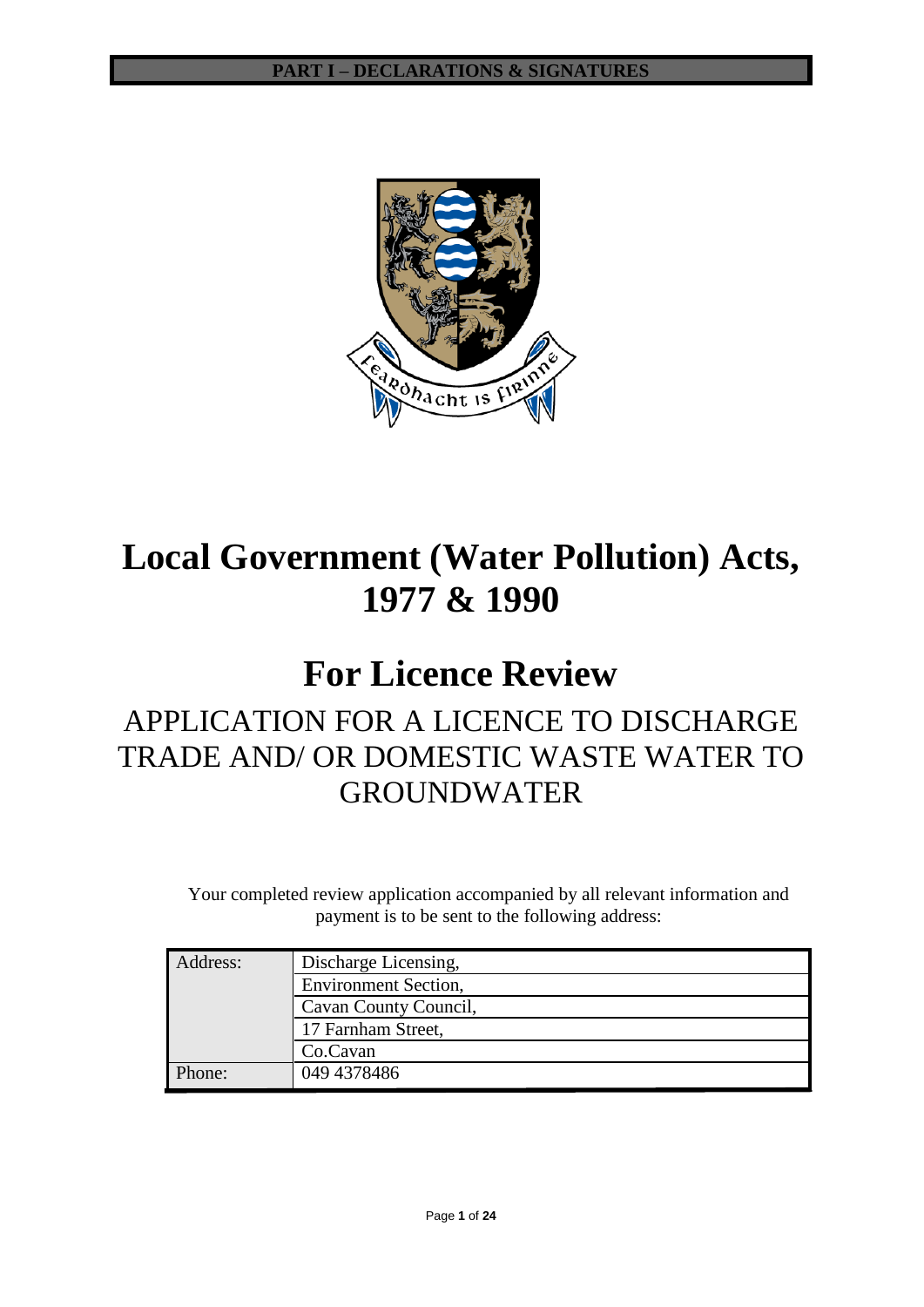# **PART I - Section 1**

# **A. Guidance on Applying for a Review of Licence**

For the purpose of ensuring that all information held with regard to the licensee is correct and up to date the licensing authority will require the licensee to submit a completed application form for the purpose of licence review.

However in addition to the completion of an application form an Article 13 Notice will also be issued to the licensee, as required under Regulation S.I. 108 of 1978. This notice will identify site specific information needs and issues to be addressed by the licensee. Requirements for maps, effluent characteristic, effluent treatment details and impact on receiving waters will vary depending on the scale of enterprise, the quality of documentation available on existing licence file and whether current file documents are up to date. It is recommended that the licensee and agent consult with the Environment Section in relation to these matters in advance of completion of application form.

Over time and particularly in relation to trade effluents significant changes may have occurred since the original licence application or last licence review. Such changes may relate to:

- Processes giving rise to the effluent
- Raw effluent characteristics and loads
- Wastewater treatment plant performance
- Water Usage
- Site drainage systems
- Site Development Works

It is important that up to date documentation is available for the licence review and public consultation process.

# **B. Completing the Application Form**

Guidance on what information is to be included in each Part of the Application Form is provided in the "*Guidance on Applying for a Discharge Licence - Groundwaters*".

The Applicant is asked to contact the Licensing Authority in the event that:

- o they are unsure as to whether the discharge is licensable by the Local Authority or the EPA
- o they are having difficulty in providing all the information required in the application form
- o they are unsure as to what information they are to provide in the form
- o they are unsure as to where to source the information required in the form
- o they require any information or guidance on filling out the form

# **Who Should Fill in This Form?**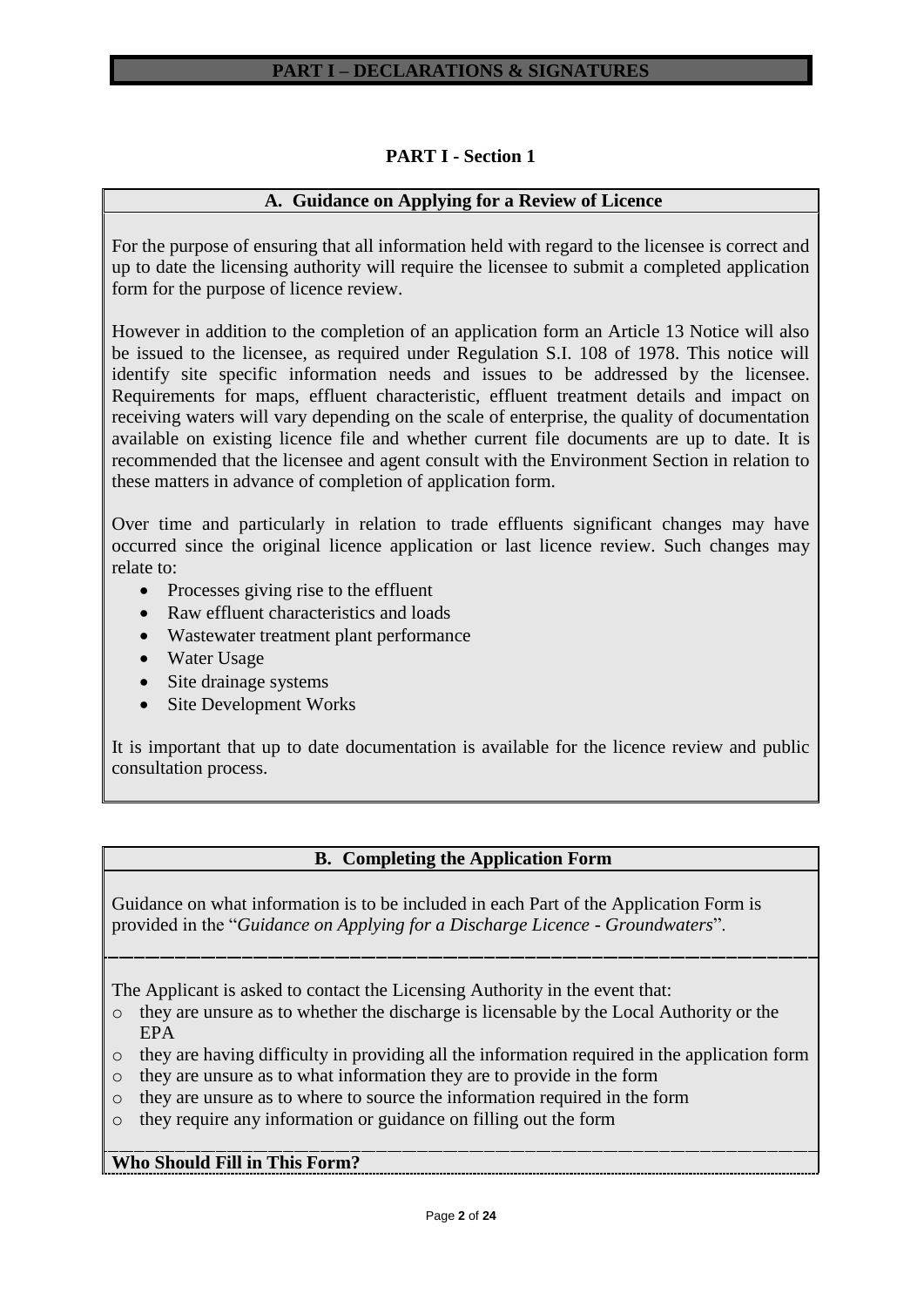| <b>B.</b> Completing the Application Form                                                                                                                                                                                                                                                       |
|-------------------------------------------------------------------------------------------------------------------------------------------------------------------------------------------------------------------------------------------------------------------------------------------------|
| This form is comprised of four separate parts as follows:                                                                                                                                                                                                                                       |
| <b>Part I – Declaration and Signatures</b><br>$\circ$<br>This part is to be completed by all applicants for a review of licence to discharge to<br>waters                                                                                                                                       |
| <b>Part II – General Details</b><br>$\Omega$<br>This part is to be completed by all applicants for a review of licence to discharge to<br>waters.                                                                                                                                               |
| <b>Part III – Effluent Details</b><br>$\bigcap$<br>This part is to be completed by all applicants for a review of licence to discharge to<br>waters.                                                                                                                                            |
| <b>Part IV Discharge to Ground Water</b><br>$\circ$<br>This part is to be completed by all applicants who propose to discharge to<br>groundwater's. For clarification on what constitutes a trade effluent or domestic<br>wastewater refer to the Guidance on Applying for a Discharge Licence. |
| Where multiple discharges are proposed, the applicant for a discharge licence must first<br>contact the Licensing Authority for advice on whether one application form will suffice or<br>whether multiple forms need to be submitted.                                                          |

# **Additional Sheets**

Where any part of the Application Form does not afford sufficient space to provide the required information, the Applicant should attach additional sheets to the form containing such information.

The additional sheets should be cross-referenced to the appropriate section in the Application Form. Mark each sheet with the name of the Applicant and the name of the premises from which the discharge is generated and indicate the section and part of the Application Form to which the additional sheets relate. An example of an Additional Sheet cross reference is provided in "*Guidance on Applying for a Discharge Licence - Groundwaters*".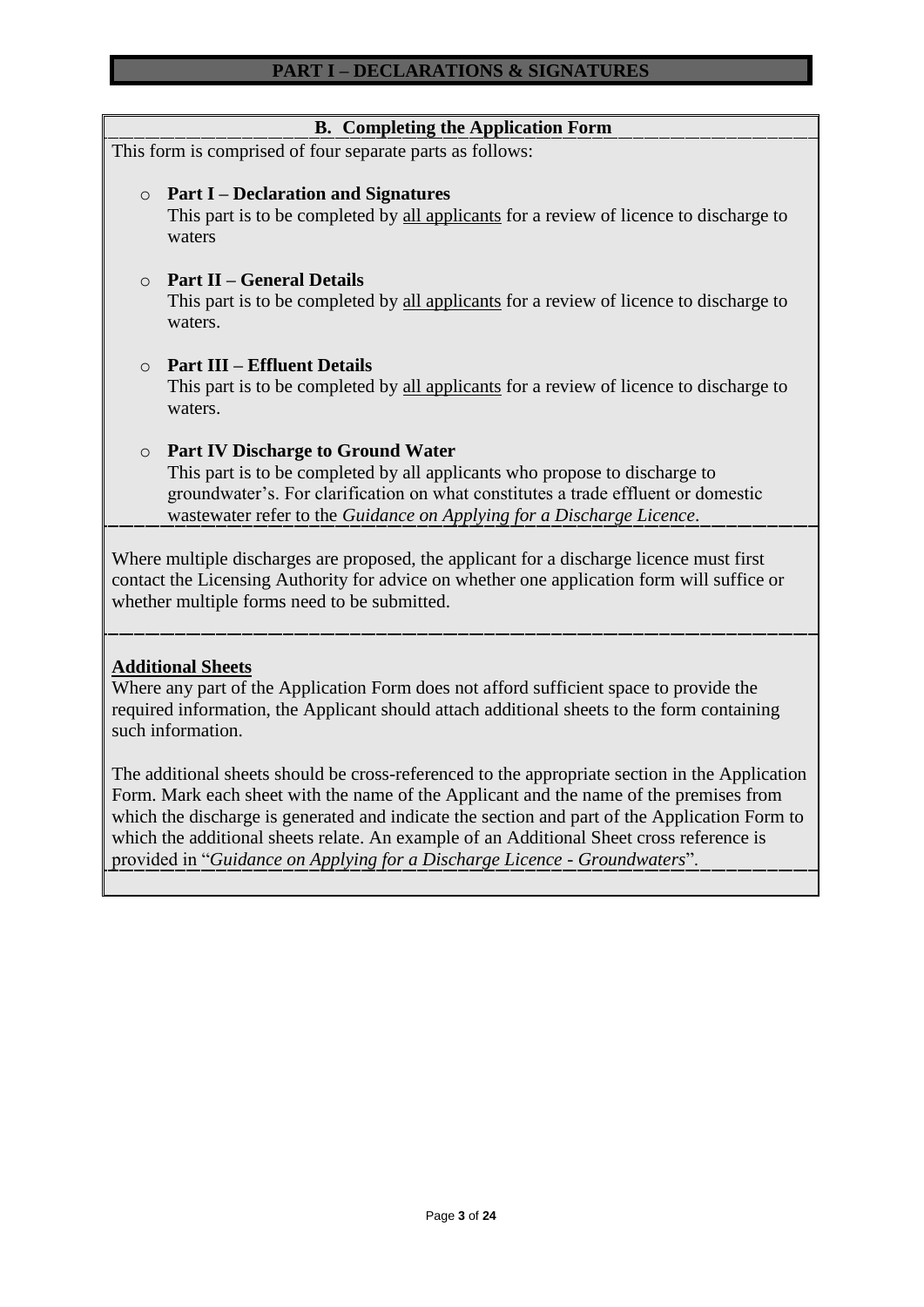# **C. Signatures of the Applicant & Agent**

| Identify the class of discharge to which this application pertains.                                                                                                                                                                                                                               |
|---------------------------------------------------------------------------------------------------------------------------------------------------------------------------------------------------------------------------------------------------------------------------------------------------|
| I hereby make an application for a licence to discharge ________________* effluent to<br>groundwater under the Local Government (Water Pollution) Act 1977 in respect of the<br>particulars included in this application on behalf of _________________________(insert<br>name of the Applicant). |
| *indicate whether trade or domestic or both <b>the contract of the contract of the contract of the contract of the contract of the contract of the contract of the contract of the contract of the contract of the contract of t</b>                                                              |
| Where this application is made by an Agent on behalf of an Applicant, the signature of the<br>Applicant must be provided below confirming the authorisation of the Agent to apply for a<br>licence on their behalf:                                                                               |
| <b>I</b> hereby authorise _________________(name of Agent) to apply for a discharge licence on                                                                                                                                                                                                    |
| <b>behalf of ______________</b> (name of Applicant).                                                                                                                                                                                                                                              |
| Signed:<br>Date:<br><i>(provide signature of Applicant)</i><br>Name (in print):                                                                                                                                                                                                                   |
| I hereby declare that I am fully aware of my responsibilities to implement the<br>conditions of any licence granted on the basis of this application and acknowledge that I<br>may be subject to criminal liability whereby the terms of the licence are not complied<br>with.                    |
| Date:<br>Signed:                                                                                                                                                                                                                                                                                  |
| <i>(provide signature of Applicant)</i>                                                                                                                                                                                                                                                           |
| Name (in print):                                                                                                                                                                                                                                                                                  |
| Refer to the "Guidance on Applying for a Discharge Licence - Groundwaters" for<br>definitions of the Applicant and the Agent.                                                                                                                                                                     |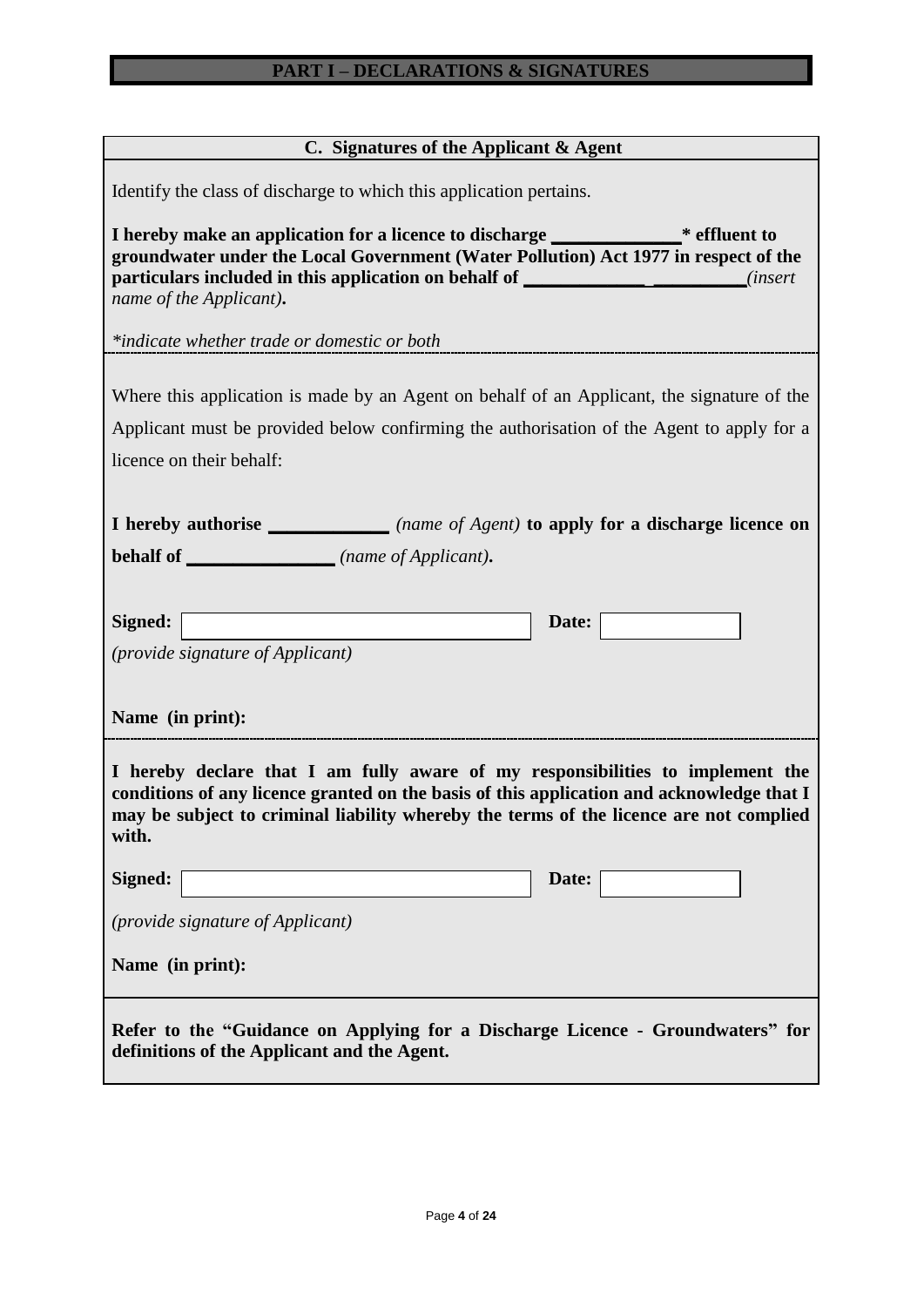# **PART I - Section 2**

# **A. Disclosure of Information**

The Freedom of Information Act, 1997 (as amended) states that every person has a right to access any record held by a public body. This includes discharge licenses (and associated applications) held by the Local Authority. The Local Authority may refuse to provide access to records held by them where the information was provided to the Local Authority with the understanding that it is to be treated as confidential. Circumstances under which confidentiality may apply include where information submitted in the application contains commercially sensitive information or matters of National security.

The Applicant is requested to identify all information submitted with the application which is to be treated as confidential and is requested to identify the grounds on which the information may be categorised as confidential.

|  |  |  | <b>B.</b> False or Misleading Information |
|--|--|--|-------------------------------------------|
|--|--|--|-------------------------------------------|

It is an offence under the *Local Government (Water Pollution) Act, 1977* to knowingly submit false or misleading information in the licence application and an Applicant is liable to a fine on summary conviction of such an offence.

Please provide signature of the authorised representatives of the Applicant and where appropriate the Agent confirming that all the information submitted in this application is correct and also that they have made themselves aware of the provisions of the Freedom of Information Act.

**I/we hereby declare that I/we have made myself/ourselves aware of the provisions of the Freedom of Information Act and that I/we understand that there is a legal obligation on the Local Authority to make this discharge licence application available for inspection by third parties.**

**I/We hereby declare that to the best of my/our knowledge all of the information provided in this application is true and correct.**

| Signed:          |                                             | Date: |  |
|------------------|---------------------------------------------|-------|--|
|                  | <i>(provide signature of the Applicant)</i> |       |  |
| Name (in print): |                                             |       |  |
| Signed:          |                                             | Date: |  |
|                  | <i>(provide signature of the Agent)</i>     |       |  |
| Name (in print): |                                             |       |  |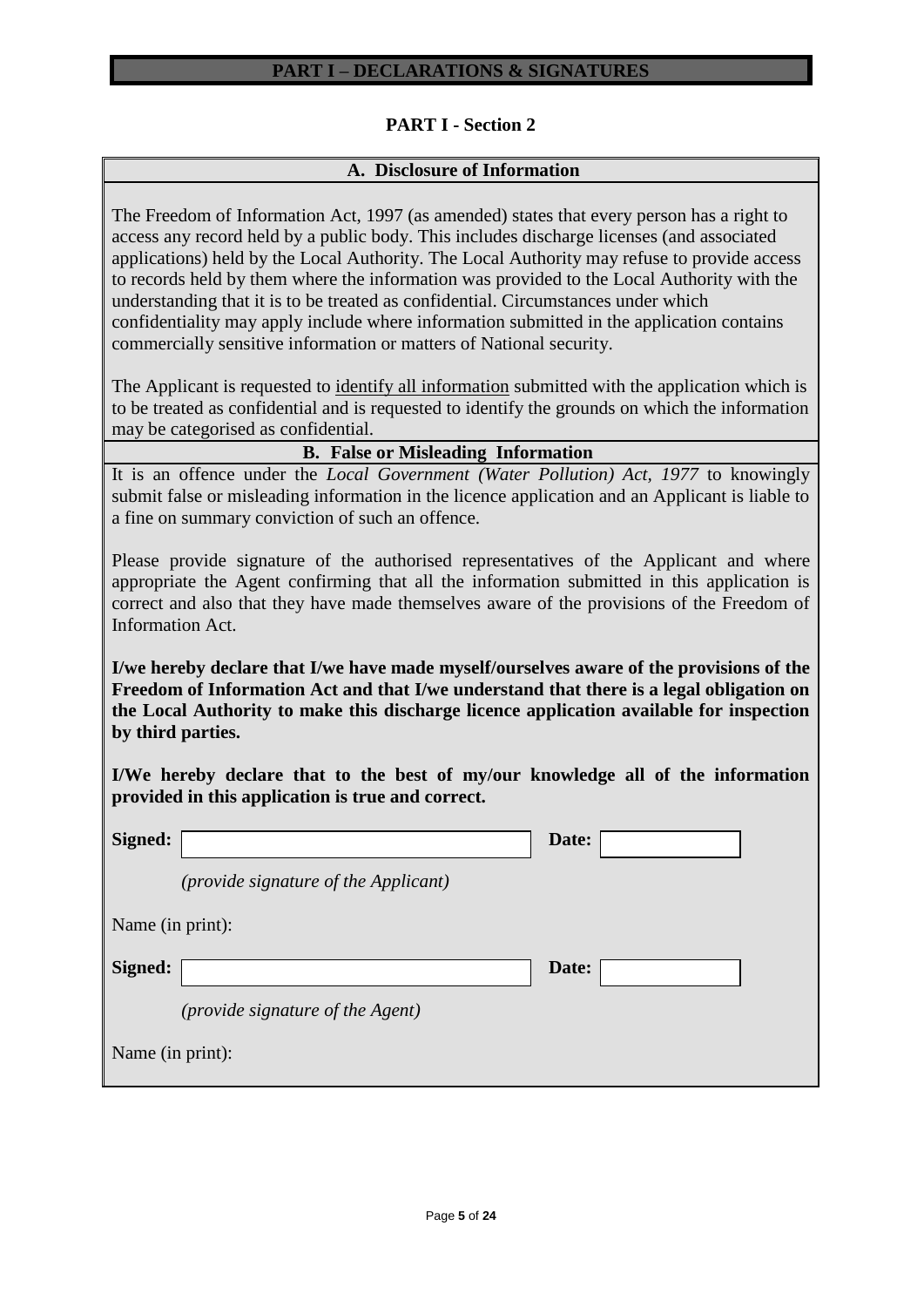| A. Contact Details – Applicant                                                           |                                                                                       |  |  |  |  |  |
|------------------------------------------------------------------------------------------|---------------------------------------------------------------------------------------|--|--|--|--|--|
| A. (i) Provide contact details for the Applicant below                                   |                                                                                       |  |  |  |  |  |
| The Applicant is:                                                                        | An Individual<br>A Group of Individuals<br>A Corporate Body                           |  |  |  |  |  |
| <b>Name</b><br>(Principal Contact)*                                                      |                                                                                       |  |  |  |  |  |
| <b>Address</b>                                                                           |                                                                                       |  |  |  |  |  |
|                                                                                          |                                                                                       |  |  |  |  |  |
|                                                                                          |                                                                                       |  |  |  |  |  |
|                                                                                          |                                                                                       |  |  |  |  |  |
| <b>Phone Number (day)</b>                                                                |                                                                                       |  |  |  |  |  |
| <b>Phone Number (night)</b>                                                              |                                                                                       |  |  |  |  |  |
| Fax                                                                                      |                                                                                       |  |  |  |  |  |
| e-mail                                                                                   |                                                                                       |  |  |  |  |  |
|                                                                                          | * Where the Applicant is a group of individuals or a corporate body, provide the name |  |  |  |  |  |
| of one individual to be the principal contact for the purpose of correspondence relating |                                                                                       |  |  |  |  |  |
| to a licence granted by the licensing authority.                                         |                                                                                       |  |  |  |  |  |

# **PART II – Section 1**

| A. (ii) Where the Applicant is an Individual provide the following details:         |                                                                        |  |  |  |  |
|-------------------------------------------------------------------------------------|------------------------------------------------------------------------|--|--|--|--|
| <b>Relationship to the</b><br>premises from which it<br>is proposed to<br>discharge | Owner/occupier<br>Landowner                                            |  |  |  |  |
|                                                                                     | Responsible for treatment facility<br>Other ( <i>please specify</i> ): |  |  |  |  |

|               | A. (iii) Where the Applicant is a Group of Individuals provide the following details: |
|---------------|---------------------------------------------------------------------------------------|
| Type of Group | <b>Management Company</b>                                                             |
|               | <b>Residents Association</b>                                                          |
|               | <b>Voluntary Group</b>                                                                |
|               | Club                                                                                  |
|               | Other (please specify):                                                               |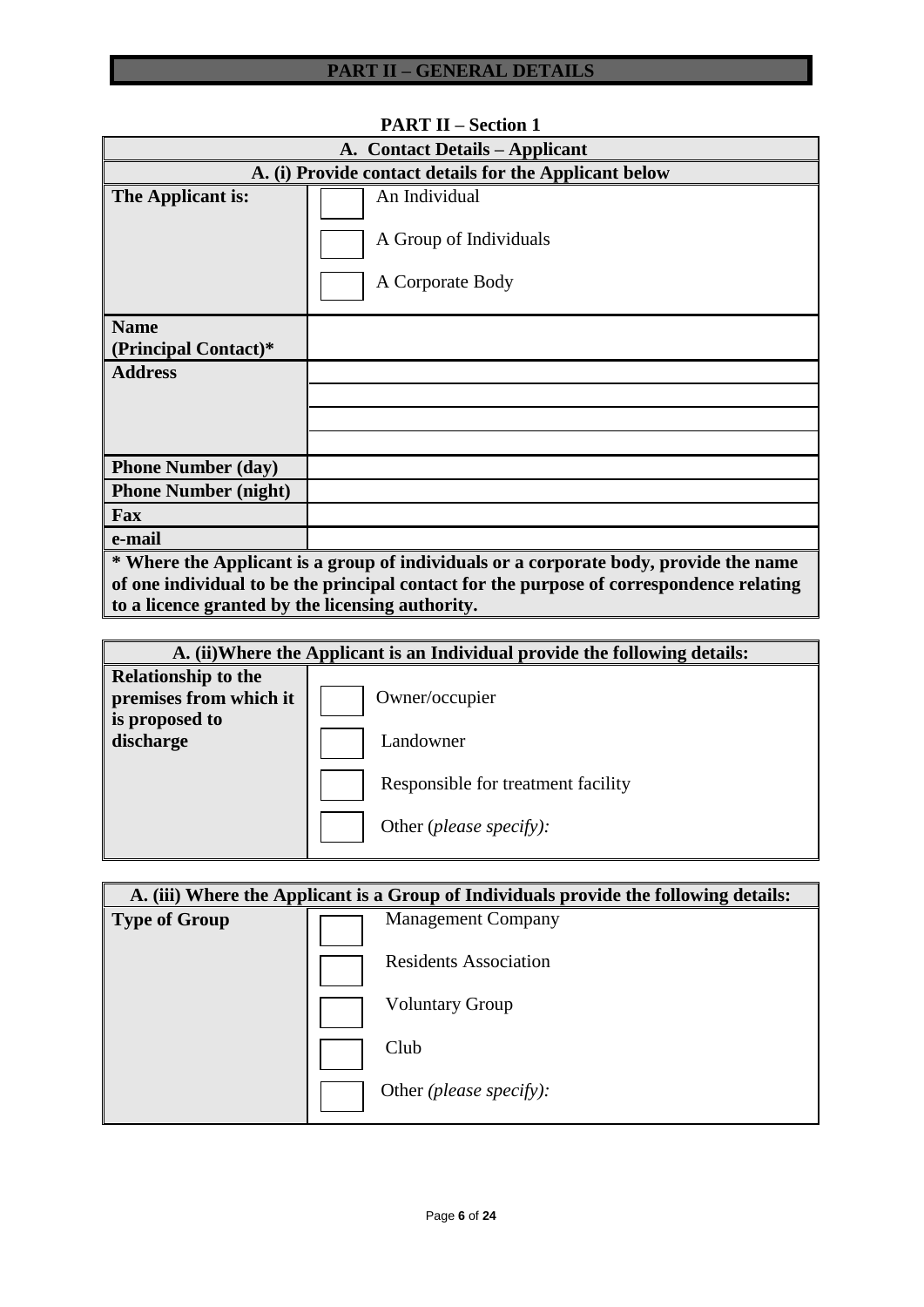|                                         | A. (iv) Where the Applicant is a Corporate Body provide the following details:          |  |  |  |  |  |  |
|-----------------------------------------|-----------------------------------------------------------------------------------------|--|--|--|--|--|--|
| <b>Type of Corporate</b><br><b>Body</b> | Limited Company                                                                         |  |  |  |  |  |  |
|                                         | <b>Public Limited Company</b>                                                           |  |  |  |  |  |  |
|                                         | Sole Trader                                                                             |  |  |  |  |  |  |
|                                         | Co-operative                                                                            |  |  |  |  |  |  |
|                                         | Partnership                                                                             |  |  |  |  |  |  |
|                                         | Other ( <i>please specify</i> ):                                                        |  |  |  |  |  |  |
|                                         | Certificate of Incorporation must be included with the application listing the names of |  |  |  |  |  |  |
| Directors.                              |                                                                                         |  |  |  |  |  |  |

| <b>B.</b> Contact Details – Agent                                                  |  |  |  |  |  |  |
|------------------------------------------------------------------------------------|--|--|--|--|--|--|
| B. Where an Agent is making this application on behalf of an Applicant the Agent's |  |  |  |  |  |  |
| contact details must be provided                                                   |  |  |  |  |  |  |
| <b>Name</b>                                                                        |  |  |  |  |  |  |
| <b>Address</b>                                                                     |  |  |  |  |  |  |
|                                                                                    |  |  |  |  |  |  |
|                                                                                    |  |  |  |  |  |  |
|                                                                                    |  |  |  |  |  |  |
| <b>Phone Number (day)</b>                                                          |  |  |  |  |  |  |
| <b>Phone Number (night)</b>                                                        |  |  |  |  |  |  |
| Fax                                                                                |  |  |  |  |  |  |
| e-mail                                                                             |  |  |  |  |  |  |
| <b>Relationship to the</b>                                                         |  |  |  |  |  |  |
| Applicant e.g.                                                                     |  |  |  |  |  |  |
| employee, consultant,                                                              |  |  |  |  |  |  |
| partner.                                                                           |  |  |  |  |  |  |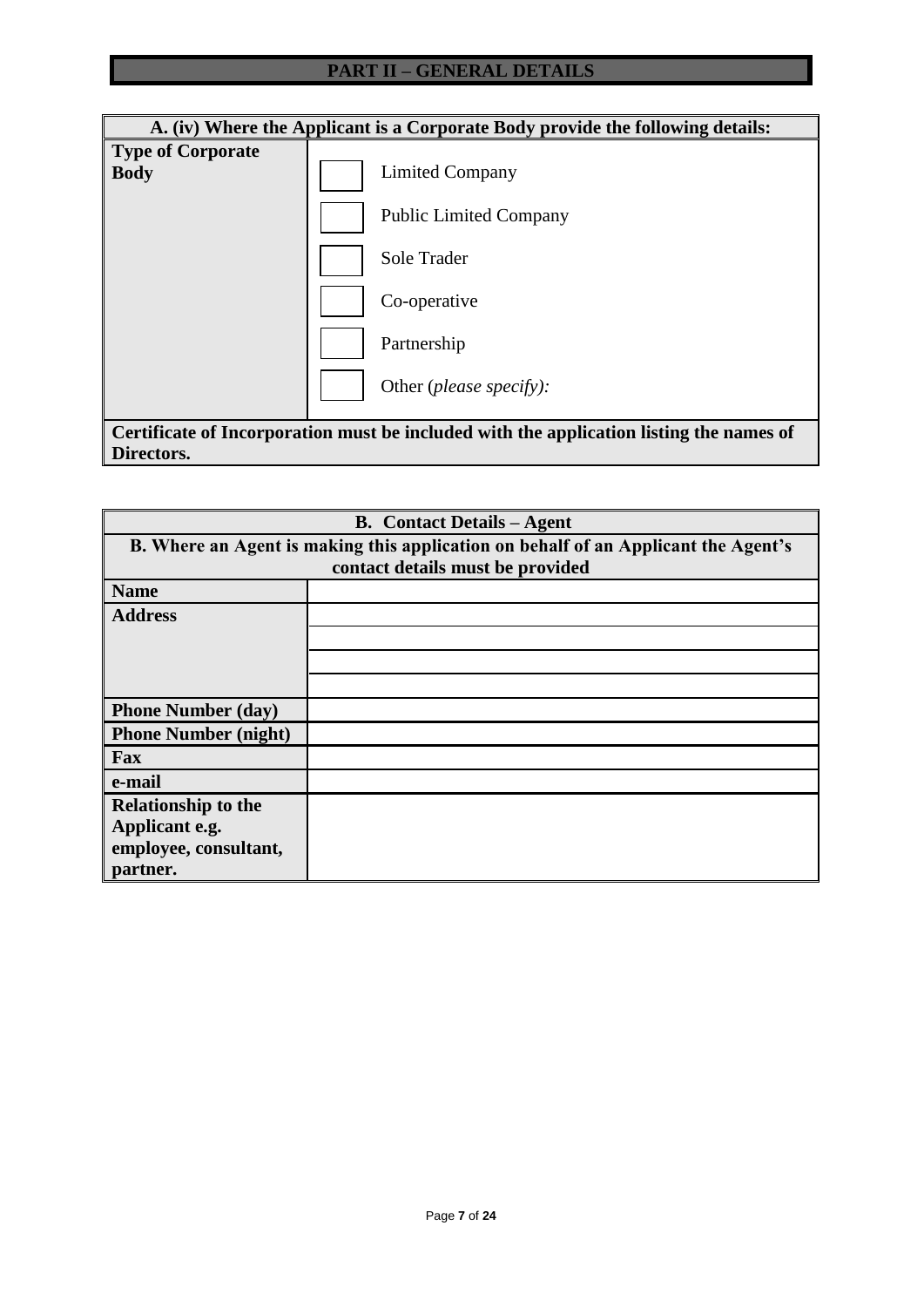**PART II – Section 2**

| A. Site Details                                                                                 |                                                                                                                                                                                                                                                                                 |                                                                   |  |  |  |  |  |                 |  |  |  |
|-------------------------------------------------------------------------------------------------|---------------------------------------------------------------------------------------------------------------------------------------------------------------------------------------------------------------------------------------------------------------------------------|-------------------------------------------------------------------|--|--|--|--|--|-----------------|--|--|--|
| A. (i) Provide details below of the site / activity from which the discharge takes place.       |                                                                                                                                                                                                                                                                                 |                                                                   |  |  |  |  |  |                 |  |  |  |
| <b>Name of Site</b><br>(where applicable)                                                       |                                                                                                                                                                                                                                                                                 |                                                                   |  |  |  |  |  |                 |  |  |  |
| <b>Address</b>                                                                                  |                                                                                                                                                                                                                                                                                 |                                                                   |  |  |  |  |  |                 |  |  |  |
| <b>Site location</b><br>(Co-ordinates)                                                          | <b>Easting</b>                                                                                                                                                                                                                                                                  |                                                                   |  |  |  |  |  | <b>Northing</b> |  |  |  |
| Is there any existing<br>discharge license(s)<br>granted in relation to<br>the site?            | Reference Number:<br>Yes<br><b>Reference Number:</b><br>N <sub>o</sub>                                                                                                                                                                                                          |                                                                   |  |  |  |  |  |                 |  |  |  |
| Is planning permission<br>granted for any<br>proposed / existing<br>development at the<br>site? |                                                                                                                                                                                                                                                                                 | <b>Reference Number:</b><br>Granted<br>Pending<br>Not Applied For |  |  |  |  |  |                 |  |  |  |
| Have copies of the<br>following maps /<br>drawings been<br>included?                            | Site Location Map<br>Site Layout Map<br>Site Drainage System Drawings*<br>None of the above<br>*As constructed and current sit drainage details of foul, trade (if<br>relevant) & Storm water drains and outfalls.<br>Consult with LA regarding mapping that requires updating. |                                                                   |  |  |  |  |  |                 |  |  |  |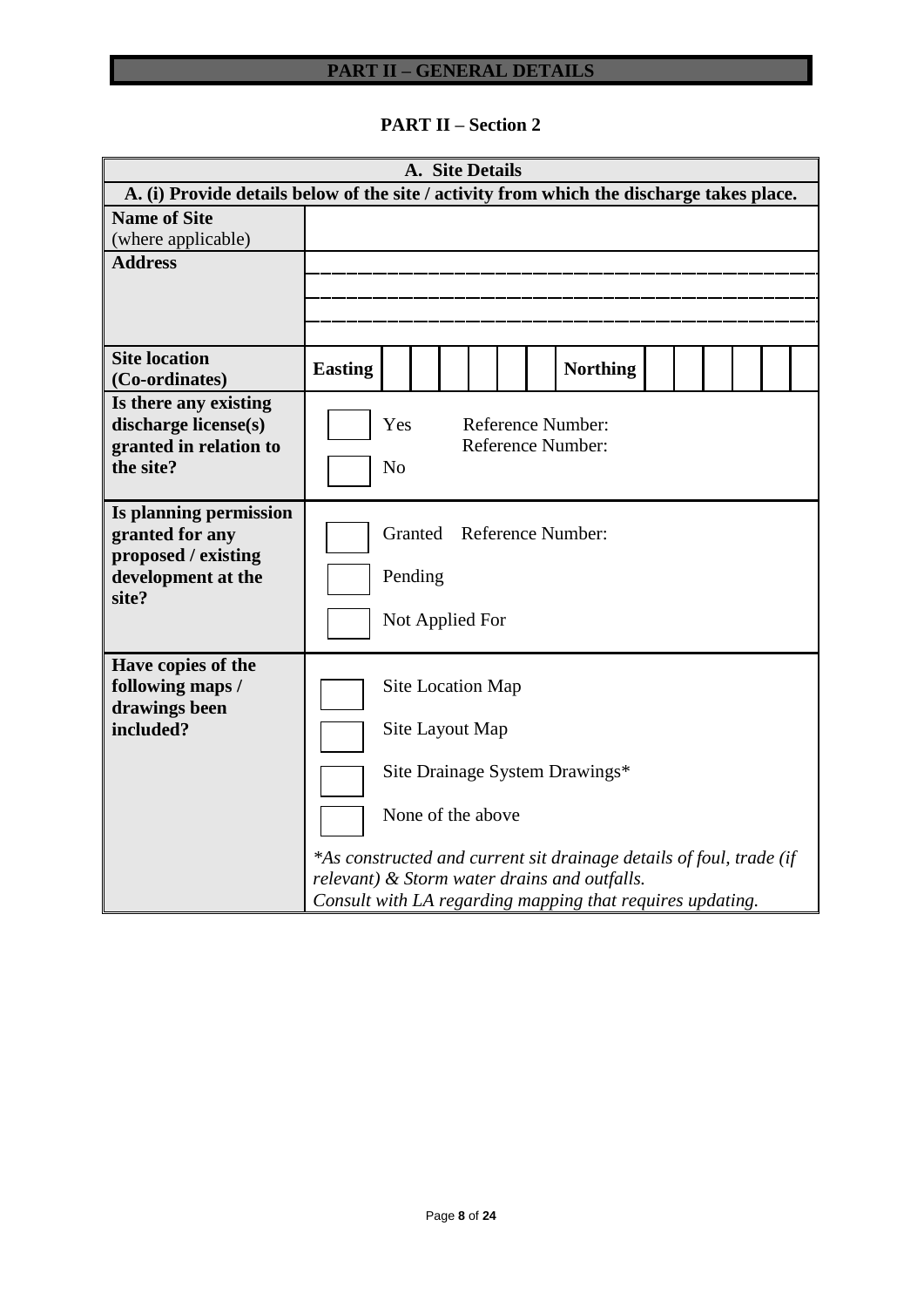| A. (ii) Identify the sector(s) from which the discharge is generated. |                      |                                                |  |  |  |  |
|-----------------------------------------------------------------------|----------------------|------------------------------------------------|--|--|--|--|
| Please mark the box as appropriate<br><b>Type of Premises</b><br>X    |                      |                                                |  |  |  |  |
|                                                                       | <b>Accommodation</b> | Household / Holiday Home                       |  |  |  |  |
|                                                                       |                      | Hotel / Guesthouse / B&B                       |  |  |  |  |
|                                                                       |                      | Caravan Park / Camp Site                       |  |  |  |  |
|                                                                       |                      | <b>Nursing Home</b>                            |  |  |  |  |
|                                                                       | <b>Education</b>     | Non-residential facility                       |  |  |  |  |
|                                                                       |                      | <b>Boarding School</b>                         |  |  |  |  |
|                                                                       |                      | College / University                           |  |  |  |  |
|                                                                       | Commercial /         | Office                                         |  |  |  |  |
|                                                                       | <b>Service</b>       | Hairdresser / Beauty Salon                     |  |  |  |  |
|                                                                       |                      | Doctor Surgery                                 |  |  |  |  |
|                                                                       |                      | Dentist                                        |  |  |  |  |
|                                                                       |                      | <b>Launderettes and Dry Cleaners</b>           |  |  |  |  |
|                                                                       |                      | <b>Petrol Station</b>                          |  |  |  |  |
|                                                                       |                      | Hospital                                       |  |  |  |  |
|                                                                       |                      | Churches, Monasteries etc.                     |  |  |  |  |
|                                                                       |                      | Amenities (golf course, sport facilities etc.) |  |  |  |  |
|                                                                       | Food & Drink         | Public House (with or without food             |  |  |  |  |
|                                                                       |                      | preparation)                                   |  |  |  |  |
|                                                                       |                      | Restaurant / Café / Take Away                  |  |  |  |  |
|                                                                       | <b>Transport</b>     | Airport                                        |  |  |  |  |
|                                                                       |                      | Train station                                  |  |  |  |  |
|                                                                       |                      | Bus station                                    |  |  |  |  |
|                                                                       | <b>Industrial</b>    | Dry process industry without canteen           |  |  |  |  |
|                                                                       |                      | Dry process industry with canteen where        |  |  |  |  |
|                                                                       |                      | food is prepared                               |  |  |  |  |
|                                                                       |                      | Chemicals industry                             |  |  |  |  |
|                                                                       |                      | Wood, paper, textiles and leather              |  |  |  |  |
|                                                                       |                      | Food and drink                                 |  |  |  |  |
|                                                                       |                      | Minerals and other materials                   |  |  |  |  |
|                                                                       |                      | Energy                                         |  |  |  |  |
|                                                                       |                      | Metals                                         |  |  |  |  |
|                                                                       |                      | Mineral fibres and glass                       |  |  |  |  |
|                                                                       |                      | Fossil fuels                                   |  |  |  |  |
|                                                                       |                      | Cement manufacture                             |  |  |  |  |
|                                                                       |                      | Waste                                          |  |  |  |  |
|                                                                       |                      | Surface coatings                               |  |  |  |  |
|                                                                       | <b>Other</b> (Please | e.g. tourism- heritage centre, quarry          |  |  |  |  |
|                                                                       | specify)             | activities.                                    |  |  |  |  |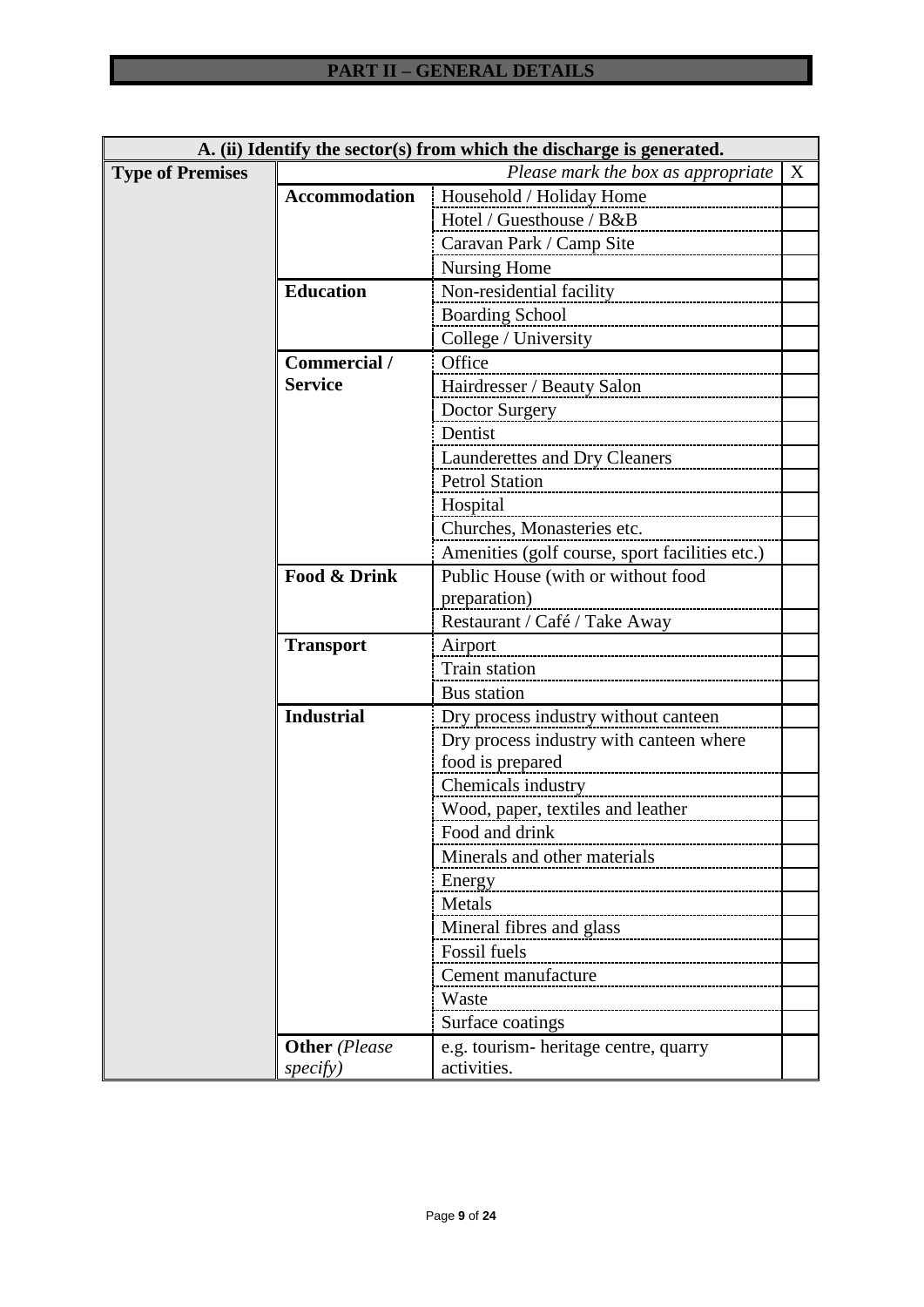**A. (iii) Activities Carried Out on Site.**

**Provide details of the activities carried out on site. Where this involves a process, provide an overview of the process. In particular indicate where domestic waste water / trade effluent is generated.**

*Provide additional sheets where necessary.*

Specify any development, expansion or process changes since the original application or since the most recent licence review.

| <b>Process Materials &amp;</b> | Where applicable, complete <b>Appendix A and Appendix B</b> of |
|--------------------------------|----------------------------------------------------------------|
| <b>Waste Disposal</b>          | this form.                                                     |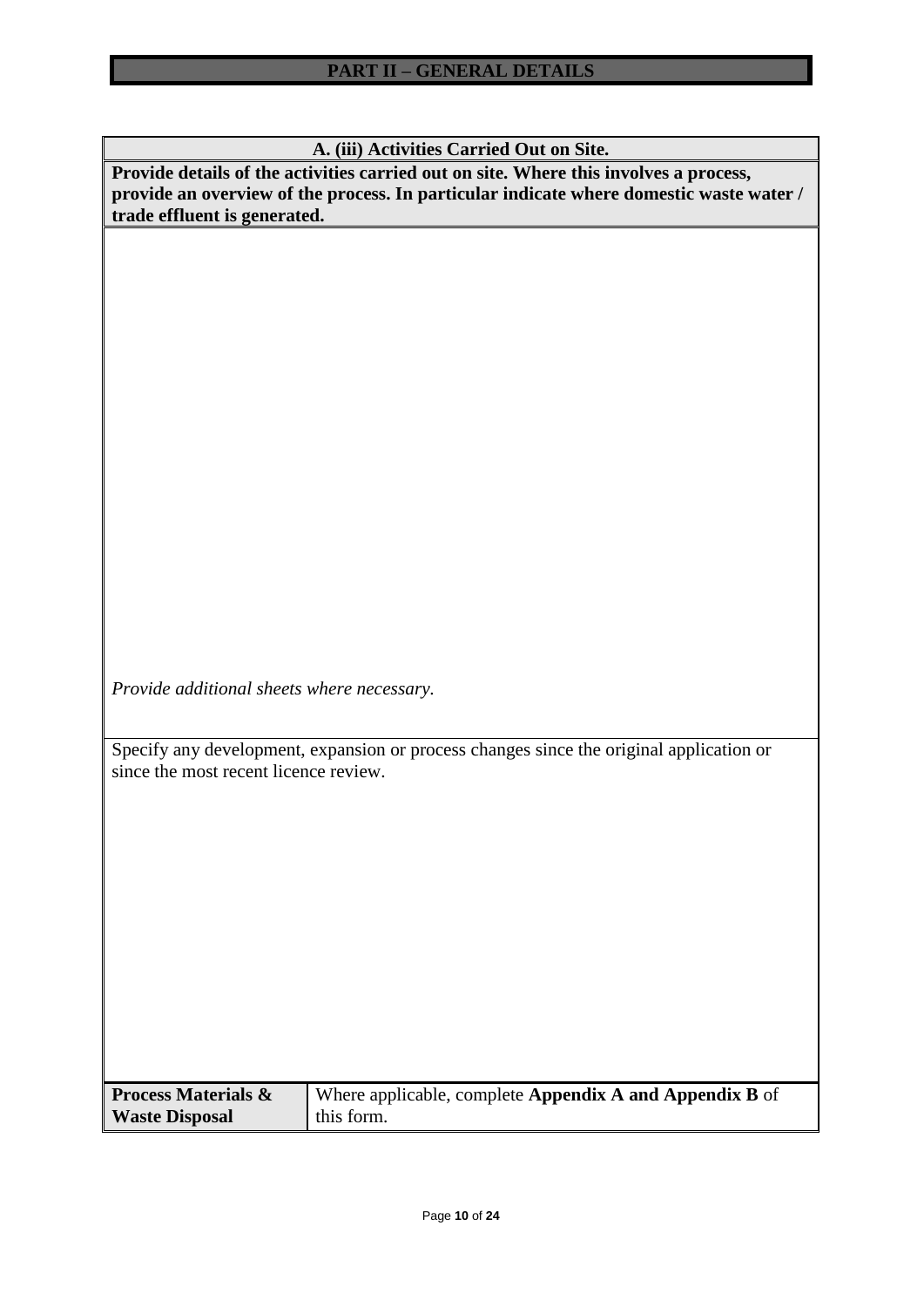# **PART III – EFFLUENT DETAILS**

# **PART III – Section 1**

| <b>A. Effluent Details</b>                                                    |                                                                                                                                                                          |  |  |  |  |  |
|-------------------------------------------------------------------------------|--------------------------------------------------------------------------------------------------------------------------------------------------------------------------|--|--|--|--|--|
| <b>PART III – Section 1 A</b> is to be completed for all licence reviews.     |                                                                                                                                                                          |  |  |  |  |  |
| <b>Type of effluent</b>                                                       | Domestic Waste water Only<br><b>Trade Effluent Only</b><br><b>Both Domestic and Trade Effluent</b>                                                                       |  |  |  |  |  |
| <b>Domestic Waste water</b><br>only<br>(if relevant)                          | Population Equivalent (p.e.)                                                                                                                                             |  |  |  |  |  |
|                                                                               | $m^3$ /day.<br>Expected Dry Weather Flow (DWF)<br>Provide details of how the P.E. & DWF were calculated.                                                                 |  |  |  |  |  |
| <b>Trade Effluent only or</b><br><b>Domestic &amp; Trade</b><br>(if relevant) | $m^3$ /day.<br>Normal volume of effluent discharged per day is                                                                                                           |  |  |  |  |  |
|                                                                               | $m^3$ /day.<br>Max. volume of effluent discharged in one day is                                                                                                          |  |  |  |  |  |
|                                                                               | $m^3/h$ our.<br>Max volume of effluent discharged per hour is                                                                                                            |  |  |  |  |  |
|                                                                               | Provide details of how the trade effluent flows are calculated.                                                                                                          |  |  |  |  |  |
| <b>Effluent</b><br><b>Characteristics.</b>                                    | Appendix C and Appendix D of this form.<br>Consult with local authority as to specific requirements for<br>Licence Review.<br>Provide additional sheets where necessary. |  |  |  |  |  |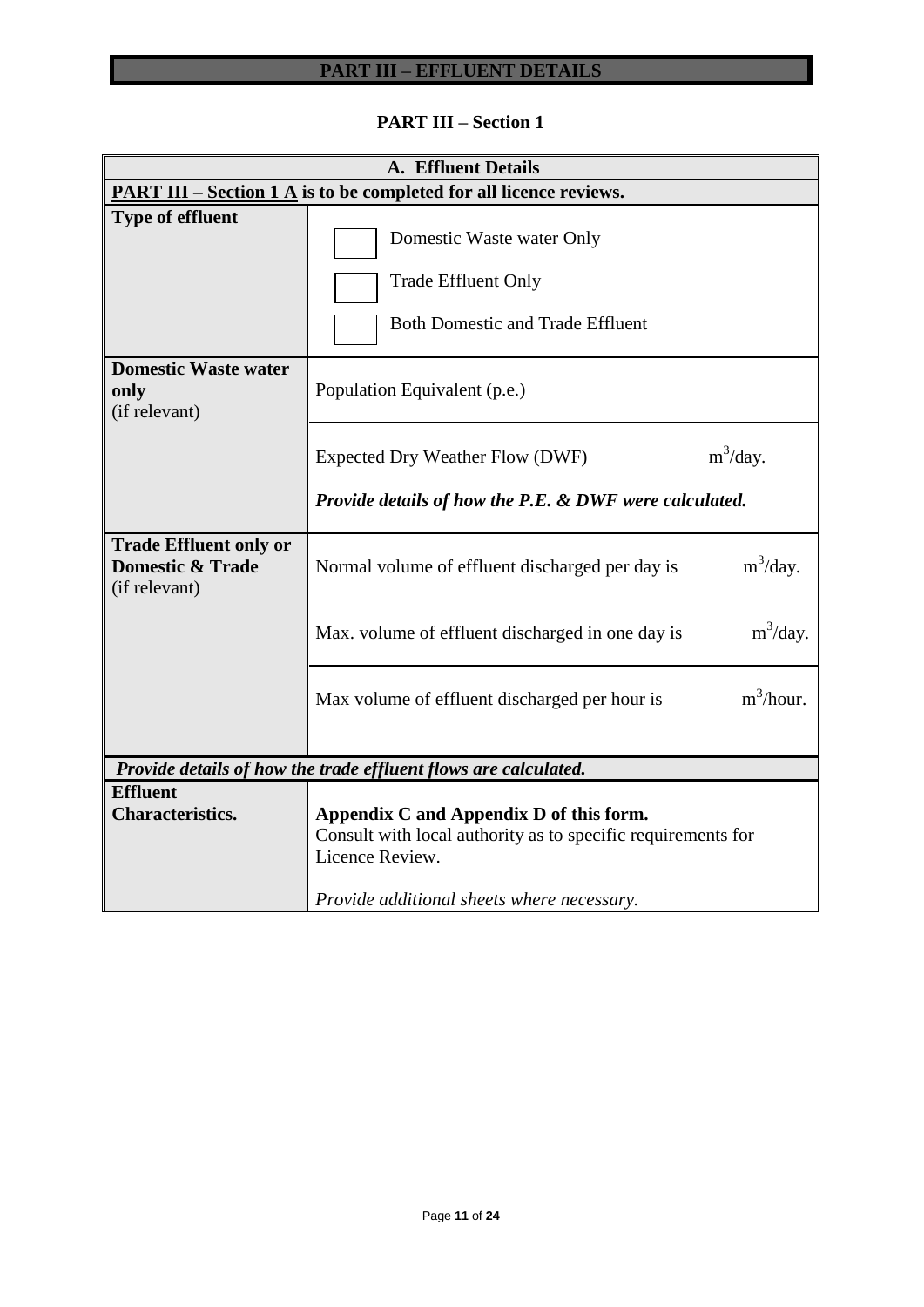| <b>B.</b> Effluent Details                                               |                                                                                                                                                                                               |  |  |  |  |  |  |
|--------------------------------------------------------------------------|-----------------------------------------------------------------------------------------------------------------------------------------------------------------------------------------------|--|--|--|--|--|--|
| <b>PART III – Section 1 B</b> is to be completed for all licence reviews |                                                                                                                                                                                               |  |  |  |  |  |  |
| Provide additional sheets where necessary.                               |                                                                                                                                                                                               |  |  |  |  |  |  |
| <b>Discharge Variability</b>                                             | Briefly identify whether there is likely to be variability in the<br>discharge flow or characteristics e.g. due to process changes, due<br>to seasonal variation, due to diurnal changes etc. |  |  |  |  |  |  |
|                                                                          | Where the discharge shows seasonal or other variation, please<br>provide details of flow volumes and times of discharge.                                                                      |  |  |  |  |  |  |
|                                                                          | Also provide details of varying effluent characteristics in<br>Appendix C and Appendix D.                                                                                                     |  |  |  |  |  |  |
| <b>Fats, Oils and Grease</b><br>(FOG)<br>(if relevant)                   | Provide details of control measures proposed for the removal of<br>FOG from the effluent prior to discharge. Provide technical data<br>sheets for any equipment proposed.                     |  |  |  |  |  |  |
|                                                                          | Describe equipment maintenance                                                                                                                                                                |  |  |  |  |  |  |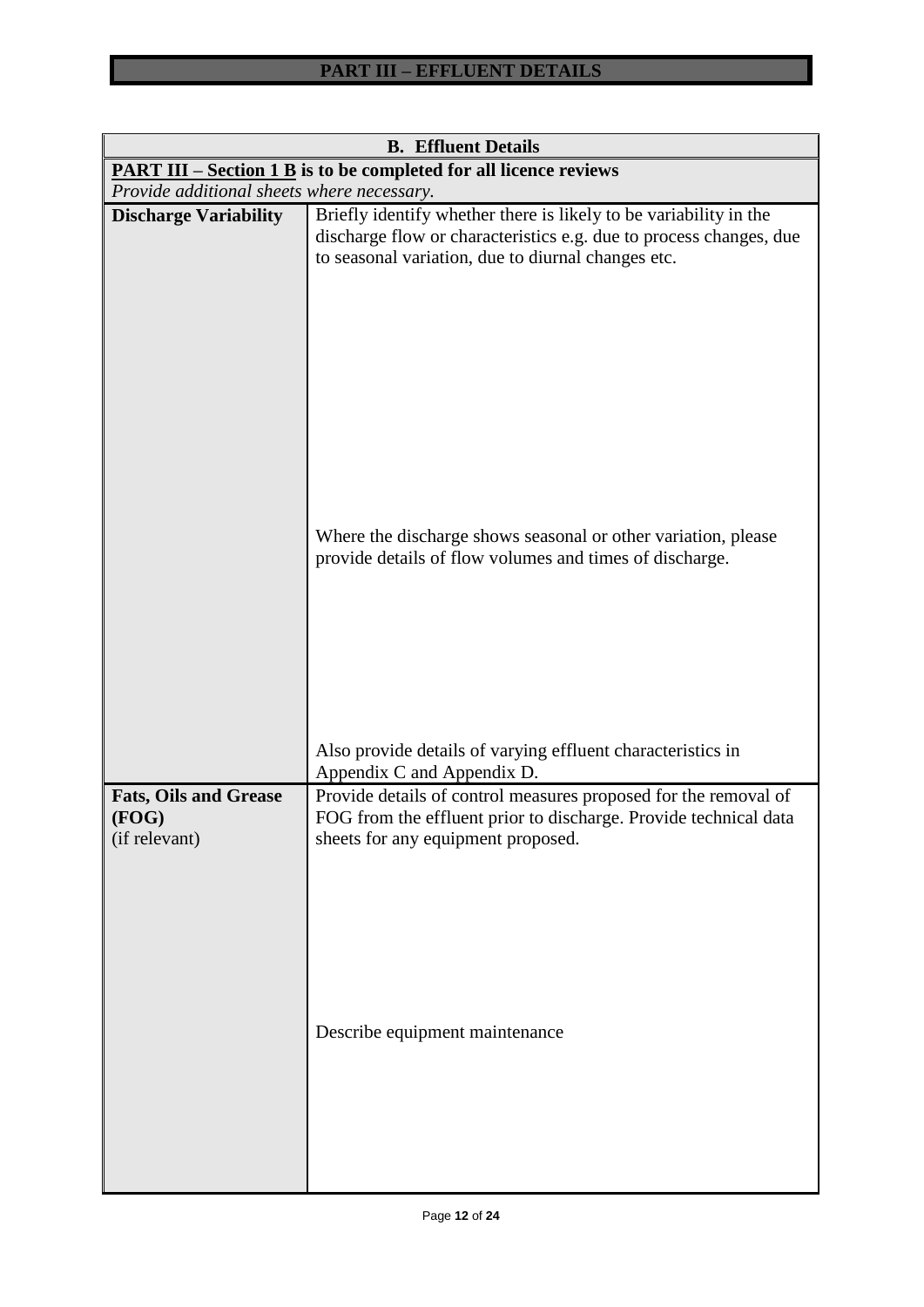| <b>Food Waste</b>             | Provide details of provisions for source segregation and disposal |  |  |  |  |  |
|-------------------------------|-------------------------------------------------------------------|--|--|--|--|--|
| (if relevant)                 | of food waste.                                                    |  |  |  |  |  |
|                               |                                                                   |  |  |  |  |  |
|                               |                                                                   |  |  |  |  |  |
|                               |                                                                   |  |  |  |  |  |
|                               |                                                                   |  |  |  |  |  |
|                               |                                                                   |  |  |  |  |  |
|                               |                                                                   |  |  |  |  |  |
|                               |                                                                   |  |  |  |  |  |
|                               |                                                                   |  |  |  |  |  |
|                               |                                                                   |  |  |  |  |  |
|                               |                                                                   |  |  |  |  |  |
|                               |                                                                   |  |  |  |  |  |
| <b>Other Discharges</b>       | Provide particulars of any other discharges from the premises     |  |  |  |  |  |
|                               | (e.g. storm water).                                               |  |  |  |  |  |
|                               |                                                                   |  |  |  |  |  |
|                               |                                                                   |  |  |  |  |  |
|                               |                                                                   |  |  |  |  |  |
|                               |                                                                   |  |  |  |  |  |
|                               |                                                                   |  |  |  |  |  |
|                               |                                                                   |  |  |  |  |  |
|                               |                                                                   |  |  |  |  |  |
|                               |                                                                   |  |  |  |  |  |
|                               |                                                                   |  |  |  |  |  |
|                               |                                                                   |  |  |  |  |  |
|                               |                                                                   |  |  |  |  |  |
|                               |                                                                   |  |  |  |  |  |
|                               |                                                                   |  |  |  |  |  |
| <b>Water Supply</b>           | Provide details of the source of water that will form part of the |  |  |  |  |  |
|                               | discharge e.g. mains, borehole, river etc.                        |  |  |  |  |  |
|                               |                                                                   |  |  |  |  |  |
|                               |                                                                   |  |  |  |  |  |
|                               |                                                                   |  |  |  |  |  |
|                               |                                                                   |  |  |  |  |  |
|                               |                                                                   |  |  |  |  |  |
|                               |                                                                   |  |  |  |  |  |
|                               |                                                                   |  |  |  |  |  |
|                               |                                                                   |  |  |  |  |  |
|                               |                                                                   |  |  |  |  |  |
|                               |                                                                   |  |  |  |  |  |
|                               | $m^3$ /day<br>The estimated volume of water used per day is       |  |  |  |  |  |
|                               |                                                                   |  |  |  |  |  |
| <b>Other Effluent Details</b> | You may be required to furnish such other particulars as the      |  |  |  |  |  |
|                               |                                                                   |  |  |  |  |  |
|                               | Licensing Authority may reasonably require for consideration of   |  |  |  |  |  |
|                               | the application e.g. effluent toxicity testing, bioaccumulation   |  |  |  |  |  |
|                               | testing, biodegradation testing.                                  |  |  |  |  |  |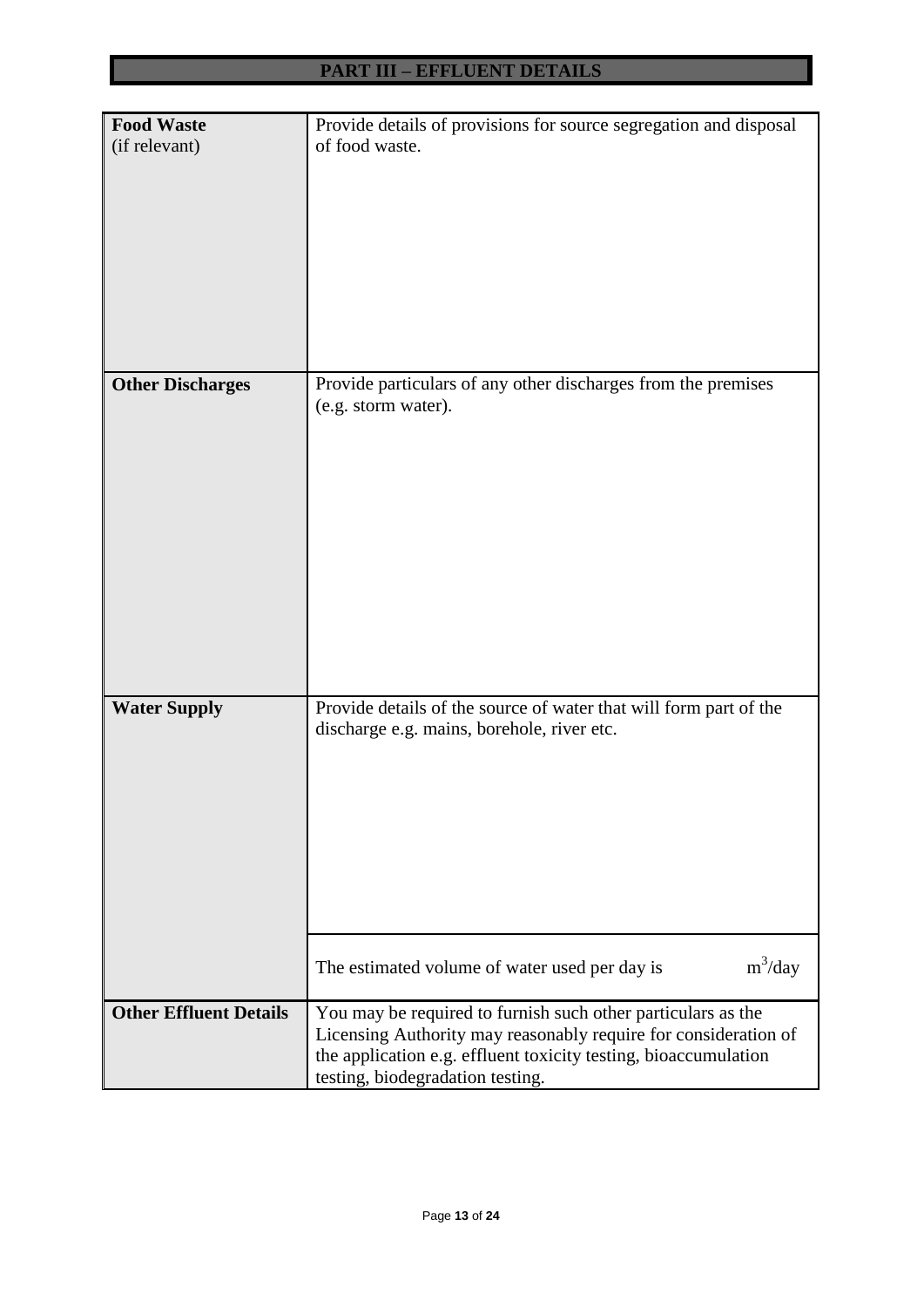# **PART III – Section 2**

| <b>A. Effluent Treatment</b>                                                                  |                                                             |  |  |  |  |  |
|-----------------------------------------------------------------------------------------------|-------------------------------------------------------------|--|--|--|--|--|
| <b>PART III</b> – Section 2 A is to be completed where the effluent is to be treated prior to |                                                             |  |  |  |  |  |
| discharge.                                                                                    |                                                             |  |  |  |  |  |
| <b>Operator of Treatment</b>                                                                  | Where the treatment system is to be maintained and operated |  |  |  |  |  |
| <b>System</b> (where                                                                          | by a third part please provide the following:               |  |  |  |  |  |
| relevant)                                                                                     | <b>Contact Name</b>                                         |  |  |  |  |  |
|                                                                                               | <b>Company Name</b>                                         |  |  |  |  |  |
|                                                                                               | <b>Address</b>                                              |  |  |  |  |  |
|                                                                                               |                                                             |  |  |  |  |  |
|                                                                                               |                                                             |  |  |  |  |  |
|                                                                                               |                                                             |  |  |  |  |  |
|                                                                                               | <b>Phone Number (day)</b>                                   |  |  |  |  |  |
|                                                                                               | <b>Phone Number (night)</b>                                 |  |  |  |  |  |
|                                                                                               | Fax                                                         |  |  |  |  |  |
|                                                                                               | e-mail                                                      |  |  |  |  |  |
|                                                                                               | <b>Registered Company</b>                                   |  |  |  |  |  |
|                                                                                               | <b>Details</b>                                              |  |  |  |  |  |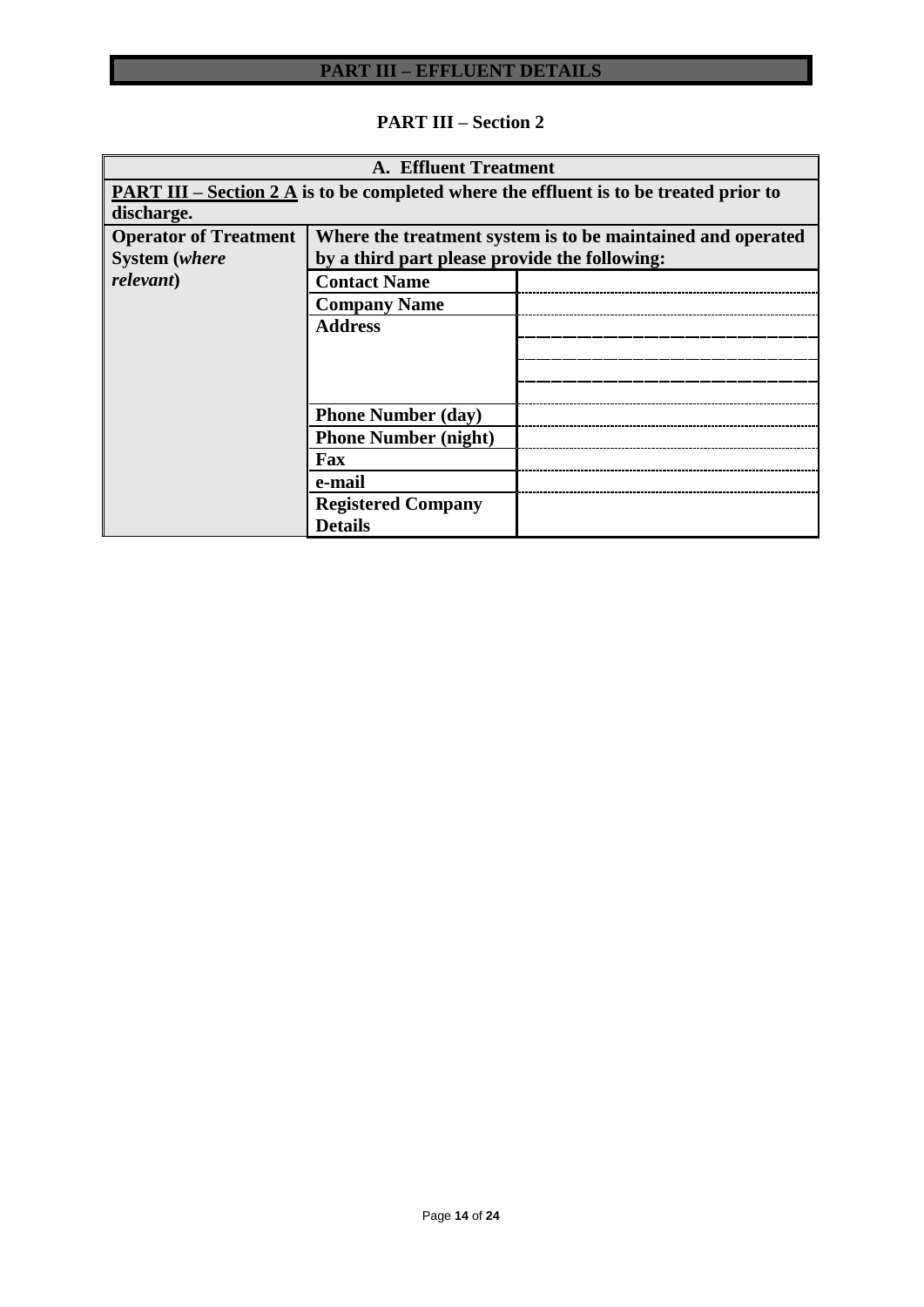| <b>A. Effluent Treatment</b>                                                          |                                                                                          |  |  |  |  |
|---------------------------------------------------------------------------------------|------------------------------------------------------------------------------------------|--|--|--|--|
| <b>Waste Water</b>                                                                    | Provide particulars of the existing / proposed upgrade of effluent                       |  |  |  |  |
| <b>Treatment System</b>                                                               | treatment system. Where waste water treatment utilises a                                 |  |  |  |  |
| <b>Overview</b>                                                                       | percolation area, filter system, constructed wetland or land                             |  |  |  |  |
|                                                                                       | application provide details of the design and construction of same,                      |  |  |  |  |
|                                                                                       | site suitability / characterisation testing and include such drawings                    |  |  |  |  |
|                                                                                       | as may be relevant.                                                                      |  |  |  |  |
|                                                                                       |                                                                                          |  |  |  |  |
|                                                                                       |                                                                                          |  |  |  |  |
|                                                                                       |                                                                                          |  |  |  |  |
|                                                                                       |                                                                                          |  |  |  |  |
|                                                                                       |                                                                                          |  |  |  |  |
|                                                                                       |                                                                                          |  |  |  |  |
|                                                                                       |                                                                                          |  |  |  |  |
|                                                                                       |                                                                                          |  |  |  |  |
|                                                                                       |                                                                                          |  |  |  |  |
|                                                                                       |                                                                                          |  |  |  |  |
|                                                                                       |                                                                                          |  |  |  |  |
|                                                                                       |                                                                                          |  |  |  |  |
|                                                                                       |                                                                                          |  |  |  |  |
|                                                                                       |                                                                                          |  |  |  |  |
|                                                                                       |                                                                                          |  |  |  |  |
|                                                                                       |                                                                                          |  |  |  |  |
|                                                                                       |                                                                                          |  |  |  |  |
|                                                                                       |                                                                                          |  |  |  |  |
|                                                                                       |                                                                                          |  |  |  |  |
|                                                                                       |                                                                                          |  |  |  |  |
|                                                                                       |                                                                                          |  |  |  |  |
|                                                                                       |                                                                                          |  |  |  |  |
|                                                                                       |                                                                                          |  |  |  |  |
|                                                                                       |                                                                                          |  |  |  |  |
|                                                                                       |                                                                                          |  |  |  |  |
|                                                                                       |                                                                                          |  |  |  |  |
|                                                                                       |                                                                                          |  |  |  |  |
|                                                                                       |                                                                                          |  |  |  |  |
|                                                                                       |                                                                                          |  |  |  |  |
|                                                                                       |                                                                                          |  |  |  |  |
|                                                                                       | Provide copies of the treatment system process drawings.                                 |  |  |  |  |
|                                                                                       | Provide additional sheets where necessary.                                               |  |  |  |  |
|                                                                                       |                                                                                          |  |  |  |  |
|                                                                                       |                                                                                          |  |  |  |  |
|                                                                                       | In the event of any upgrade or intrusive investigation of soil polishing facilities, the |  |  |  |  |
| Environment Section of Cavan County Council shall be notified preferably by e-mail or |                                                                                          |  |  |  |  |
|                                                                                       | by telephone to the Environment Section at least 3 working days prior to commencement    |  |  |  |  |

of the site assessment, so as the assessment may be monitored. **Contact the Environment** 

**Section on (049) 4378486 or email [dmcenerney@cavancoco.ie](mailto:dmcenerney@cavancoco.ie)**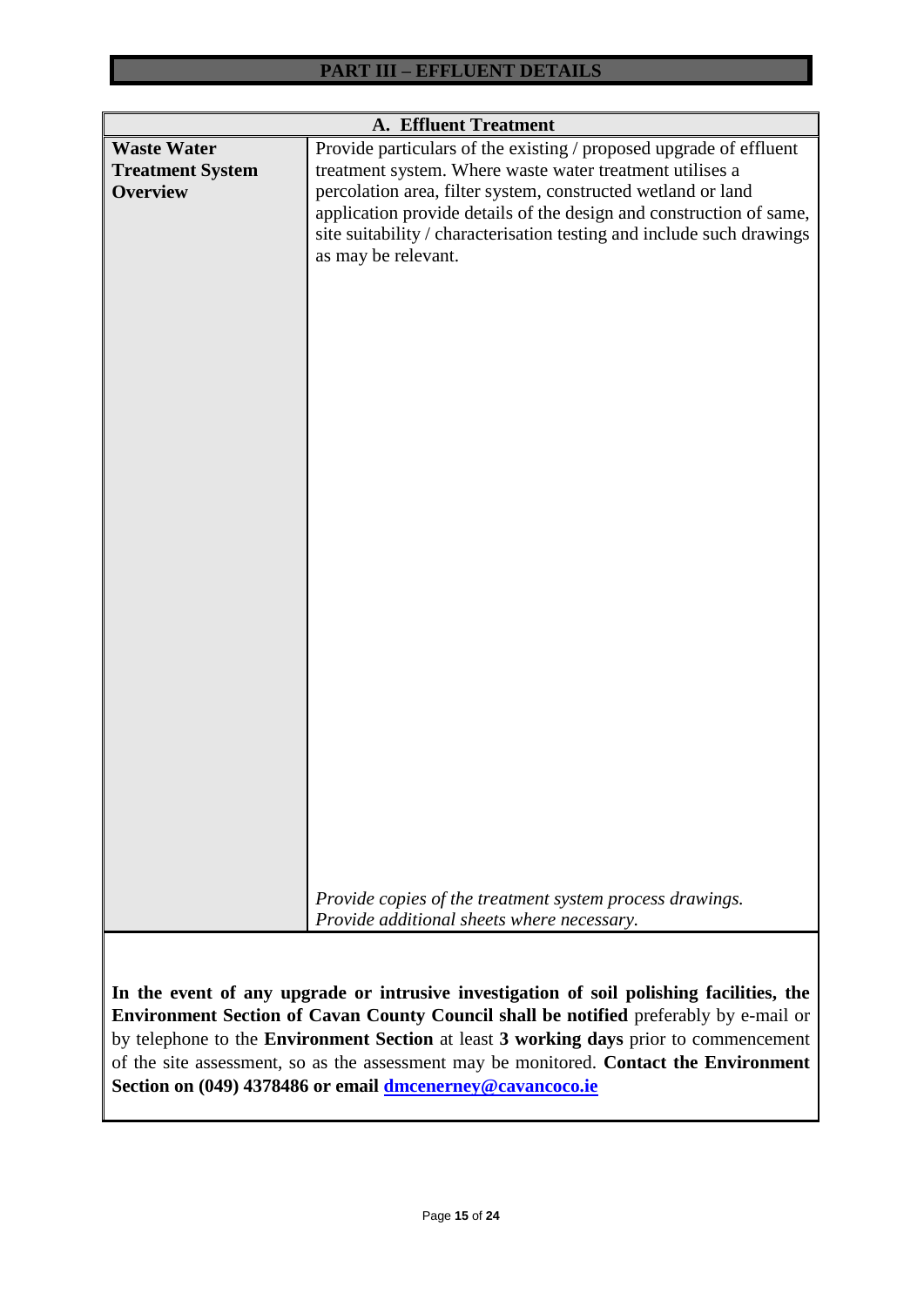| <b>A. Effluent Treatment</b>                                                      |                                                                                                                                                                                                                                                                                                                                                                                                                                                                                                                                                                                                                                                                                                                                                                                          |  |  |  |  |  |  |
|-----------------------------------------------------------------------------------|------------------------------------------------------------------------------------------------------------------------------------------------------------------------------------------------------------------------------------------------------------------------------------------------------------------------------------------------------------------------------------------------------------------------------------------------------------------------------------------------------------------------------------------------------------------------------------------------------------------------------------------------------------------------------------------------------------------------------------------------------------------------------------------|--|--|--|--|--|--|
| Is the Discharge a<br><b>Direct Discharge or an</b><br><b>Indirect Discharge?</b> | Direct Discharge<br>Indirect Discharge via Percolation Area, Soakage Pit,<br>Filter System or Other Method<br>Where discharge is via a percolation area, soakage pit, filter<br>system, constructed wetland or other method provide details<br>of the design and construction of same and include such<br>drawings as may be relevant.<br>In the event of any upgrade or intrusive investigation of soil<br>polishing facilities, the Environment Section of Cavan County<br><b>Council shall be notified</b> preferably by e-mail or by telephone to<br>the Environment Section at least 3 working days prior to<br>commencement of the site assessment, so as the assessment may<br>be monitored. Contact the Environment Section on (049)<br>4378486 or email dmcenerney@cavancoco.ie |  |  |  |  |  |  |
| <b>Hydraulic Loading</b>                                                          | $m^3$ /day<br>Effluent Discharge Rate (maximum) is<br>$m^3$ /day<br>Recharge Rate is<br>Hydraulic loading rate (volumetric flow rate over a given<br>$m^3$ /day.<br>percolation area) is                                                                                                                                                                                                                                                                                                                                                                                                                                                                                                                                                                                                 |  |  |  |  |  |  |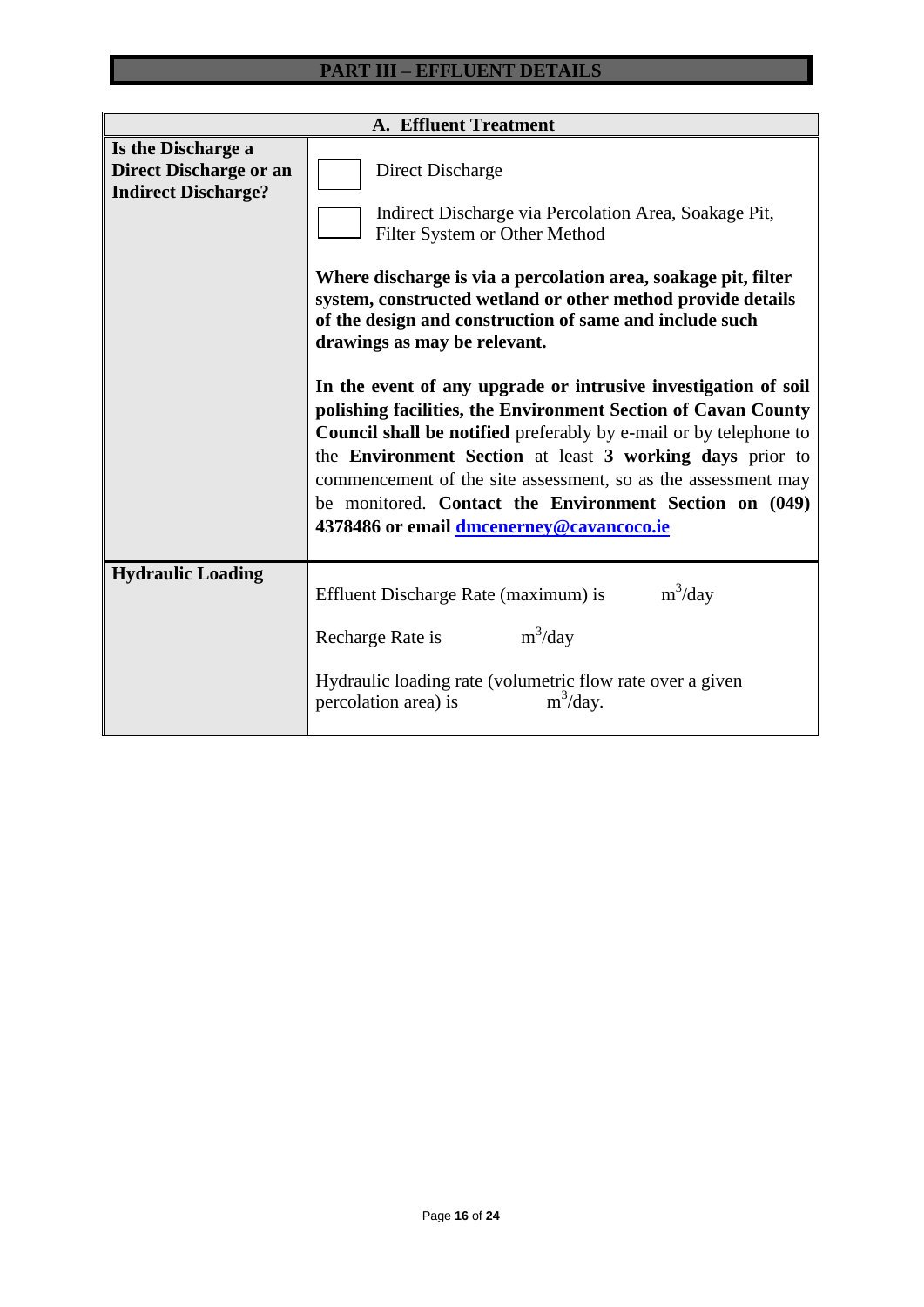| <b>B.</b> Effluent Treatment                                                                     |                                                                                                                                                                                                    |  |  |  |  |  |  |
|--------------------------------------------------------------------------------------------------|----------------------------------------------------------------------------------------------------------------------------------------------------------------------------------------------------|--|--|--|--|--|--|
| <u>PART III – Section 2 B</u> is to be completed where the effluent is to be treated prior to    |                                                                                                                                                                                                    |  |  |  |  |  |  |
| discharge.                                                                                       |                                                                                                                                                                                                    |  |  |  |  |  |  |
| Provide additional sheets where necessary.                                                       |                                                                                                                                                                                                    |  |  |  |  |  |  |
| <b>Treatment System</b>                                                                          | Provide details of the proposals for the treatment system                                                                                                                                          |  |  |  |  |  |  |
| <b>Maintenance</b>                                                                               | maintenance including frequency of inspection and de-sludging.                                                                                                                                     |  |  |  |  |  |  |
|                                                                                                  |                                                                                                                                                                                                    |  |  |  |  |  |  |
|                                                                                                  |                                                                                                                                                                                                    |  |  |  |  |  |  |
|                                                                                                  |                                                                                                                                                                                                    |  |  |  |  |  |  |
| <b>Access to treatment</b><br>systems and discharge<br>point for Local<br><b>Authority Staff</b> | In the event that the waste water treatment system is enclosed and<br>locked and / or the discharge point is inaccessible during the<br>normal working day provide details of key holder.<br>Name: |  |  |  |  |  |  |
|                                                                                                  |                                                                                                                                                                                                    |  |  |  |  |  |  |
|                                                                                                  | Address:                                                                                                                                                                                           |  |  |  |  |  |  |
|                                                                                                  |                                                                                                                                                                                                    |  |  |  |  |  |  |
|                                                                                                  | Phone number:                                                                                                                                                                                      |  |  |  |  |  |  |
|                                                                                                  |                                                                                                                                                                                                    |  |  |  |  |  |  |
|                                                                                                  | Mobile number:                                                                                                                                                                                     |  |  |  |  |  |  |
|                                                                                                  |                                                                                                                                                                                                    |  |  |  |  |  |  |
| <b>Plant Failure</b>                                                                             | Identify how any failure of the treatment system will be detected.                                                                                                                                 |  |  |  |  |  |  |
|                                                                                                  |                                                                                                                                                                                                    |  |  |  |  |  |  |
|                                                                                                  |                                                                                                                                                                                                    |  |  |  |  |  |  |
| <b>Sludge</b>                                                                                    | Provide details of proposals for dealing with sludge.                                                                                                                                              |  |  |  |  |  |  |
|                                                                                                  |                                                                                                                                                                                                    |  |  |  |  |  |  |
|                                                                                                  |                                                                                                                                                                                                    |  |  |  |  |  |  |
|                                                                                                  |                                                                                                                                                                                                    |  |  |  |  |  |  |
|                                                                                                  |                                                                                                                                                                                                    |  |  |  |  |  |  |
|                                                                                                  |                                                                                                                                                                                                    |  |  |  |  |  |  |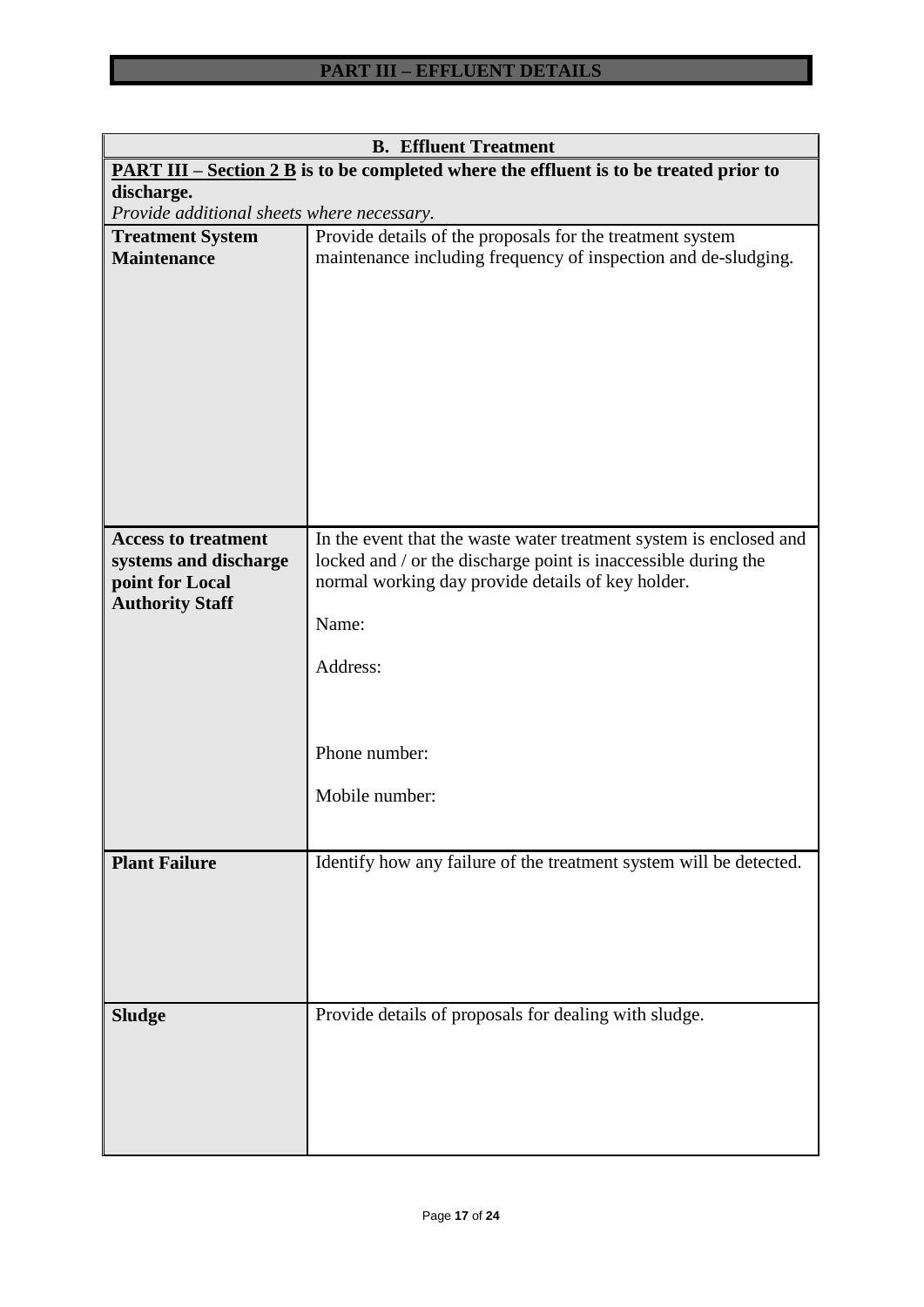|  | <b>PART III – Section 3</b> |
|--|-----------------------------|
|--|-----------------------------|

|                                                                       |                                                                                                                                 |                       |  |  |  |  | A. Effluent Monitoring For Licence Review                       |  |  |  |  |
|-----------------------------------------------------------------------|---------------------------------------------------------------------------------------------------------------------------------|-----------------------|--|--|--|--|-----------------------------------------------------------------|--|--|--|--|
| <u>PART III – Section 3 A</u> is to be completed.                     |                                                                                                                                 |                       |  |  |  |  |                                                                 |  |  |  |  |
| Provide details of the monitoring proposed for the effluent discharge |                                                                                                                                 |                       |  |  |  |  |                                                                 |  |  |  |  |
| Provide additional sheets where necessary.                            |                                                                                                                                 |                       |  |  |  |  |                                                                 |  |  |  |  |
| <b>Monitoring the</b>                                                 |                                                                                                                                 |                       |  |  |  |  | Provide details of any proposals to monitor the discharge e.g.  |  |  |  |  |
| Discharge.                                                            | Parameters to be analysed;<br>$\circ$                                                                                           |                       |  |  |  |  |                                                                 |  |  |  |  |
|                                                                       |                                                                                                                                 |                       |  |  |  |  |                                                                 |  |  |  |  |
|                                                                       | $\circ$                                                                                                                         | Monitoring programme; |  |  |  |  |                                                                 |  |  |  |  |
|                                                                       |                                                                                                                                 |                       |  |  |  |  |                                                                 |  |  |  |  |
|                                                                       | Details of any sampling equipment to be used.<br>O                                                                              |                       |  |  |  |  |                                                                 |  |  |  |  |
| <b>Location of sampling</b><br>point(s) (Co-ordinates)                | <b>Easting</b>                                                                                                                  | <b>Northing</b>       |  |  |  |  |                                                                 |  |  |  |  |
| <b>Effluent Flow</b>                                                  |                                                                                                                                 |                       |  |  |  |  | Provide details of any proposals to monitor the discharge flow. |  |  |  |  |
| <b>Monitoring</b>                                                     |                                                                                                                                 |                       |  |  |  |  |                                                                 |  |  |  |  |
|                                                                       |                                                                                                                                 |                       |  |  |  |  |                                                                 |  |  |  |  |
|                                                                       |                                                                                                                                 |                       |  |  |  |  |                                                                 |  |  |  |  |
|                                                                       |                                                                                                                                 |                       |  |  |  |  |                                                                 |  |  |  |  |
|                                                                       |                                                                                                                                 |                       |  |  |  |  |                                                                 |  |  |  |  |
|                                                                       |                                                                                                                                 |                       |  |  |  |  |                                                                 |  |  |  |  |
| <b>Licensing Authority</b>                                            |                                                                                                                                 |                       |  |  |  |  | Provide a description of how the Licensing Authority will be    |  |  |  |  |
| <b>Monitoring</b>                                                     |                                                                                                                                 |                       |  |  |  |  |                                                                 |  |  |  |  |
|                                                                       | provided access to the effluent in order to take samples and<br>indicate the point at which such samples may be taken e.g. last |                       |  |  |  |  |                                                                 |  |  |  |  |
|                                                                       | manhole before outfall. (Provide grid reference below).                                                                         |                       |  |  |  |  |                                                                 |  |  |  |  |
|                                                                       |                                                                                                                                 |                       |  |  |  |  |                                                                 |  |  |  |  |
|                                                                       |                                                                                                                                 |                       |  |  |  |  |                                                                 |  |  |  |  |
|                                                                       |                                                                                                                                 |                       |  |  |  |  |                                                                 |  |  |  |  |
|                                                                       |                                                                                                                                 |                       |  |  |  |  |                                                                 |  |  |  |  |
|                                                                       |                                                                                                                                 |                       |  |  |  |  |                                                                 |  |  |  |  |
|                                                                       |                                                                                                                                 |                       |  |  |  |  |                                                                 |  |  |  |  |
|                                                                       |                                                                                                                                 |                       |  |  |  |  |                                                                 |  |  |  |  |
| <b>Location of Licensing</b>                                          |                                                                                                                                 |                       |  |  |  |  |                                                                 |  |  |  |  |
| <b>Authority sampling</b><br>point(s)                                 | <b>Easting</b>                                                                                                                  |                       |  |  |  |  | <b>Northing</b>                                                 |  |  |  |  |
| (Co-ordinates)                                                        |                                                                                                                                 |                       |  |  |  |  |                                                                 |  |  |  |  |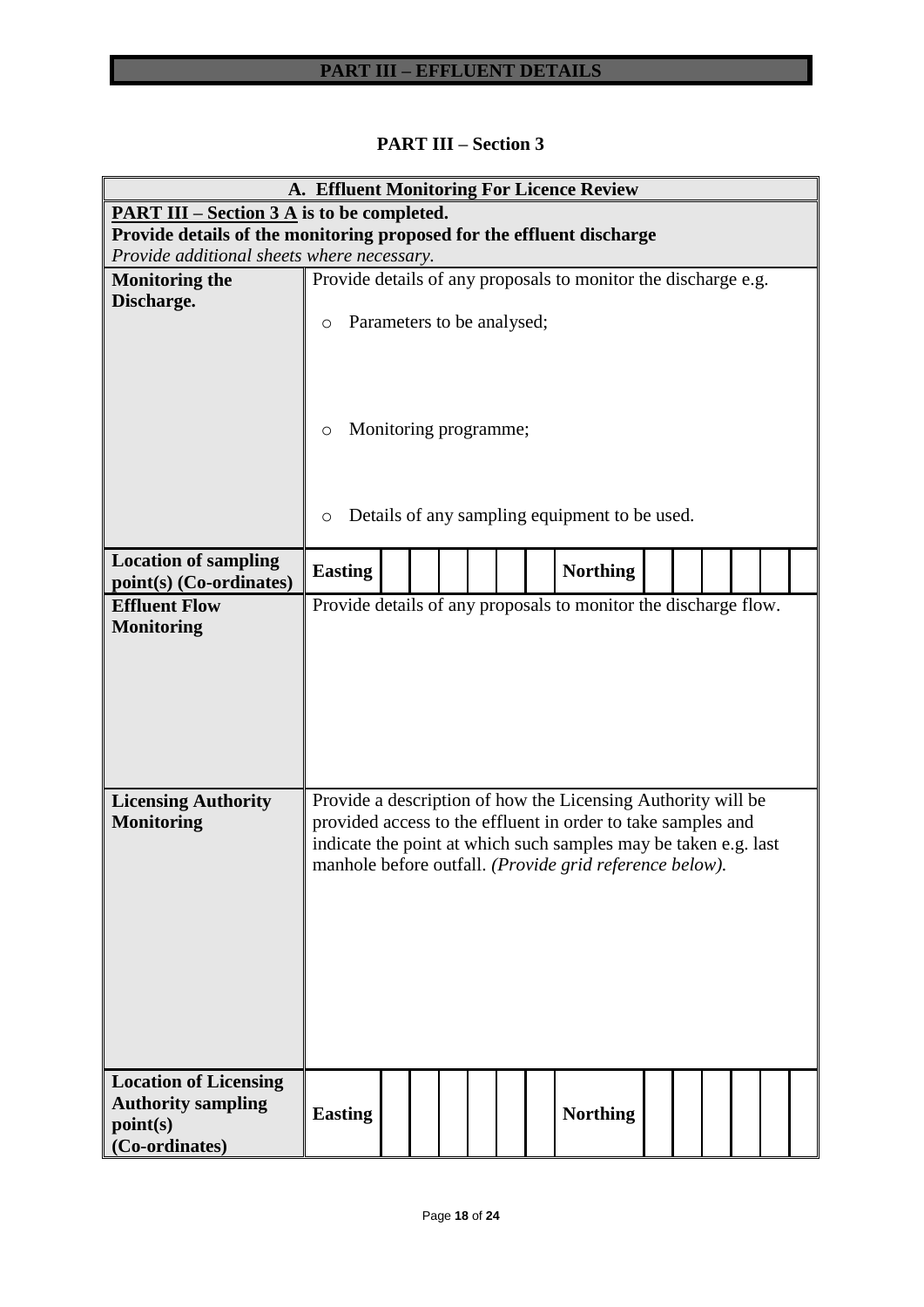| <b>B. Pollution Control</b>                                                    |                                                                   |                                                                                          |  |  |  |  |  |  |
|--------------------------------------------------------------------------------|-------------------------------------------------------------------|------------------------------------------------------------------------------------------|--|--|--|--|--|--|
| <b>PART III</b> – Section $3 \text{ B}$ is to be completed for licence review. |                                                                   |                                                                                          |  |  |  |  |  |  |
| Provide details of any pollution control measures proposed.                    |                                                                   |                                                                                          |  |  |  |  |  |  |
|                                                                                | Provide additional sheets where necessary.                        |                                                                                          |  |  |  |  |  |  |
| <b>Accidental Discharges</b>                                                   |                                                                   | Provide details of arrangements to prevent accidental discharges.                        |  |  |  |  |  |  |
|                                                                                |                                                                   | Provide below, details of emergency procedures, contact persons and facilities available |  |  |  |  |  |  |
| to respond to unexpected incidents.                                            |                                                                   |                                                                                          |  |  |  |  |  |  |
| <b>Emergency Response</b>                                                      | <b>Contact Name</b>                                               |                                                                                          |  |  |  |  |  |  |
|                                                                                | <b>Phone Number (day)</b>                                         |                                                                                          |  |  |  |  |  |  |
|                                                                                | <b>Phone Number (night)</b>                                       |                                                                                          |  |  |  |  |  |  |
|                                                                                | Provide details of any emergency procedure.                       |                                                                                          |  |  |  |  |  |  |
| <b>Environmental</b><br><b>Management Plan</b>                                 | of the site?                                                      | Is there an Environmental Management Plan in place in respect                            |  |  |  |  |  |  |
|                                                                                | Yes<br>No<br>If 'Yes' please submit a copy with this application. |                                                                                          |  |  |  |  |  |  |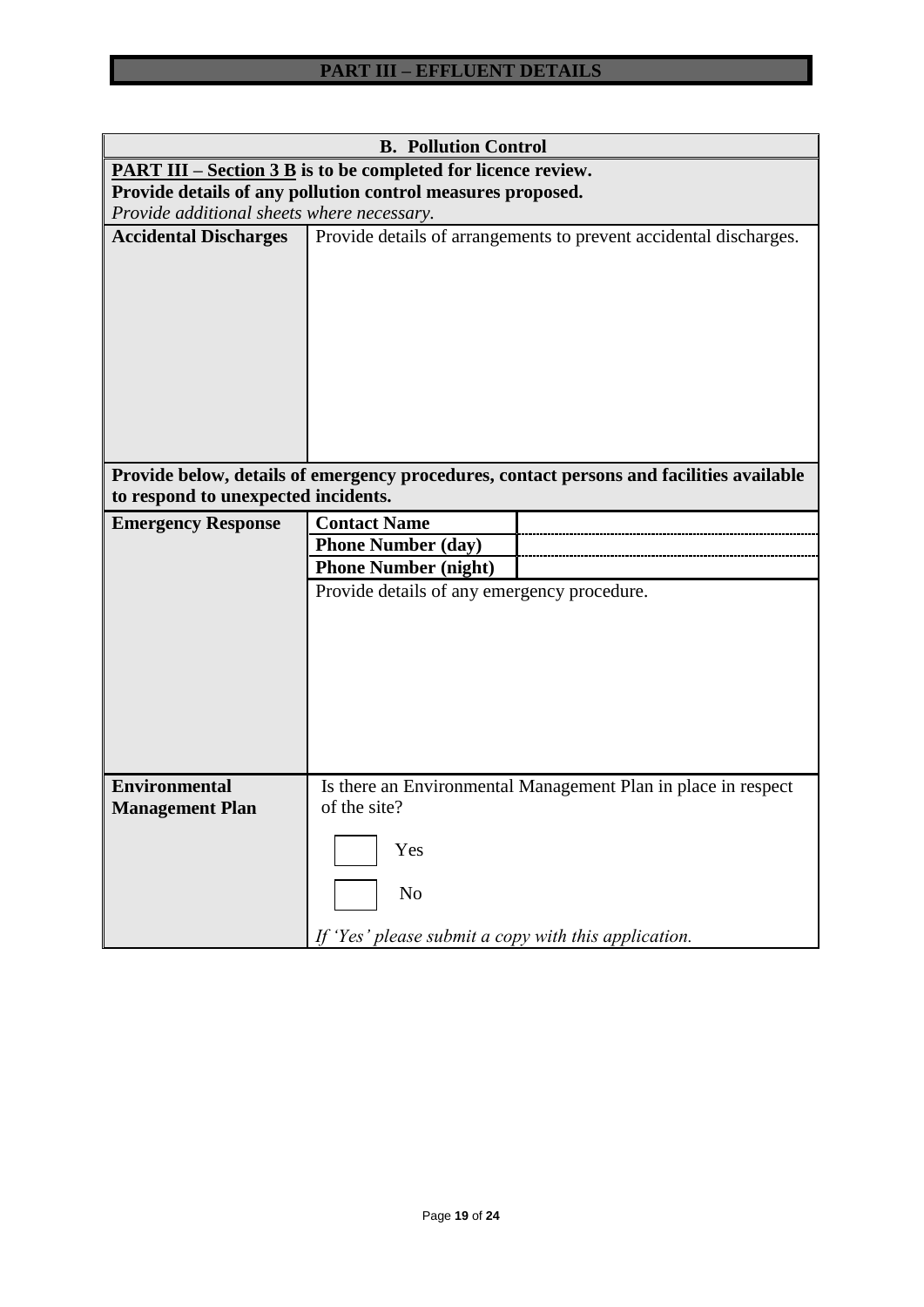# **PART IV – Section 2**

| A. Aquifer Characteristics & Receptor Details                                                      |                                                                                                                                                                                                                                                                                                                                                                                                                                                                                                                                                                          |                           |  |  |  |  |  |                                                                                                                                        |  |  |  |
|----------------------------------------------------------------------------------------------------|--------------------------------------------------------------------------------------------------------------------------------------------------------------------------------------------------------------------------------------------------------------------------------------------------------------------------------------------------------------------------------------------------------------------------------------------------------------------------------------------------------------------------------------------------------------------------|---------------------------|--|--|--|--|--|----------------------------------------------------------------------------------------------------------------------------------------|--|--|--|
| <b>Name of Receiving</b><br><b>Water (Waterbody</b><br>code)                                       |                                                                                                                                                                                                                                                                                                                                                                                                                                                                                                                                                                          |                           |  |  |  |  |  |                                                                                                                                        |  |  |  |
| <b>Location of</b><br><b>Discharge</b><br>(Co-ordinates)                                           | <b>Easting</b>                                                                                                                                                                                                                                                                                                                                                                                                                                                                                                                                                           |                           |  |  |  |  |  | <b>Northing</b>                                                                                                                        |  |  |  |
| Add additional rows where necessary.<br>All discharge locations to be indicated clearly on OS Map. |                                                                                                                                                                                                                                                                                                                                                                                                                                                                                                                                                                          |                           |  |  |  |  |  |                                                                                                                                        |  |  |  |
| <b>Name of River Basin</b><br><b>District</b>                                                      | is located :                                                                                                                                                                                                                                                                                                                                                                                                                                                                                                                                                             |                           |  |  |  |  |  | Provide the name of the River Basin District in which the discharge                                                                    |  |  |  |
| <b>Water Framework</b><br><b>Directive Waterbody</b><br><b>Status</b>                              |                                                                                                                                                                                                                                                                                                                                                                                                                                                                                                                                                                          | No Status<br>Good<br>Poor |  |  |  |  |  |                                                                                                                                        |  |  |  |
| Designation*                                                                                       | The receiving water is located within the boundary of: <i>(tick as</i> )<br><i>appropriate</i> )<br>An SAC, site code:<br>An SPA, site code :<br>None of the Above<br>* Note: Where the discharge is located within the boundary of a<br>Natura 2000 site (SAC or SPA), or where a discharge is likely to<br>impact on a nearby SAC / SPA, an Appropriate Assessment (Natura<br>Impact Statement) must be submitted with this application as<br>required by Council Directive 92/43/EEC on the Conservation of<br>Natural Habitats and of Wild Fauna and Flora (Habitats |                           |  |  |  |  |  |                                                                                                                                        |  |  |  |
| <b>Is GWDTE Located</b><br>within 1km of the<br>Discharge?                                         | Directive).<br>Yes<br>N <sub>o</sub>                                                                                                                                                                                                                                                                                                                                                                                                                                                                                                                                     |                           |  |  |  |  |  |                                                                                                                                        |  |  |  |
| <b>Nearby Surface</b><br><b>Water Features</b>                                                     | map.                                                                                                                                                                                                                                                                                                                                                                                                                                                                                                                                                                     |                           |  |  |  |  |  | Show the location of nearby surface waters e.g. rivers, streams,<br>lakes and field drainage ditches within 250m of the discharge on a |  |  |  |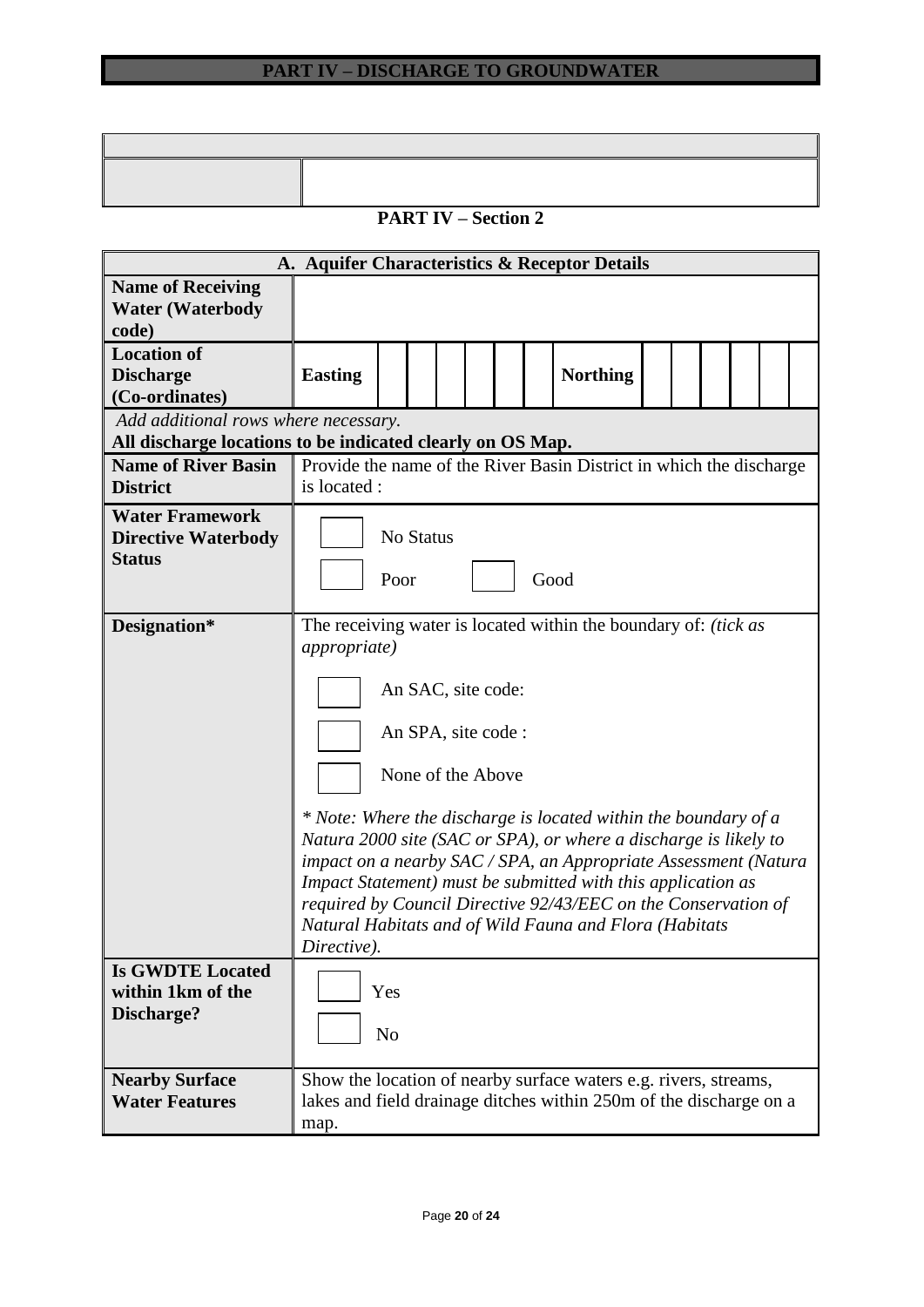| <b>Drinking Water</b>   | Provide the name of Public/Group Water Supply Schemes within                               |  |  |  |  |  |  |  |
|-------------------------|--------------------------------------------------------------------------------------------|--|--|--|--|--|--|--|
| <b>Abstractions</b>     | 1km of the discharge and mark their location on a map.                                     |  |  |  |  |  |  |  |
|                         |                                                                                            |  |  |  |  |  |  |  |
|                         | Mark the location of any domestic wells located within 250m of the                         |  |  |  |  |  |  |  |
|                         | discharge on a map.                                                                        |  |  |  |  |  |  |  |
|                         |                                                                                            |  |  |  |  |  |  |  |
|                         | Is the discharge located within the Zone of Contribution or Source                         |  |  |  |  |  |  |  |
|                         | Protection Zone of a Groundwater Protection Scheme?                                        |  |  |  |  |  |  |  |
|                         |                                                                                            |  |  |  |  |  |  |  |
|                         |                                                                                            |  |  |  |  |  |  |  |
|                         | Yes                                                                                        |  |  |  |  |  |  |  |
|                         |                                                                                            |  |  |  |  |  |  |  |
|                         | N <sub>o</sub>                                                                             |  |  |  |  |  |  |  |
|                         |                                                                                            |  |  |  |  |  |  |  |
|                         | <b>None Delineated</b>                                                                     |  |  |  |  |  |  |  |
|                         |                                                                                            |  |  |  |  |  |  |  |
|                         | If Yes, provide copy of report and maps.                                                   |  |  |  |  |  |  |  |
| Soil & Bedrock          |                                                                                            |  |  |  |  |  |  |  |
|                         | Soil type:                                                                                 |  |  |  |  |  |  |  |
|                         |                                                                                            |  |  |  |  |  |  |  |
|                         | Subsoil type:                                                                              |  |  |  |  |  |  |  |
|                         |                                                                                            |  |  |  |  |  |  |  |
|                         | <b>Bedrock Type:</b>                                                                       |  |  |  |  |  |  |  |
|                         |                                                                                            |  |  |  |  |  |  |  |
|                         | Karst features:                                                                            |  |  |  |  |  |  |  |
|                         |                                                                                            |  |  |  |  |  |  |  |
|                         | Provide copies of reports and maps as relevant.                                            |  |  |  |  |  |  |  |
| <b>Aquifer Category</b> |                                                                                            |  |  |  |  |  |  |  |
| and Vulnerability       | Identify Aquifer Category:                                                                 |  |  |  |  |  |  |  |
|                         |                                                                                            |  |  |  |  |  |  |  |
|                         | Identify Vulnerability Rating:                                                             |  |  |  |  |  |  |  |
|                         |                                                                                            |  |  |  |  |  |  |  |
|                         | Provide copies of reports and maps as relevant.                                            |  |  |  |  |  |  |  |
|                         |                                                                                            |  |  |  |  |  |  |  |
| Topography &            |                                                                                            |  |  |  |  |  |  |  |
| <b>Groundwater Flow</b> | <i>Identify slope of land at the point of discharge i.e. Steep <math>(&gt;1.5)</math>,</i> |  |  |  |  |  |  |  |
| <b>Direction</b>        | Shallow (1:5-1:20), or Relatively Flat $(\langle 1:20 \rangle)$ :                          |  |  |  |  |  |  |  |
|                         |                                                                                            |  |  |  |  |  |  |  |
|                         | Mark groundwater flow direction on a map.                                                  |  |  |  |  |  |  |  |
| <b>Depth to Water</b>   |                                                                                            |  |  |  |  |  |  |  |
| <b>Table</b>            | Where available provide depth to water table:<br>$m$ .                                     |  |  |  |  |  |  |  |
|                         |                                                                                            |  |  |  |  |  |  |  |
|                         | Refer to "Guidance on Applying for a Discharge Licence - Groundwaters" for sources         |  |  |  |  |  |  |  |
| of information.         |                                                                                            |  |  |  |  |  |  |  |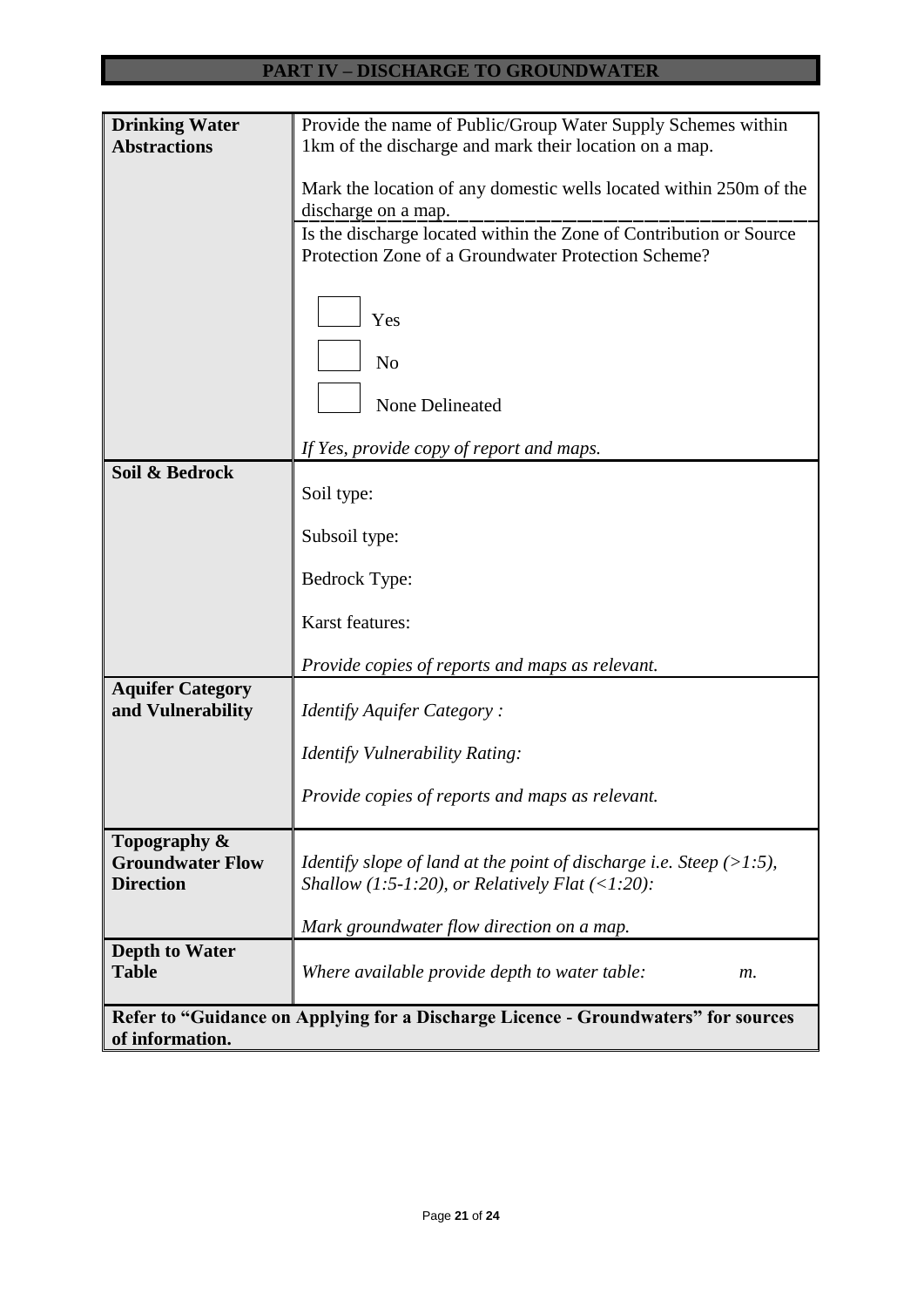| <b>B. Groundwater Background Concentrations</b> |                                         |                      |  |  |  |  |  |
|-------------------------------------------------|-----------------------------------------|----------------------|--|--|--|--|--|
| <b>Receiving Water</b>                          | <b>Parameter</b>                        | <b>Result (mean)</b> |  |  |  |  |  |
| <b>Background</b>                               | Total Dissolved Solids mg/l             |                      |  |  |  |  |  |
| <b>Concentrations.</b>                          | pH (pH units)                           |                      |  |  |  |  |  |
|                                                 | Colour                                  |                      |  |  |  |  |  |
|                                                 | Temperature °C                          |                      |  |  |  |  |  |
|                                                 | Electrical Conductivity µS/cm           |                      |  |  |  |  |  |
|                                                 | Total Hardness mg/l CaCO <sub>3</sub>   |                      |  |  |  |  |  |
|                                                 | Total Ammonia as mg/l $NH_4-N$          |                      |  |  |  |  |  |
|                                                 | Un-ionised Ammonia as mg/l N            |                      |  |  |  |  |  |
|                                                 | Molybdate Reactive Phosphorus as        |                      |  |  |  |  |  |
|                                                 | (unfiltered MRP)                        |                      |  |  |  |  |  |
|                                                 | Total Phosphorus as mg/l P              |                      |  |  |  |  |  |
|                                                 | Nitrite as mg/l $NO2 - N$               |                      |  |  |  |  |  |
|                                                 | Nitrate as mg/l $NO_3 - N$              |                      |  |  |  |  |  |
|                                                 | Total Nitrogen mg/l N                   |                      |  |  |  |  |  |
|                                                 | Total organic carbon (TOC)              |                      |  |  |  |  |  |
|                                                 | Chloride mg/l                           |                      |  |  |  |  |  |
|                                                 | Sulphate mg/l                           |                      |  |  |  |  |  |
|                                                 | Sodium mg/l                             |                      |  |  |  |  |  |
|                                                 | Magnesium µg/l                          |                      |  |  |  |  |  |
|                                                 | Manganese µg/l                          |                      |  |  |  |  |  |
|                                                 | Iron $\mu$ g/l                          |                      |  |  |  |  |  |
|                                                 | Escherichia coli (E.coli) number/100 ml |                      |  |  |  |  |  |
|                                                 | Total Coliforms number/100 ml           |                      |  |  |  |  |  |
|                                                 | Cryptosproridium number/100 ml          |                      |  |  |  |  |  |
| <b>Consult with LA on information needs</b>     |                                         |                      |  |  |  |  |  |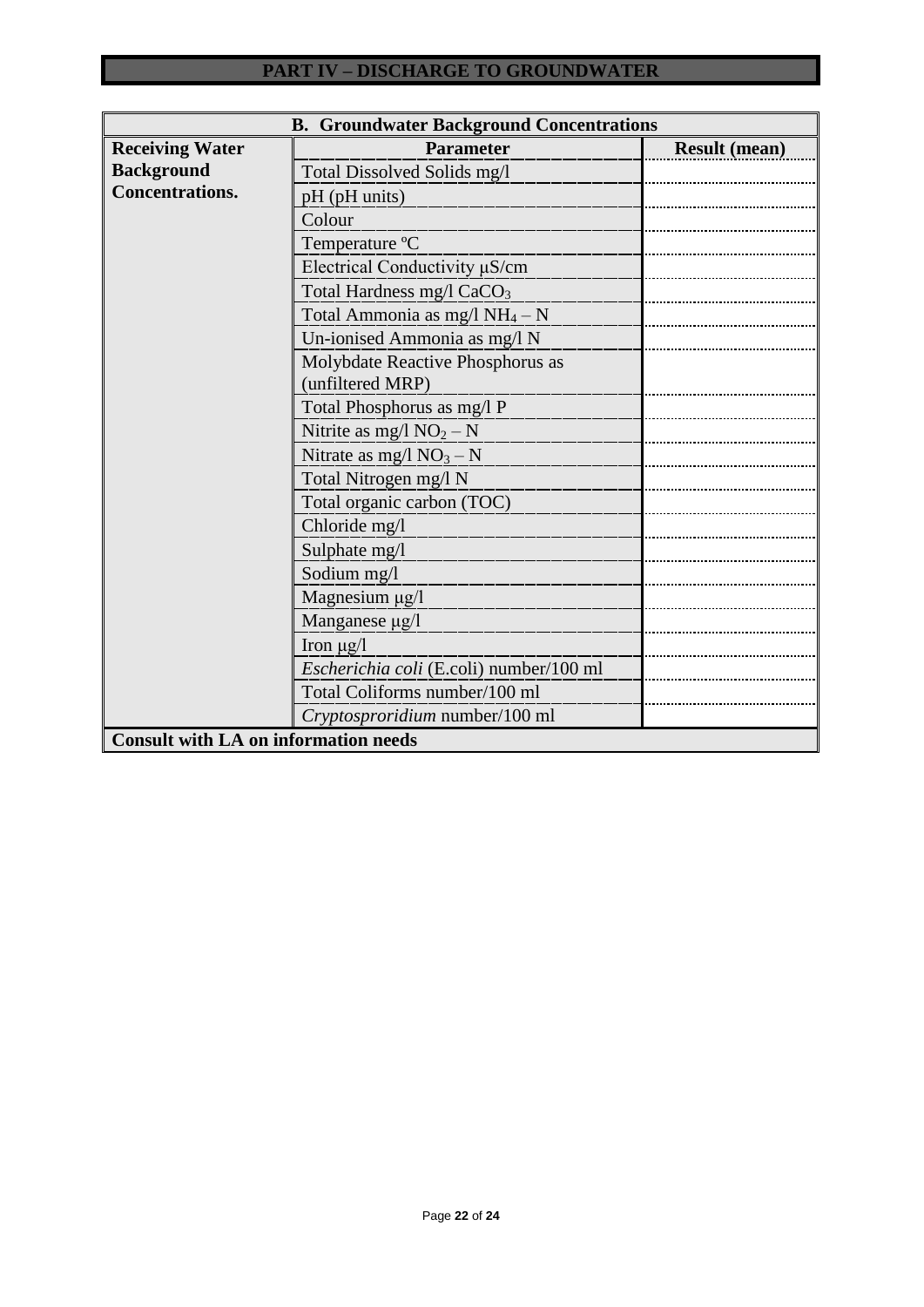# **PART IV – Section 3**

| A. Impact of Discharge – Consult with LA                                                                                                       |                                                                                                                                                                                                                                                      |  |  |  |  |  |  |
|------------------------------------------------------------------------------------------------------------------------------------------------|------------------------------------------------------------------------------------------------------------------------------------------------------------------------------------------------------------------------------------------------------|--|--|--|--|--|--|
| <b>Tier 1 Assessment</b>                                                                                                                       | A Tier 1 Assessment must be carried out in support of all<br>applications to discharge to groundwater.                                                                                                                                               |  |  |  |  |  |  |
|                                                                                                                                                | A Tier 2 Assessment must be carried out for the following:<br>Where the proposed discharge is an input greater than<br>5 m <sup>3</sup> /d and less than or equal to 20 m <sup>3</sup> /d of domestic waste<br>water associated with OSWTS and ICWs; |  |  |  |  |  |  |
|                                                                                                                                                | Where the proposed discharge is a trade effluent<br>(moderate risk);                                                                                                                                                                                 |  |  |  |  |  |  |
| <b>Tier 2 Assessment</b>                                                                                                                       | Where the Tier 1 Assessment indicates uncertainty about<br>the risk of impact to groundwaters, the Applicant must<br>proceed to a Tier 2 Assessment.                                                                                                 |  |  |  |  |  |  |
|                                                                                                                                                | Note that an Applicant may be requested to conduct a Tier 2<br>Assessment where the Licensing Authority, following a risk<br>screening of the discharge, deems that there is a moderate risk of<br>impact to groundwaters from the discharge.        |  |  |  |  |  |  |
|                                                                                                                                                | A Tier 3 Assessment must be carried out for applications to<br>discharge to groundwater that relate to the following activities:<br>Inputs greater than 20 $m^3/d$ of domestic waste water;                                                          |  |  |  |  |  |  |
|                                                                                                                                                | Discharges from Landfills;                                                                                                                                                                                                                           |  |  |  |  |  |  |
|                                                                                                                                                | Where the proposed discharge is a trade effluent (high<br>risk)                                                                                                                                                                                      |  |  |  |  |  |  |
| <b>Tier 3 Assessment</b>                                                                                                                       | Where the Tier 1 and Tier 2 Assessments indicate<br>uncertainty about the risk of impact to groundwaters, the<br>Applicant must proceed to a Tier 3 Assessment.                                                                                      |  |  |  |  |  |  |
|                                                                                                                                                | Note that an Applicant may be requested to conduct a Tier 3<br>Assessment where the Licensing Authority, following a risk<br>screening of the discharge, deems that there is a high risk of<br>impact to groundwaters from the discharge.            |  |  |  |  |  |  |
| Refer to "Guidance on Applying for a Discharge Licence - Groundwaters" for guidance<br>on Carrying out a Tier 1, Tier 2 and Tier 3 Assessment. |                                                                                                                                                                                                                                                      |  |  |  |  |  |  |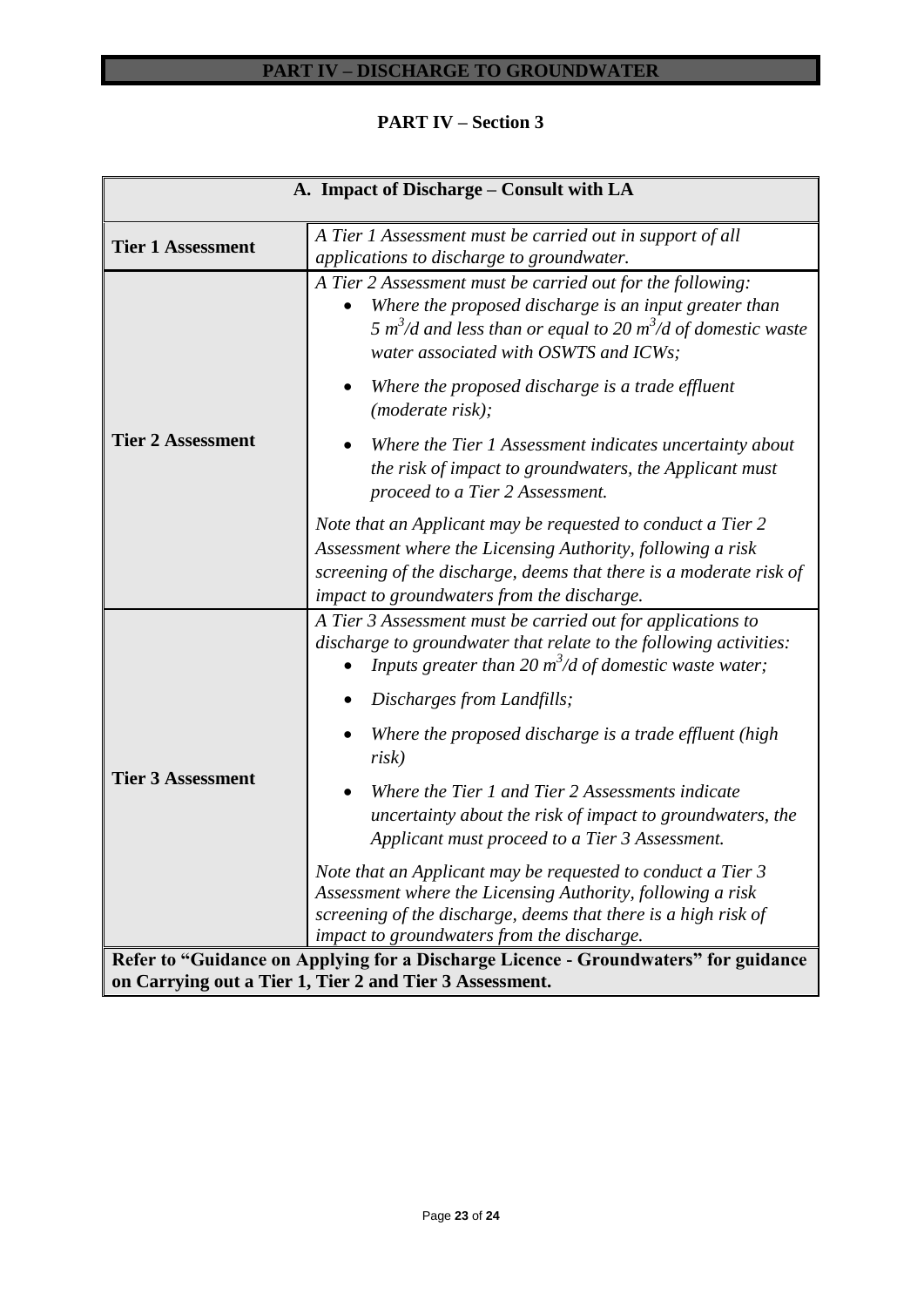| Checklist for Applicant when applying for a licence to discharge to Groundwater                                                                                                           |                             |  |  |  |  |  |
|-------------------------------------------------------------------------------------------------------------------------------------------------------------------------------------------|-----------------------------|--|--|--|--|--|
| <b>Details to be Submitted</b>                                                                                                                                                            | X the Box<br>where included |  |  |  |  |  |
| Fully completed, signed and dated application form (One<br>1.<br>original plus three hard copies of all associated documentation<br>must be included).                                    |                             |  |  |  |  |  |
| 2.<br>Name & address of Applicant & Agent                                                                                                                                                 |                             |  |  |  |  |  |
| Has the type of discharge been identified i.e. new or existing /<br>3.<br>domestic or trade?                                                                                              |                             |  |  |  |  |  |
| Has location of discharge been identified on a location map?<br>4.                                                                                                                        |                             |  |  |  |  |  |
| 5.<br>In the case of an application submitted by a company, has a<br>certificate of incorporation been included?                                                                          |                             |  |  |  |  |  |
| 6.<br>Site location map at scale of 1:50,000                                                                                                                                              |                             |  |  |  |  |  |
| 7.<br>Site layout map at scale of 1:2500                                                                                                                                                  |                             |  |  |  |  |  |
| 8.<br>Drainage system drawings at scale no greater than 1:2500                                                                                                                            |                             |  |  |  |  |  |
| Description of process giving rise to trade effluent<br>9.                                                                                                                                |                             |  |  |  |  |  |
| Description of the proposed method of effluent treatment<br>10.<br>including details of percolation area and distribution system and<br>measures for the control of FOG where appropriate |                             |  |  |  |  |  |
| 11.<br>Treatment system process drawings                                                                                                                                                  |                             |  |  |  |  |  |
| 12.<br>Treatment system operation and maintenance details                                                                                                                                 |                             |  |  |  |  |  |
| Effluent quality, discharge load details and concentration<br>13.                                                                                                                         |                             |  |  |  |  |  |
| 14.<br>Receiving water quality assessment (physico-chemical &<br>microbial)                                                                                                               |                             |  |  |  |  |  |
| 15.<br>Newspaper Notice (one copy of full page from the newspaper)                                                                                                                        |                             |  |  |  |  |  |
| Hydraulic loading calculations<br>16.                                                                                                                                                     |                             |  |  |  |  |  |
| Site investigation results including soil and subsoil<br>17.<br>characterisation, trial hole and percolation testing.                                                                     |                             |  |  |  |  |  |
| 18.<br>Details of designated areas (including designation of waters)                                                                                                                      |                             |  |  |  |  |  |
| Proposals for dealing with sludge (where relevant)<br>19.                                                                                                                                 |                             |  |  |  |  |  |
| Emergency procedures in case of plant breakdown or pollution<br>20.<br>incident (including details of storage facilities onsite)                                                          |                             |  |  |  |  |  |
| 21.<br>Results of Tier1/Tier2/Tier3 assessment as appropriate                                                                                                                             |                             |  |  |  |  |  |

# **PART IV – Section 4**

# **Please include any additional information which you deem to be pertinent to the application / discharge**.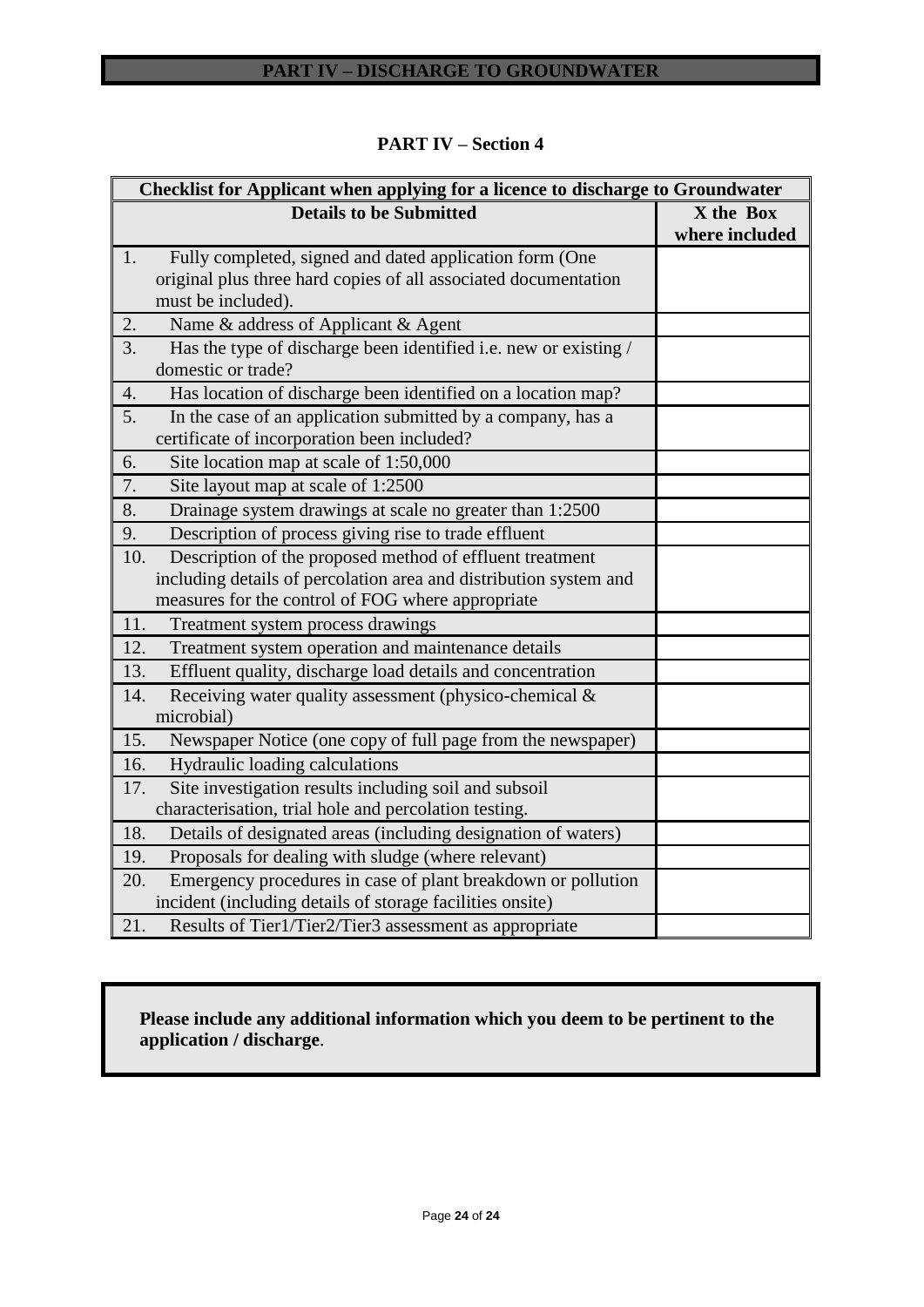| Appendix A - Provide details of process related raw materials, products etc. used or generated on site. |                     |                      |                                     |                                 |                                        |                    |                      |
|---------------------------------------------------------------------------------------------------------|---------------------|----------------------|-------------------------------------|---------------------------------|----------------------------------------|--------------------|----------------------|
| <b>Substance</b>                                                                                        | EC<br><b>Number</b> | <b>Nature of Use</b> | Amount<br><b>Stored</b><br>(tonnes) | <b>Annual Usage</b><br>(tonnes) | <b>Danger</b><br><b>Classification</b> | <b>Risk Phrase</b> | <b>Safety Phrase</b> |
|                                                                                                         |                     |                      |                                     |                                 |                                        |                    |                      |
|                                                                                                         |                     |                      |                                     |                                 |                                        |                    |                      |
|                                                                                                         |                     |                      |                                     |                                 |                                        |                    |                      |
|                                                                                                         |                     |                      |                                     |                                 |                                        |                    |                      |
|                                                                                                         |                     |                      |                                     |                                 |                                        |                    |                      |
|                                                                                                         |                     |                      |                                     |                                 |                                        |                    |                      |
|                                                                                                         |                     |                      |                                     |                                 |                                        |                    |                      |
|                                                                                                         |                     |                      |                                     |                                 |                                        |                    |                      |
|                                                                                                         |                     |                      |                                     |                                 |                                        |                    |                      |
|                                                                                                         |                     |                      |                                     |                                 |                                        |                    |                      |
| <b>Include copies of Material Safety Data Sheets (MSDS) for materials.</b>                              |                     |                      |                                     |                                 |                                        |                    |                      |

*Ref. European Communities (Classification, Packaging, Labelling and Notification of Dangerous Substances) Regulations, 1994*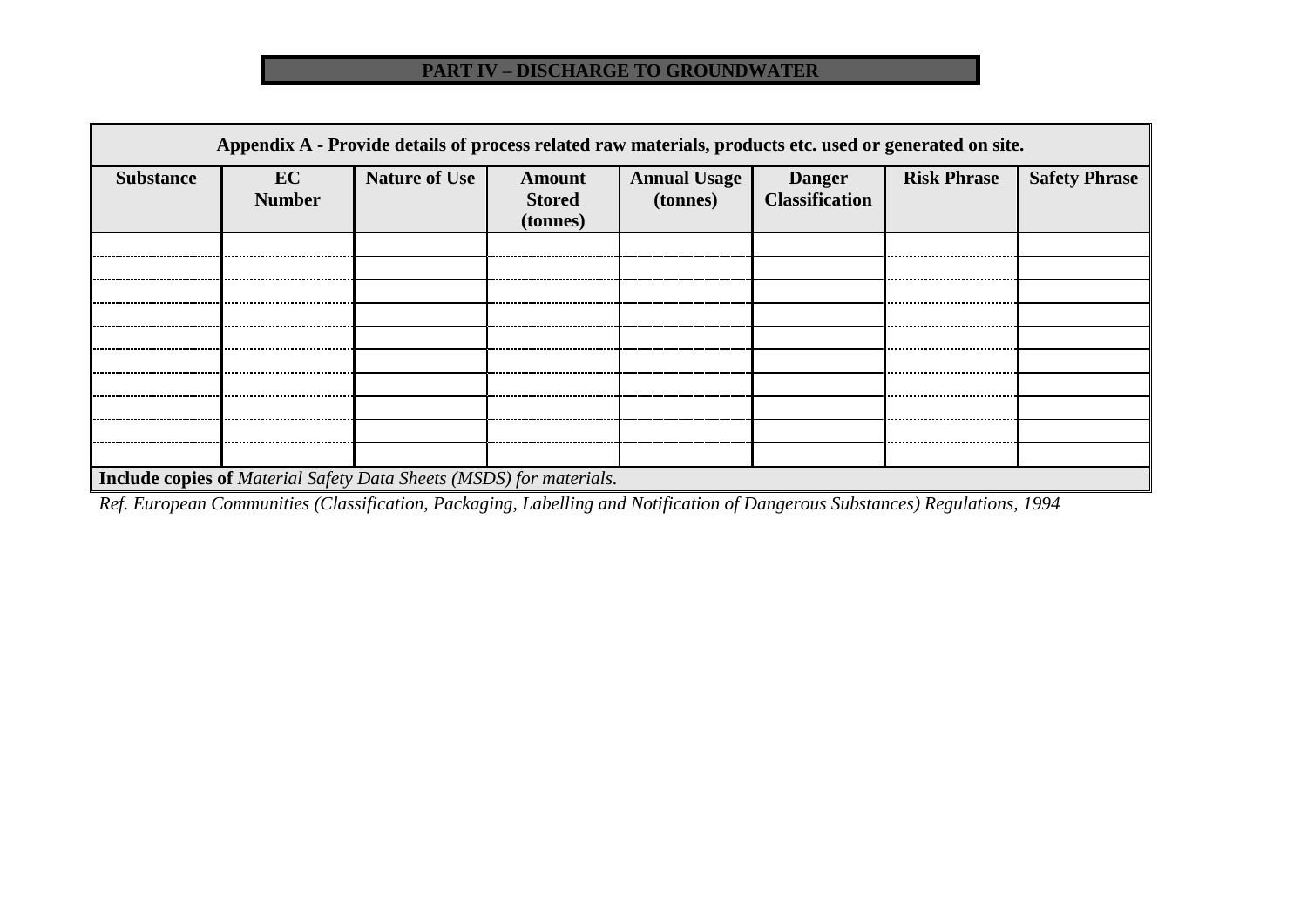|                          | <b>Appendix B - Off-site Waste Disposal</b> |                                       |                                 |                                                           |                                                            |  |  |
|--------------------------|---------------------------------------------|---------------------------------------|---------------------------------|-----------------------------------------------------------|------------------------------------------------------------|--|--|
| <b>Waste Description</b> | <b>EWC. Catalogue No.</b>                   | <b>Quantity (Tonnes per</b><br>annum) | Name of site<br>accepting waste | <b>Reference Number of</b><br>site environment<br>licence | <b>State whether</b><br>recycling, recovery or<br>disposal |  |  |
|                          |                                             |                                       |                                 |                                                           |                                                            |  |  |
|                          |                                             |                                       |                                 |                                                           |                                                            |  |  |
|                          |                                             |                                       |                                 |                                                           |                                                            |  |  |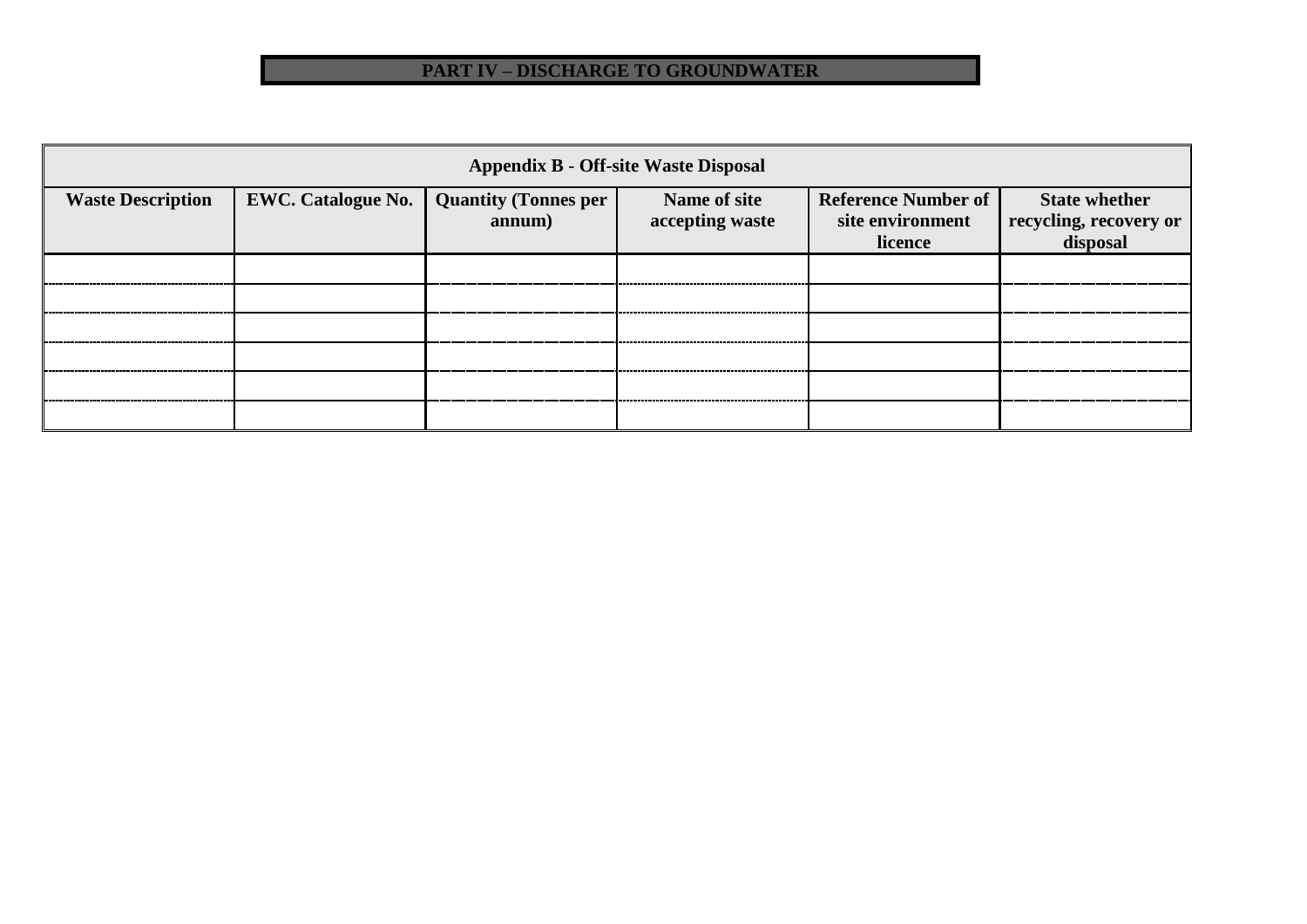# **Appendix C - Characteristics of Trade and/or Domestic Effluent**

*The following list of parameters is indicative only. Additional physical, chemical or other characteristics as are pertinent to the effluent in question should also be identified. Complete for all applicable sections, giving concentration ranges where available.*  Emission Point co-ordinates (One table per emission point): *Parameter Concentrations in mg/l unless otherwise stated Prior to Treatment (if any) As discharged Characteristic Note: Section A = to be completed where discharging domestic effluent only Section A-E = to be completed where discharging a trade effluent. Max. Hourly Max. Daily Mg/l Max. Hourly Max. Daily Mg/l % Removal* A Temperature  $\overline{C}$ pH Biological Oxygen Demand (5 day) Chemical Oxygen Demand Suspended Solids Total Ammonia (as N) Nitrate (as N) Total Phosphorus (as P) **Conductivity** Molybdate Reactive Phosphorus (MRP) Oils, Fats and Greases Sulphates (as  $SO<sub>4</sub>$ ) Chlorides (as Cl) Phenols (as  $C_6H_5OH$ ) Detergents (as Lauryl Sulphate) *Escherichia coli* (E.coli) number/100 ml Total Coliforms number/100 ml *Cryptosproridium* number/100 ml  $\mathbf{B}$  | Metals  $\mathbf{u}\mathbf{g}/\mathbf{l}$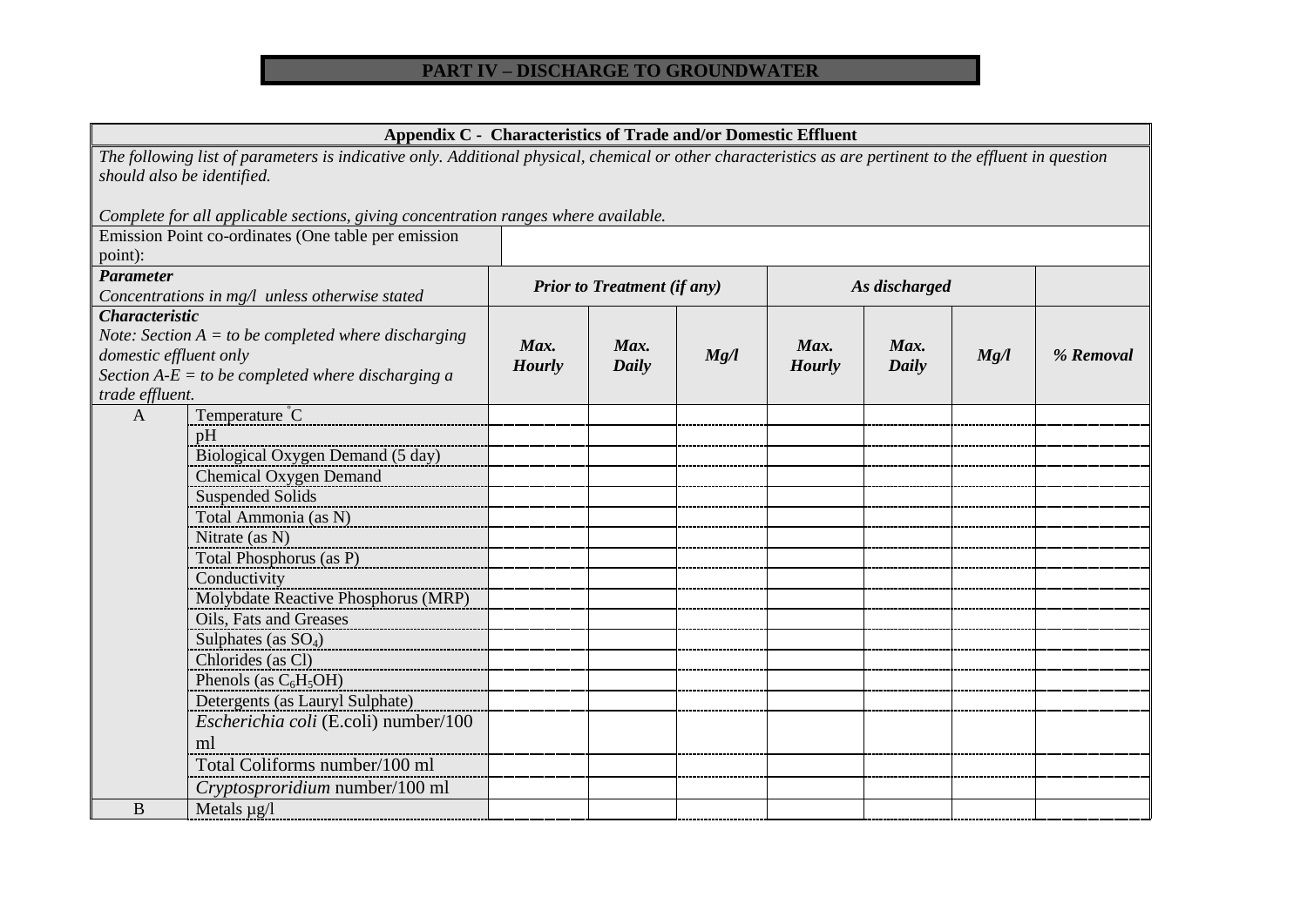|               | Arsenic                                   |  |  |  |  |
|---------------|-------------------------------------------|--|--|--|--|
|               | Chromium                                  |  |  |  |  |
|               | Copper                                    |  |  |  |  |
|               | Cyanide                                   |  |  |  |  |
|               | Fluoride                                  |  |  |  |  |
|               | Iron                                      |  |  |  |  |
|               | Lead                                      |  |  |  |  |
|               | Magnesium                                 |  |  |  |  |
|               | Manganese                                 |  |  |  |  |
|               | Nickel                                    |  |  |  |  |
|               | Zinc                                      |  |  |  |  |
|               | Other (please specify)                    |  |  |  |  |
| $\mathcal{C}$ | Pesticides & Solvents:                    |  |  |  |  |
|               | Atrazine                                  |  |  |  |  |
|               | Dichloromethane µg/l                      |  |  |  |  |
|               | Simazine $\mu$ g/l                        |  |  |  |  |
|               | Toluene µg/l                              |  |  |  |  |
|               | Xylenes $\mu$ g/l                         |  |  |  |  |
| $\mathbf D$   | Organohalogen Compounds (Specify)         |  |  |  |  |
|               | Organophosphorus Compounds                |  |  |  |  |
|               | (Specify)                                 |  |  |  |  |
|               | <b>Organotin Compounds (Specify)</b>      |  |  |  |  |
|               | Mineral Oils or Hydrocarbons of           |  |  |  |  |
|               | petroleum origin                          |  |  |  |  |
|               | Other toxic substances (Specify)          |  |  |  |  |
|               | Colour (degrees hazen)                    |  |  |  |  |
| E             | Other:                                    |  |  |  |  |
|               | Other relevant characteristics including  |  |  |  |  |
|               | fish toxicity data from tests carried out |  |  |  |  |
|               | on all or part of the effluent            |  |  |  |  |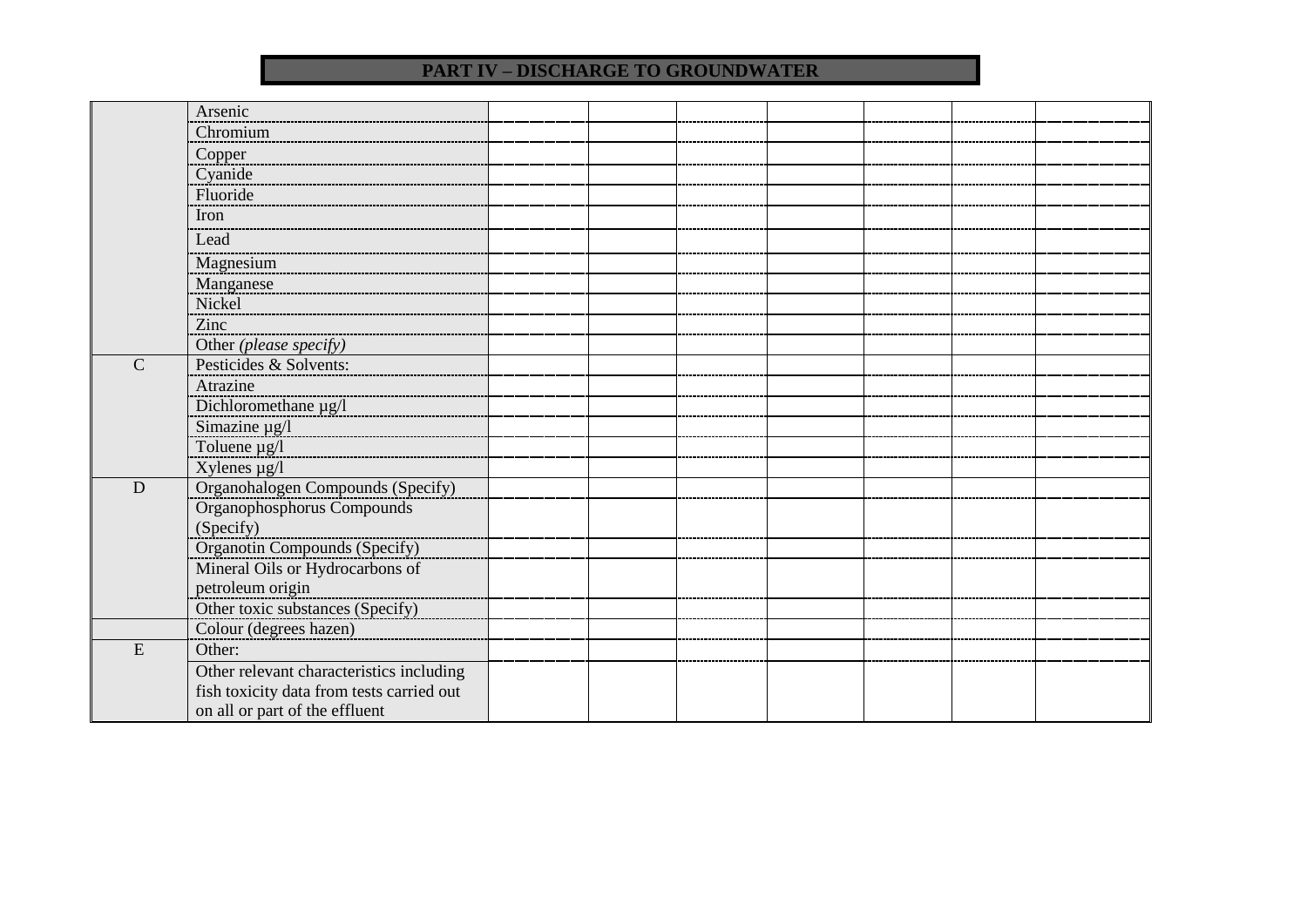| <b>Appendix D - Dangerous Substances</b>                                            |        |                                                                                                         |  |  |  |  |  |
|-------------------------------------------------------------------------------------|--------|---------------------------------------------------------------------------------------------------------|--|--|--|--|--|
| Are any of the following chemicals used in the process or stored on<br>the premises | Yes/No | Are residual chemical process materials or chemical<br>tailings from a process recovered or discharged? |  |  |  |  |  |
| EDC $(1, 2$ dichloroethane $(C_2H_4C1_2)$                                           |        |                                                                                                         |  |  |  |  |  |
| TRI trichloroethylene $(C_2HC1_3)$ ;                                                |        |                                                                                                         |  |  |  |  |  |
| PER perchloroethylene $(C_2 C1_4)$ ;                                                |        |                                                                                                         |  |  |  |  |  |
| <b>TCB</b> trichlorobenzene                                                         |        |                                                                                                         |  |  |  |  |  |
| Carbon tetrachloride, DDT and pentachlorophenol                                     |        |                                                                                                         |  |  |  |  |  |
| Aldrin, dieldrin, isodrin, HCB (hexachlorobenzene), HCBD                            |        |                                                                                                         |  |  |  |  |  |
| (hexachlorobutadiene) and CHCl <sub>3</sub> (chloroform)                            |        |                                                                                                         |  |  |  |  |  |
| Cadmium                                                                             |        |                                                                                                         |  |  |  |  |  |
| >100 kg of raw asbestos                                                             |        |                                                                                                         |  |  |  |  |  |
| <b>Atrazine</b>                                                                     |        |                                                                                                         |  |  |  |  |  |
| <b>Dichloromethane</b>                                                              |        |                                                                                                         |  |  |  |  |  |
| <b>Simazine</b>                                                                     |        |                                                                                                         |  |  |  |  |  |
| <b>Toluene</b>                                                                      |        |                                                                                                         |  |  |  |  |  |
| Tributyltin                                                                         |        |                                                                                                         |  |  |  |  |  |
| <b>Xylenes</b>                                                                      |        |                                                                                                         |  |  |  |  |  |
| <b>Arsenic</b>                                                                      |        |                                                                                                         |  |  |  |  |  |
| <b>Chromium</b>                                                                     |        |                                                                                                         |  |  |  |  |  |
| <b>Copper</b>                                                                       |        |                                                                                                         |  |  |  |  |  |
| Cyanide                                                                             |        |                                                                                                         |  |  |  |  |  |
| <b>Fluoride</b>                                                                     |        |                                                                                                         |  |  |  |  |  |
| <b>Lead</b>                                                                         |        |                                                                                                         |  |  |  |  |  |
| <b>Nickel</b>                                                                       |        |                                                                                                         |  |  |  |  |  |
| <b>Zinc</b>                                                                         |        |                                                                                                         |  |  |  |  |  |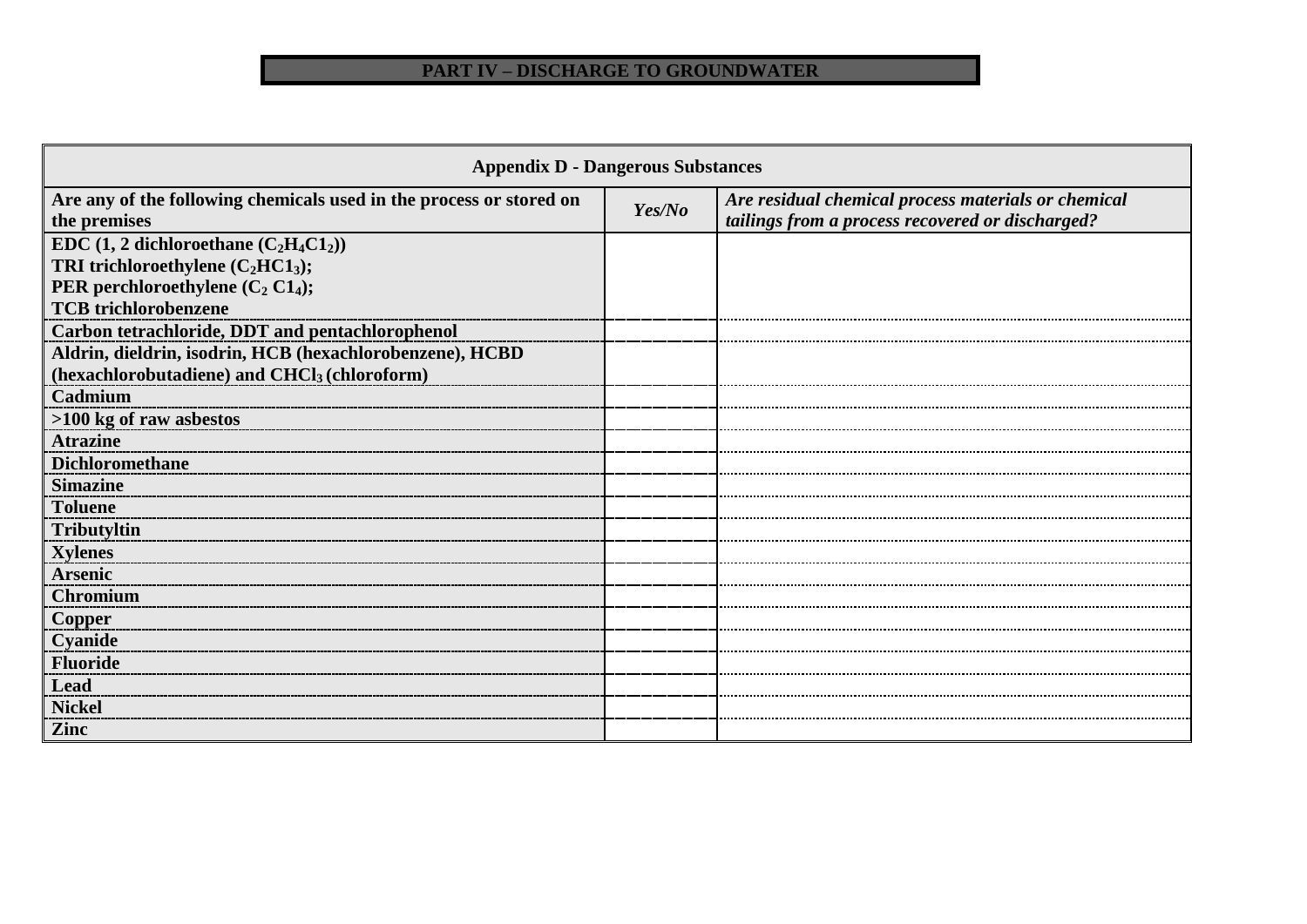# Glossary of Terms

The following provides a glossary of terms used in this document. The definitions therein are not to be taken as comprehensive but solely as an aid to the non-technical reader.

#### *Abstraction*

In relation to water contained in any source of water, means the doing of anything whereby any of that water is removed from that source of water, whether temporarily or permanently, including anything whereby the water is so removed for the purpose of being transferred to another source of water *(Source: Water Services Act, 2007)*

#### *Agreed Limit of Detection*

The lowest concentration or quantity of a substance that can be distinguished from the absence of that substance. It should be agreed between the regulator and the applicant.

#### *Appropriate Assessment*

In accordance with Article 6(3) of the Habitats Directive (92/43/EEC), an Appropriate Assessment is an evaluation of the potential impacts of a plan or project on the conservation objectives of a Natura 2000 site (European network of special areas of conservation and special protection areas), and the development, where necessary, of mitigation or avoidance measures to mitigate negative effects.

# *Aquifer*

A subsurface layer or layers of rock, or other geological strata, of sufficient porosity and permeability to allow either a significant flow of groundwater or the abstraction of significant quantities of groundwater (Groundwater Regulations, 2010).

#### *Attenuation*

A decrease in pollutant concentrations, flux, or toxicity as a function of physical, chemical and/or biological processes, individually or in combination, in the subsurface environment. Attenuation processes include dilution, dispersion, filtration, sorption, decay, and retardation.

#### *Authorised person*

A person appointed in writing by the Minister or by a Water Services Authority / Local Authority for the purposes of enforcing the legislation under which they have been appointed.

# *Capacity*

A measure of the ability of groundwater to assimilate or absorb pollutants whilst still maintaining acceptable water quality in relation to applicable groundwater quality standards. The term relates primarily to the chemical status of a groundwater body.

#### *Coastal Water*

The area of surface water on the landward side of a line, every point of which is at a distance of one nautical mile on the seaward side from the nearest point of the baseline from which the breadth of territorial waters is measured, extending where appropriate to the outer limit of transitional waters.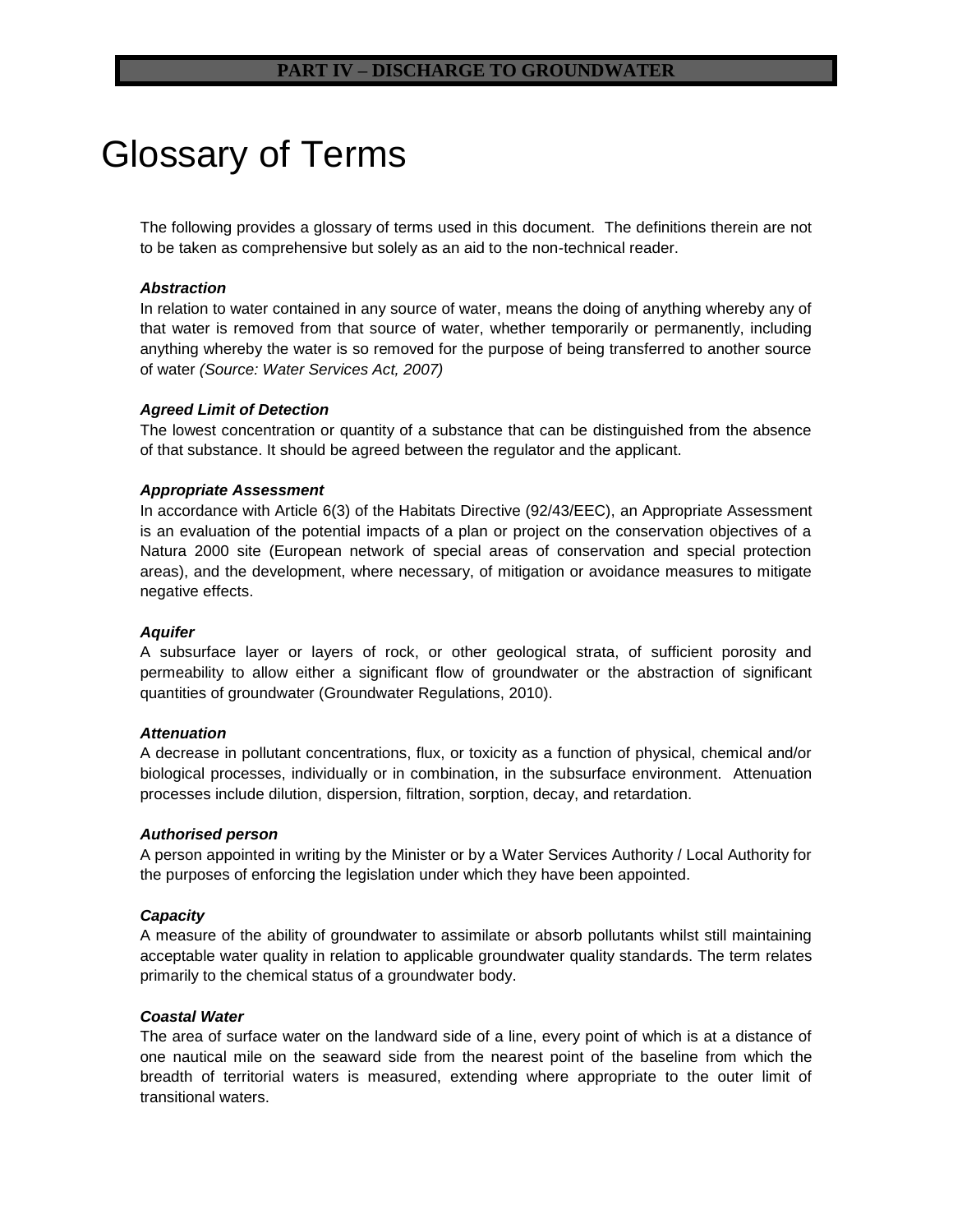# *Compliance Point*

The point (location, depth) at which a compliance value should be met. Generally it is represented by a borehole or monitoring well from which representative groundwater samples can be obtained

# *Compliance Value*

The concentration of a substance and associated compliance regime that, when not exceeded at the compliance point, will prevent pollution and/or achieve water quality objectives at the receptor.

# *Conceptual Hydrogeological Model*

A simplified representation or working description of how a real hydrogeological system is believed to behave on the basis of qualitative analysis of desk study information, field observations and field data. A quantitative conceptual model includes preliminary calculations of water balances, including groundwater flow.

# *Conservative Pollutants*

Pollutants which do not readily or easily react or biodegrade in the subsurface environment.

# *Contaminant (Chemical) Load*

The volume and concentrations of chemical substances (pollutants) discharged to soil or groundwater.

# *Diffuse Sources*

Diffuse sources of pollution are spread over wider geographical areas rather than at individual point locations. Diffuse sources include general land use activities and landspreading of industrial, municipal wastes and agricultural organic and inorganic fertilisers.

# *Direct Input*

An input to groundwater that bypasses the unsaturated zone (e.g. direct injection through a borehole) or is directly in contact with the groundwater table in an aquifer either year round or seasonally.

# *Domestic Waste Water*

Waste water of a composition and concentration (biological and chemical) normally discharged by a household, and which originates predominantly from the human metabolism or from day to day domestic type human activities, including washing and sanitation, but does not include fats, oils, grease or food particles discharged from a premises in the course of, or in preparation for, providing a related service or carrying on a related trade. (Water Services Act, 2007).

# *Downgradient*

The direction of decreasing groundwater levels, i.e. flow direction. Opposite of upgradient.

# *Dry Weather Flow (Effluent)*

For a waste water treatment plant, the Dry Weather Flow is the average daily flow to the plant without any contribution from stormwater inflow or infiltration of groundwater into the waste water collection system.

# *Dry Weather Flow (Receiving Water)*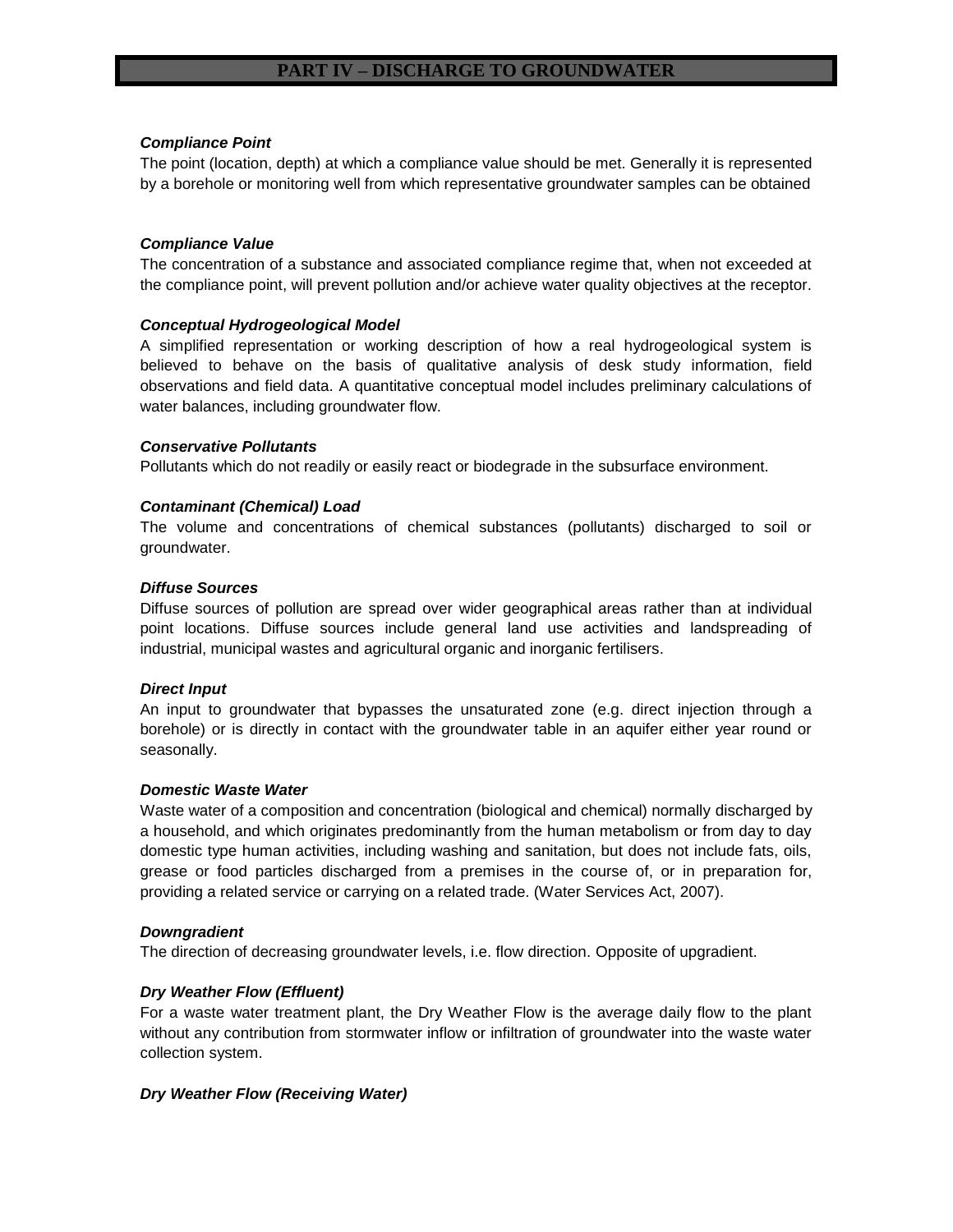The Dry Weather Flow of a stream or river is the annual minimum daily mean flow rate with a return period of 50 years. The Dry Weather Flow is a statistical measure of low flow and usually requires reliable long term low flow data or sufficient information that would allow the estimation of the Dry Weather Flow.

#### *Environmental Quality Standard (EQS)*

The concentration of a particular pollutant or group of pollutants in a receiving water which should not be exceeded in order to protect human health and the environment.

#### *Good Groundwater Chemical Status*

The chemical status of a body of groundwater which meets all the conditions for good chemical status set out in Groundwater Regulations 2010, regulations 39 to 43.

#### *Good Groundwater Status*

Achieved when both the quantitative and chemical status of a groundwater body are good.

#### *Good Surface Water Chemical Status*

The chemical status of a body of groundwater which meets all the conditions for good chemical status set out in the Surface Water Regulations 2009, S.I. No. 272 of 2009.

#### *Good Surface Water Status*

Achieved when both the quantitative and chemical status of a surface water body are good.

#### *Groundwater*

All water which is below the surface of the ground in the saturation zone and in direct contact with the ground or subsoil (Groundwater Regulations, 2010). The EPA interpretation of the settings in which groundwater can occur is presented in Section 3.2.1.

#### *Groundwater Body (GWB)*

A volume of groundwater defined as a groundwater management unit for the purposes of reporting to the European Commission under the Water Framework Directive. Groundwater bodies are defined by aquifers capable of providing more than 10 m<sup>3</sup> per day, on average, or serving more than 50 persons.

#### *Groundwater Dependent Terrestrial Ecosystems (GWDTEs)*

These are groundwater dependent wetlands, whereby the dependency is either on groundwater flow, level or chemistry as the controlling factors or qualifying interests of associated habitats. Examples are raised bogs, alkaline fens and turloughs. Groundwater dependent terrestrial ecosystems are listed on the EPA's register of protected areas in accordance with Regulation 8 of the Water Policy Regulations, 2003.

#### *Groundwater Protection Scheme (GWPS)*

A scheme comprising two principal components: a land surface zoning map which encompasses the hydrogeological elements of risk (of pollution); and a groundwater protection response matrix for different potentially polluting activities (DELG/EPA/GSI, 1999).

# *Groundwater Protection Responses (GWPR)*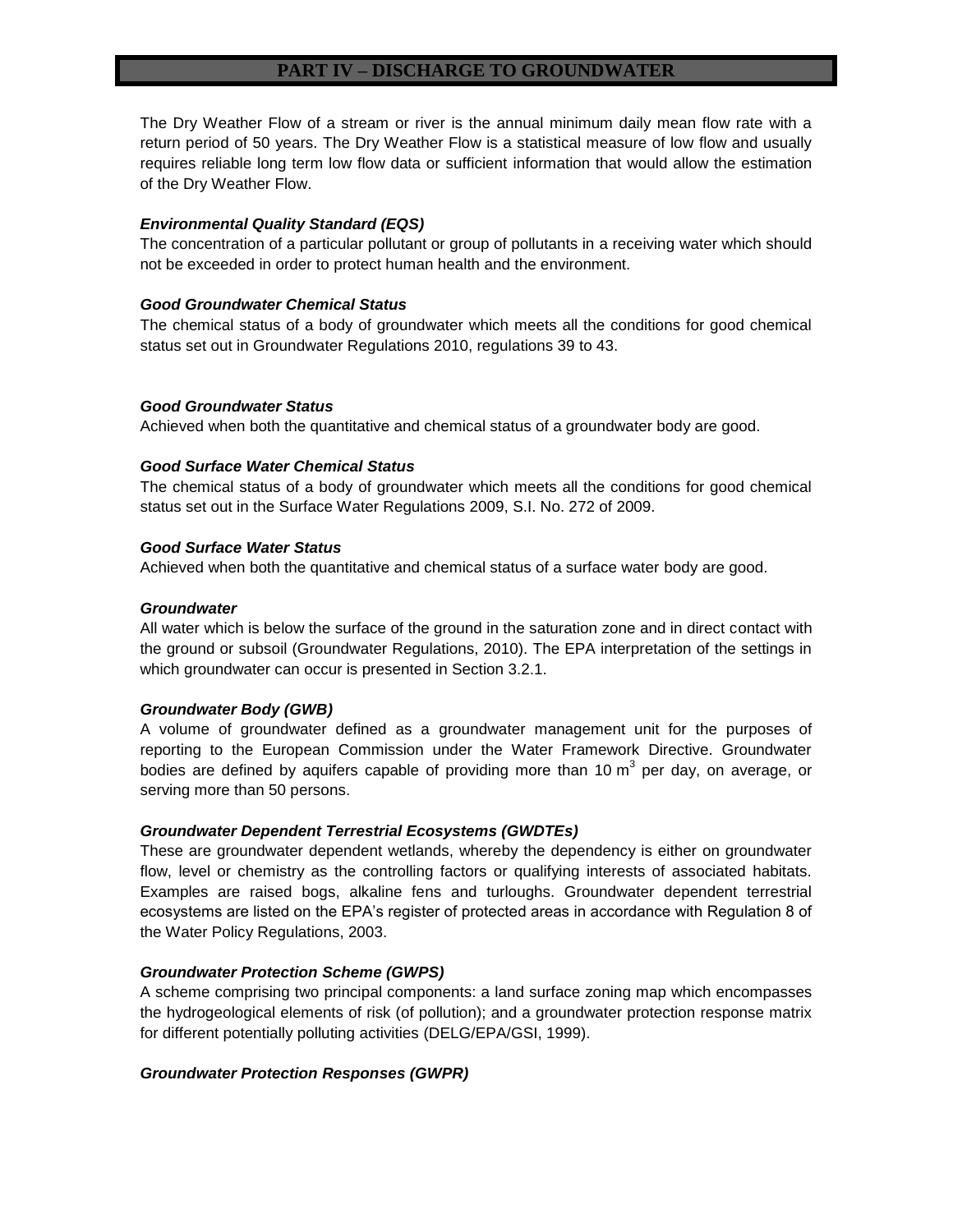Control measures, conditions or precautions recommended as a response to the acceptability of an activity within a groundwater protection zone.

#### *Groundwater Protection Zone (GPZ)*

A zone delineated by integrating aquifer categories or source protection areas and associated vulnerability ratings. The zones are shown on a map, each zone being identified by a code, e.g. SO/H (outer source area with a high vulnerability) or Rk/E (regionally important karstified aquifer with an extreme vulnerability). Groundwater protection responses are assigned to these zones for different potentially polluting activities.

# *Groundwater Recharge*

Two definitions: a) the process of rainwater or surface water infiltrating to the groundwater table; b) the volume (amount) of water added to a groundwater system.

#### *Groundwater Resource*

An aquifer capable of providing a groundwater supply of more than 10 m<sup>3</sup> a day as an average or serving more than 50 persons.

#### *Hazardous Substances*

Substances or groups of substances that are toxic, persistent and liable to bio-accumulate, and other substances or groups of substances which give rise to an equivalent level of concern. A list of hazardous substances has been published by the EPA (2010a).

#### *Hydraulic Conductivity*

The rate at which water can move through a unit volume of geological medium under a potential unit hydraulic gradient. The hydraulic conductivity can be influenced by the properties of the fluid, including its density, viscosity and temperature, as well as by the properties of the soil or rock.

# *Hydraulic Gradient*

The change in total head of water with distance; the slope of the groundwater table or the piezometric surface.

#### *Indirect Input*

An input to groundwater where the pollutants infiltrate through soil, subsoil and/or bedrock to the groundwater table.

#### *Input*

The direct or indirect introduction of pollutants into groundwater as a result of human activity.

#### *Integrated Constructed Wetlands (ICWs)*

Constructed wetlands are artificially constructed or modified wetland systems supporting vegetation, which provide secondary treatment, by physical and biological means, to effluent from a primary treatment step. Constructed wetlands may also be used for tertiary treatment (EPA, 2009a). "Integrated constructed wetlands" have been developed in Ireland to integrate water quality, management of landscape-fit towards improving site aesthetics and enhancement of biodiversity. ICWs can primarily treat domestic waste water and farmyard soiled water. Guidance (DEHLG, 2010) is available that outlines the ICW concept, and provides information on site assessment, design, construction, operation, maintenance and monitoring.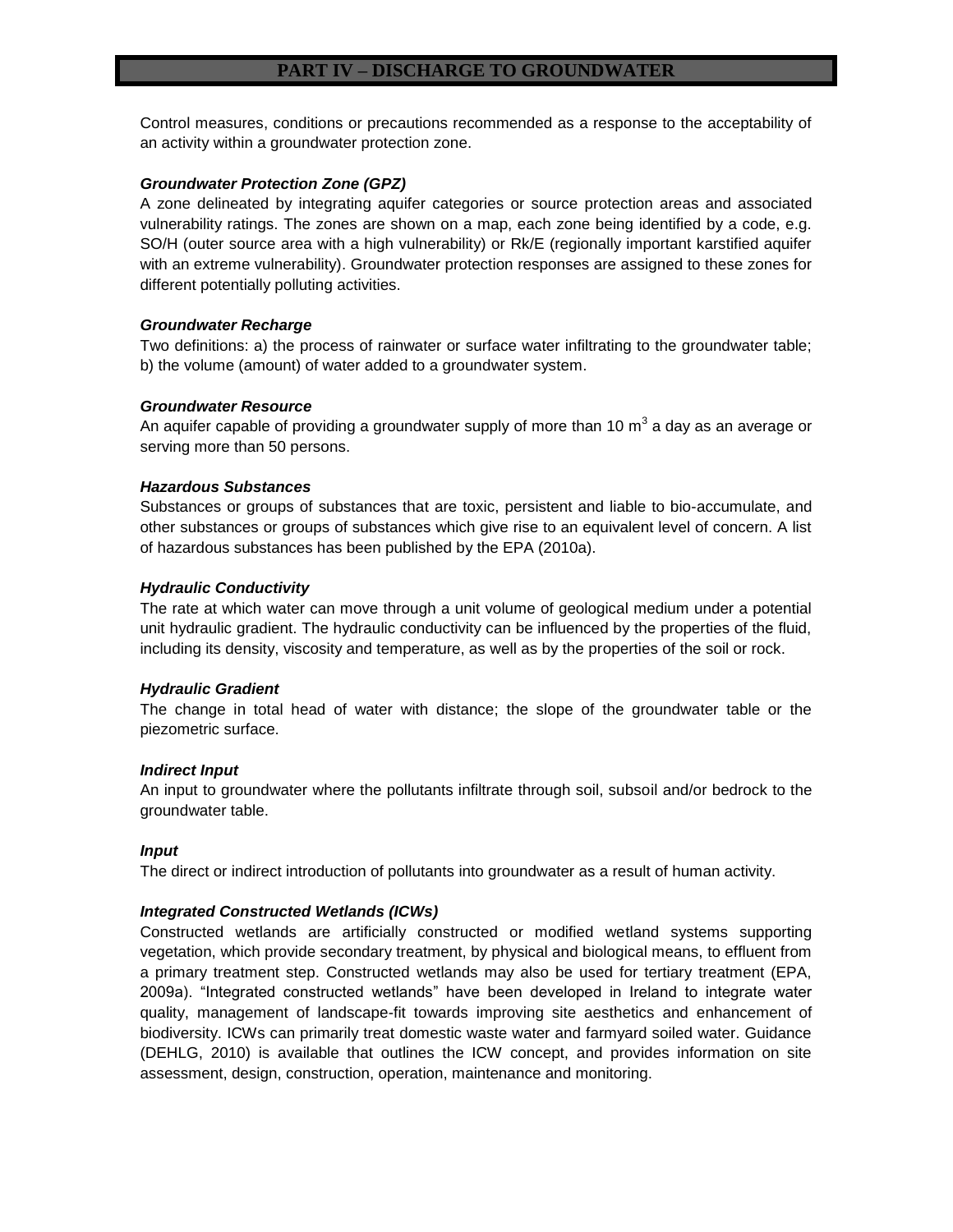# *Integrated Pollution Prevention and Control (IPPC) Licence*

A licence for industrial and other activities issued by the EPA under the Environmental Protection Agency Acts, 1992 to 2011.

# *Karst*

A distinctive landform characterised by features such as surface collapses, sinking streams, swallow holes, caves, turloughs and dry valleys, and a distinctive groundwater flow regime where drainage is largely underground in solutionally enlarged fissures and conduits.

# *Lake*

A body of surface water, which may be artificial or natural.

#### *Landfill*

A waste disposal site or facility used for the deposit of waste onto or under land.

#### *Licence Application*

An application to a Local Authority or a Water Services Authority for a licence to discharge trade or sewage effluent to waters or to sewer

#### *Licensing Authority*

Includes the Water Services Authority (as defined in the Water Services Act, 2007) and the Local Authority (as defined in the Local Government Act, 2001) which includes County Councils and City Councils.

#### *Limit Objective*

This objective requires the implementation of all measures necessary to limit inputs of nonhazardous substances, into groundwater to ensure that such inputs do not cause deterioration in status or significant and sustained upward trends in their concentrations in groundwater.

#### *Limit Value*

The mass, expressed in terms of a specific parameter, concentration or level of an emission, or both a specific concentration and level of an emission, that may not be exceeded during one or more periods of time. In this guidance, when not exceeded at the source, the limit value will prevent an unacceptable release to groundwater*.*

#### *Minimum Reporting Value (MRV)*

The lowest concentration of a substance that can be determined with a given degree of confidence using commonly available analytical methods, primarily used in the context of hazardous substances. MRVs are not necessarily equivalent to limits of detection.

#### *Non-hazardous Substances*

Pollutants listed in Schedule 2 of the Groundwater Regulations 2010 that are not considered hazardous, as well as any other non-hazardous pollutants not listed in Schedule 2 but presenting an existing or potential risk of pollution. Non-hazardous substances are listed in a document by the EPA (2010a).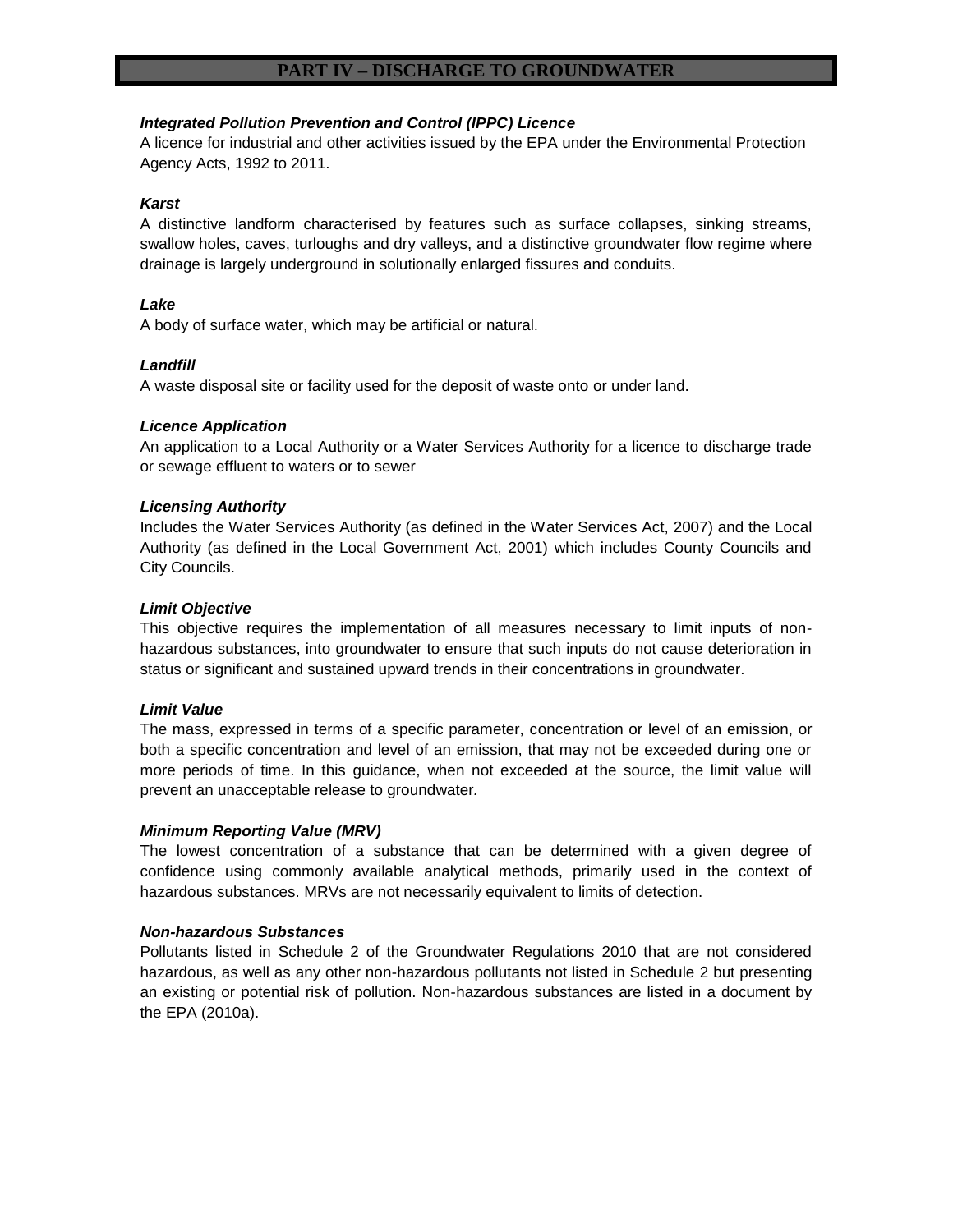#### *On-site Waste Water Treatment Systems (OSWTSs)*

A generic term for small-scale waste water treatment systems associated with single houses and small communities or facilities, and mostly associated with septic tanks and intermittent filter systems offering secondary treatment of raw waste water effluent.

# *Pathway*

The route which a particle of water and/or chemical or biological substance takes through the environment from a source to a receptor location. Pathways are determined by natural hydrogeological characteristics and the nature of the contaminant, but can also be influenced by the presence of features resulting from human activities (e.g., abandoned ungrouted boreholes which can direct surface water and associated pollutants preferentially to groundwater).

# *Permeability*

A measure of a soil or rock's ability or capacity to transmit water under a potential hydraulic gradient (synonymous with hydraulic conductivity).

# *Point Source*

Any discernible, confined or discrete conveyance from which pollutants are or may be discharged. These may exist in the form of pipes, ditches, channels, tunnels, conduits, containers, and sheds, or may exist as distinct percolation areas, integrated constructed wetlands, or other surface application of pollutants at individual locations. Examples are discharges from waste water works and effluent discharges from industry.

# *Polluting Matter*

Any substance liable to cause pollution, and, for the purpose of this definition, 'substance' includes bacteria and other pathogens, where relevant, and the expression "polluting matter" shall be construed accordingly. *(Source European Communities Environmental Objectives (Surface Waters) Regulations, 2009).*

# *Pollution*

The direct or indirect introduction, as a result of human activity, of substances or heat into the air, water or land which may be harmful to human health or the quality of aquatic ecosystems or terrestrial ecosystems directly depending on aquatic ecosystems which result in damage to material property, or which impair or interfere with amenities and other legitimate uses of the environment (Groundwater Regulations, 2010).

# *Poorly Productive Aquifers (PPAs)*

Low-yielding bedrock aquifers that are generally not regarded as important sources of water for public water supply but that nonetheless may be important in terms of providing domestic and small community water supplies and of delivering water and associated pollutants to rivers and lakes via shallow groundwater pathways.

# *Population Equivalent (p.e.)*

A conversion value which aims at evaluating non-domestic pollution in reference to domestic pollution fixed by EEC directive (Urban Waste Water Treatment Directive 91/271/EEC) at 60 g/day  $BOD<sub>5</sub>$ .

# *Pore water*

Water that occupies void spaces between mineral grains in unlithified (uncemented) sediments.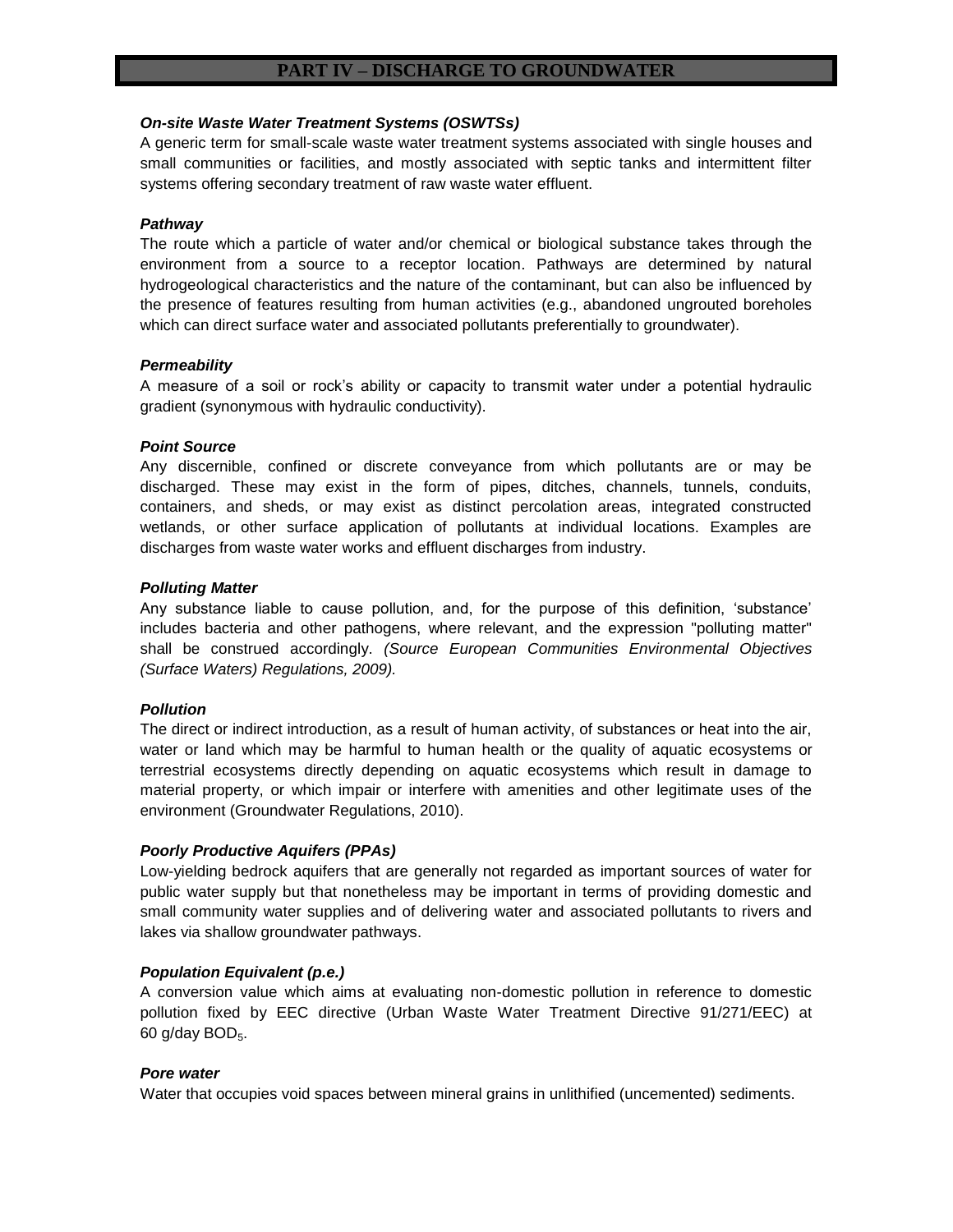#### *Preferential Flow*

A generic term used to describe water movement along favoured pathways through a geological medium, bypassing other parts of the medium. Examples include pores formed by soil fauna, plant root channels, weathering cracks, fissures and/or fractures.

# *Prevent Objective*

Taking all measures necessary and reasonable to avoid the entry of hazardous substances into groundwater and to avoid any significant increase in their concentration in groundwater.

#### *Priority Substances*

Those substances or groups of substances, identified by the Commission in accordance with Article 16(2) of the Water Framework Directive and listed in Tables 11 and 12 of Schedule 6 of the European Communities Environmental Objectives (Surface Waters) Regulations, 2009 that have been prioritised for action by the setting of environmental quality standards at Community level.

#### *Priority Hazardous Substances*

Those substances or groups of substances forming a subset of priority substances identified by the Commission in accordance with Article 16(3) of the Water Framework Directive and for which measures have to be taken to cease or phase-out discharges, losses and emissions and which are listed in Table 12 of Schedule 6 of the European Communities Environmental Objectives (Surface Waters) Regulations, 2009.

#### *Receptor-based Water Quality Standards*

Standards developed to protect receptors, which include drinking water standards, environmental quality standards for surface waters and minimum reporting values. They are used to develop compliance values for assessing inputs to groundwater.

#### *Receptors*

Receptors are existing and potential future groundwater resources, drinking water supplies (e.g. springs and abstraction wells), surface water bodies into which groundwater discharges (e.g. streams) and groundwater dependent terrestrial ecosystems (GWDTEs).

#### *Regulator*

In this document, the EPA or the relevant local authority depending on the type of discharge licence and location.

#### *River*

A body of inland water flowing for the most part on the surface of the land but which may flow underground for part of its course (Groundwater Regulations, 2010). Upland rivers are generally fast flowing and lowland rivers are generally slow flowing and meandering.

# *River Basin*

The area of land from which all surface water run-off flows, through a sequence of streams, rivers and lakes, into the sea at a single river mouth, estuary or delta.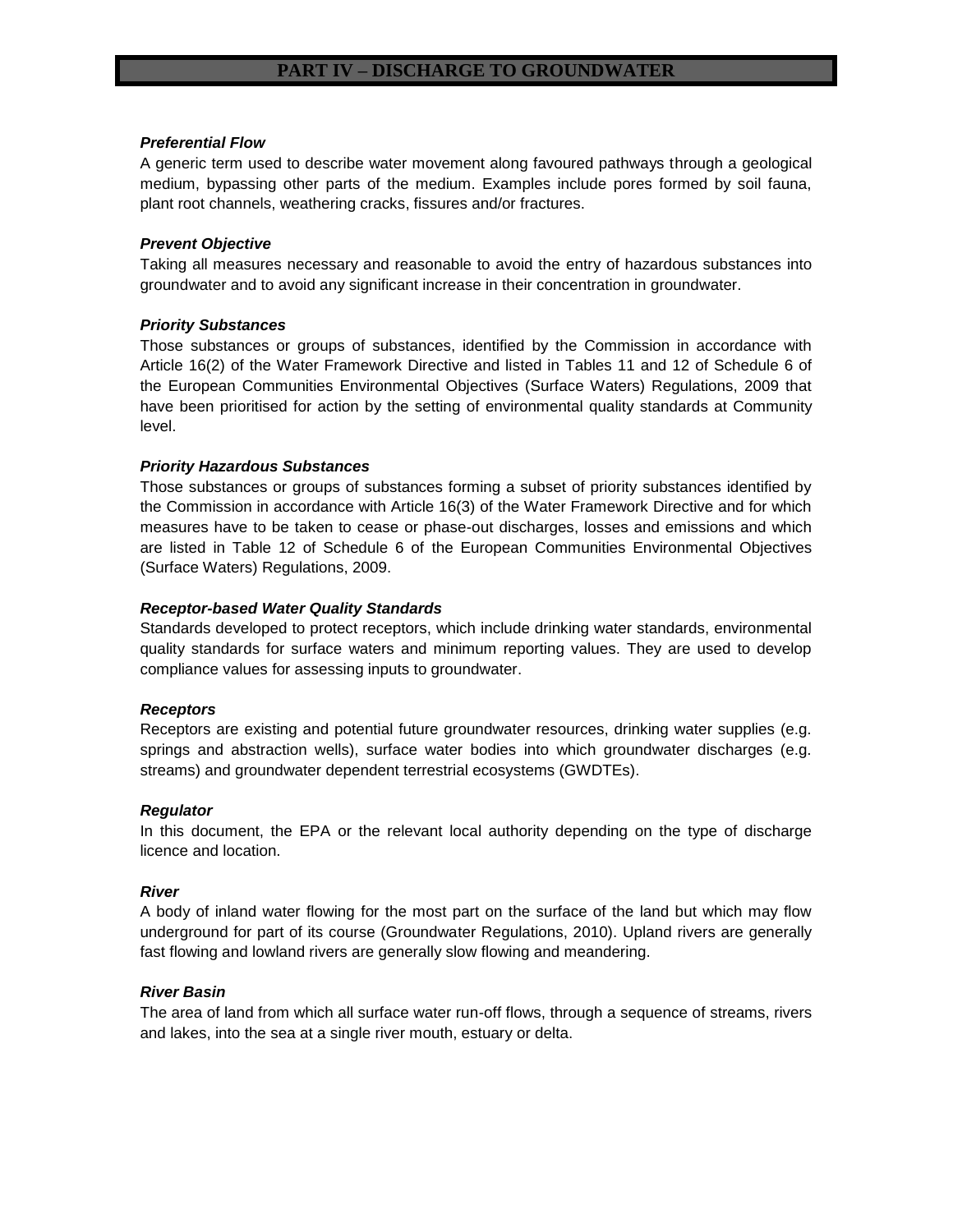#### *River Basin District (RBD)*

A group of river basins formally defined by Water Policy (2003) for the purposes of reporting Water Framework Directive requirements to the European Commission.

#### *River Basin Management Plan (RBMP)*

A detailed document describing the characteristics of a river basin district, the environmental objectives that need to be achieved, and the pollution control measures required to achieve these objectives through a specified work programme.

#### *Saturated Zone*

The zone below the water table in an aquifer in which all pores and fissures and fractures are filled with water at a pressure that is greater than atmospheric.

#### *Section 4 Licence*

A licence to discharge to waters, given by local authorities under the Local Government (Water Pollution) Acts 1977 to 1990.

#### *Sewer*

Drainage pipes and sewers of every description, including storm water sewers, owned by, vested in or controlled by a water services authority, an authorised provider of water services or a person providing water services jointly with or on behalf of a water services authority or an authorised provider of water services, but does not include a drain or service connection *(Source: Water Services Act, 2007)*

#### *Sewage Effluent*

Effluent from any works, apparatus, plant or drainage pipe used for the disposal to waters of sewage, whether treated or untreated *(Source: Local Government (Water Pollution) Act 1977)*

# *Significant and Sustained Upward Trend*

Any statistically and environmentally significant increase in concentration of a pollutant, group of pollutants, or indicator of pollution in groundwater (EPA, 2010b).

#### *Soil (topsoil)*

The uppermost layer of soil in which plants grow.

#### *Source Pathway Receptor (SPR) Model*

A SPR model involves identifying whether and how pollution sources are connected to a receptor via a pathway. A conceptual model provides an understanding of all the relationships between SPR factors in a particular hydrogeological setting.

#### *Source Protection Area*

The catchment area around a groundwater source which contributes water to that source (Zone of Contribution), divided into two areas; the Inner Protection Area (SI) and the Outer Protection Area (SO). The SI is designed to protect the source against the effects of human activities that may have an immediate effect on the source, particularly in relation to microbiological pollution. It is defined by a 100-day time of travel (TOT) from any point below the water table to the source. The SO covers the remainder of the zone of contribution of the groundwater source.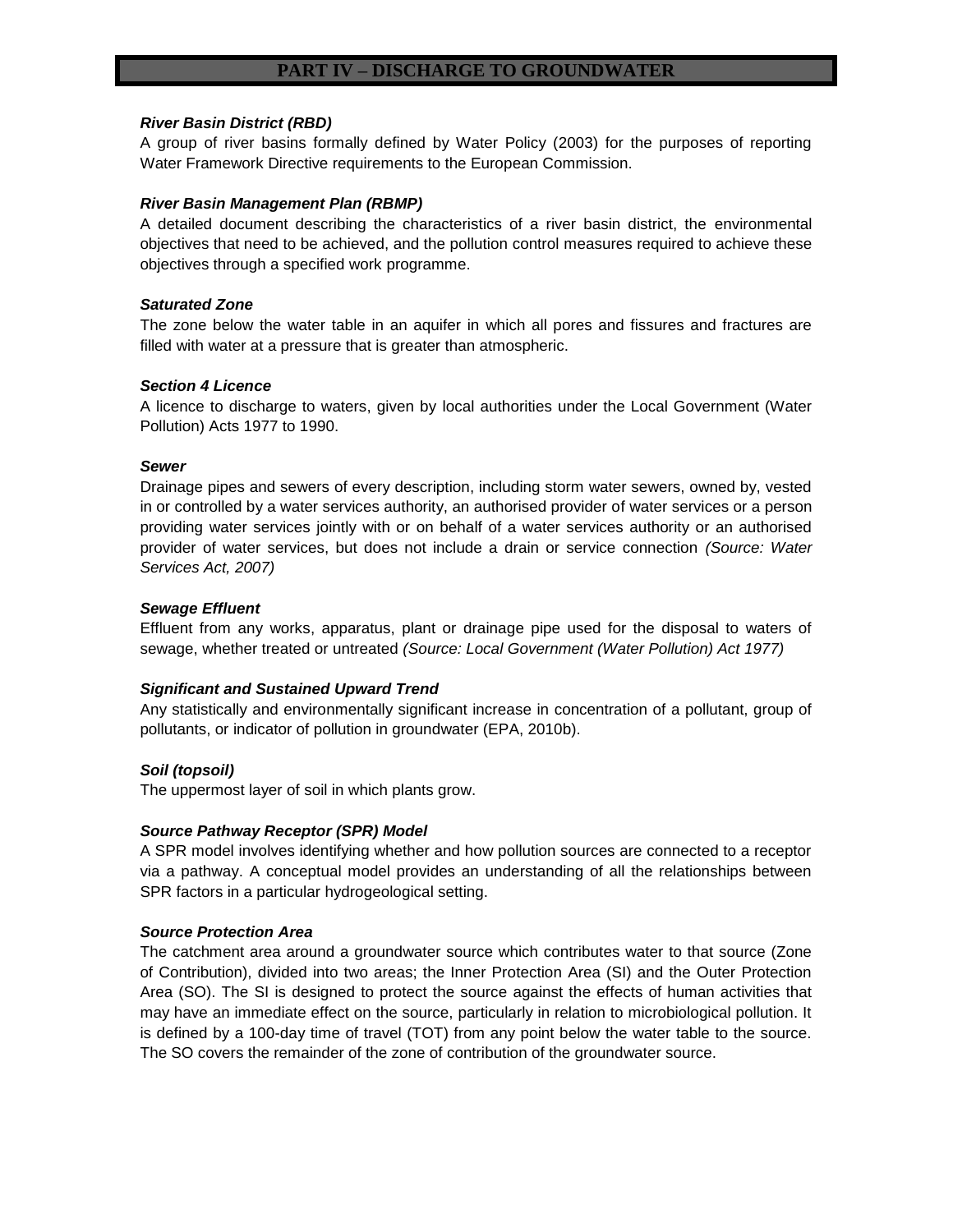# *Special Areas of Conservation (SACs)*

Areas selected and designated under the Natural Habitats Regulations, 1997 (as amended in 1998 and 2005) for the protection of certain habitats and species.

#### *Storm Water*

Runoff of rainwater mainly in urban settings during high intensity rainfall events. Stormwater may enter and discharge to groundwater or other receptors through storm drains.

#### *Subsoil*

Unlithified (uncemented) geological strata or materials beneath the topsoil and above bedrock.

#### *Surface Water*

A discrete and significant element of surface water such as a lake, reservoir, stream, river or canal, part of a stream, river or canal, a transitional water or a stretch of coastal water. *(European Communities Environmental Objectives (Surface Waters) Regulations, 2009)*

#### *Surface Water Bodies*

Inland waters, except groundwater, which are on the land surface (such as reservoirs, lakes, rivers, transitional waters, coastal waters and, under some circumstances, territorial waters) and which occur within a WFD River Basin District.

# *Sustainable Urban Drainage Systems (SuDS)*

Generic term used to describe conveyance systems and control structures designed to intercept, manage, and dispose of surface drainage and stormwater in urban settings and the built environment. Components of SuDS may include drains, ponds, soakaways, recharge basins, and porous pavements.

# *Threshold Values (TVs)*

Chemical concentration values for substances listed in Schedule 5 of the Groundwater Regulations (2010), which are used for the purpose of chemical status classification of groundwater bodies.

# *Trade Effluent*

Effluent from any works, apparatus, plant or drainage pipe used for the disposal to a waste water works of any liquid (whether treated or untreated), either with or without particles of matter in suspension therein, which is discharged from premises used for carrying on any trade or industry (including mining), but does not include domestic waste water or storm water (Water Services Act, 2007).

#### *Transitional Waters*

Bodies of surface water in the vicinity of river mouths which are partly saline in character as a result of their proximity to saline coastal waters, and which are substantially influenced by freshwater flows.

# *Trigger Level*

A parameter value specified in a licence or authorisation, the achievement or exceedance of which requires certain actions to be taken by the licensee.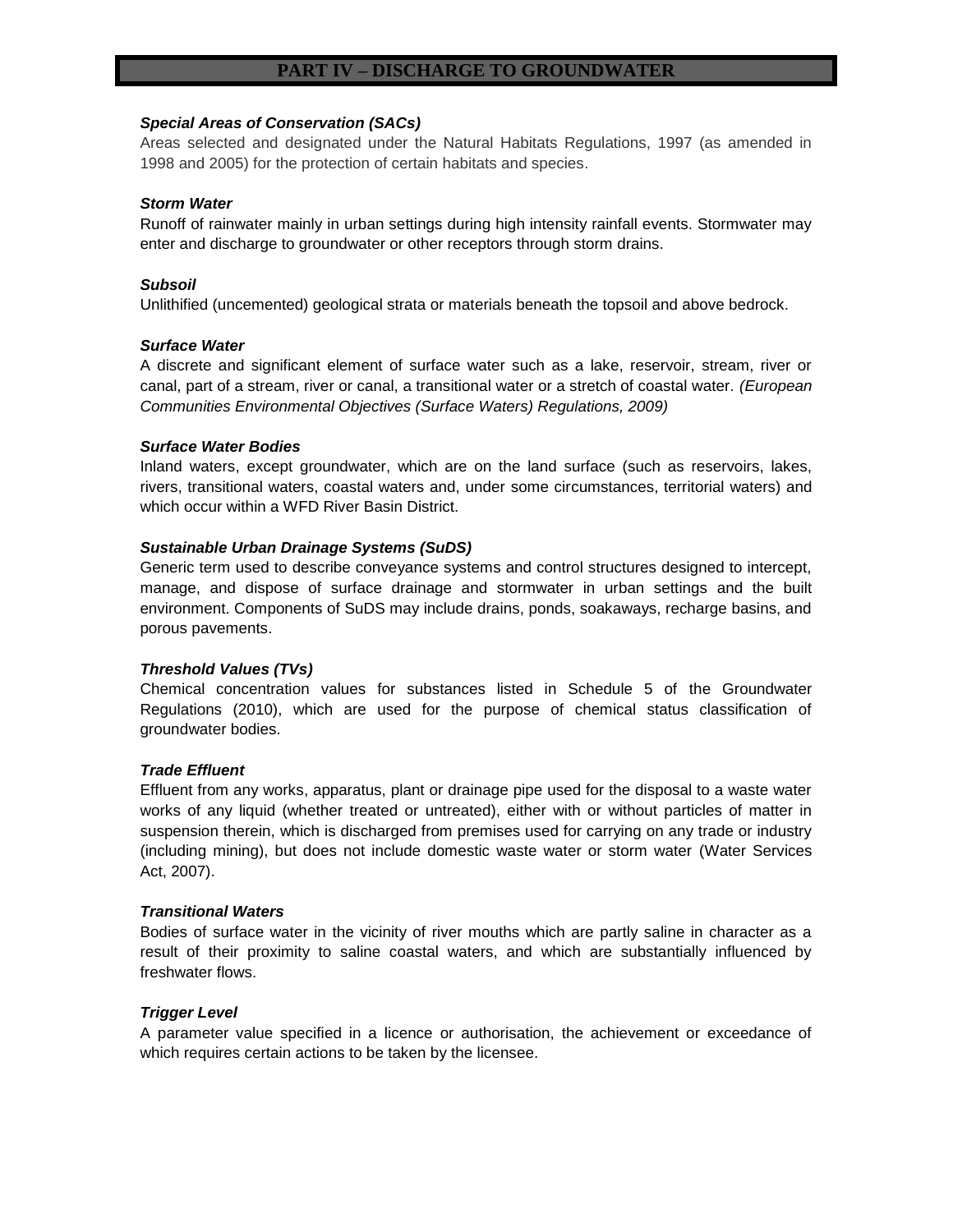# *UK TAG*

The United Kingdom Technical Advisory Group, a partnership of UK environment and conservation agencies set up to interpret and support the implementation of the Water Framework Directive. The EPA is an invited member of the UK TAG.

# *Unacceptable Input to Groundwater*

An input of hazardous substances to groundwater, or pollution resulting from an input of nonhazardous substances to groundwater, where these inputs are not exempted by the provisions of Regulation 14 of the Groundwater Regulations (2010).

# *Unsaturated Zone*

The zone between the land surface and the water table, in which pores, fractures and fissures are only partially filled with water. Also known as the vadose zone.

# *Vulnerability*

The intrinsic geological and hydrogeological characteristics that determine the ease with which groundwater may be contaminated by human activities (Fitzsimmons et al, 2003).

# *Waste Licence*

A licence for activities in the waste sector given by the EPA under the Waste Management Acts, 1996 to 2010.

# *Waste Water Effluent*

Any quantity or volume of waste water generated from a domestic, industrial, or commercial facility. Typically disposed of via an onsite waste water treatment system or a specially designed treatment facility such as a waste water treatment plant.

# *Waste Water Discharge Licence or Certificate of Authorisation*

Issued by the EPA to sanitary authorities under the Waste water Discharge (Authorisation) Regulations 2007 and 2011.

# *Water Body*

A WFD management unit. It refers to all types of waters, including surface water bodies, transitional and coastal water bodies, as well as groundwater bodies.

# *Water Table*

The uppermost level of saturation in an aquifer at which the pressure is atmospheric.

# *Water Pollution*

The discharge by man, directly or indirectly, of substances or energy into the aquatic environment, the results of which are such as to cause hazards to human health, harm to living resources and to aquatic ecosystems, damage to amenities or interference with other legitimate uses of water.

# *Water Services Authority*

Includes a County Council or a City Council as defined in the Local Government Act, 2001, (sanitary authority or local authority).